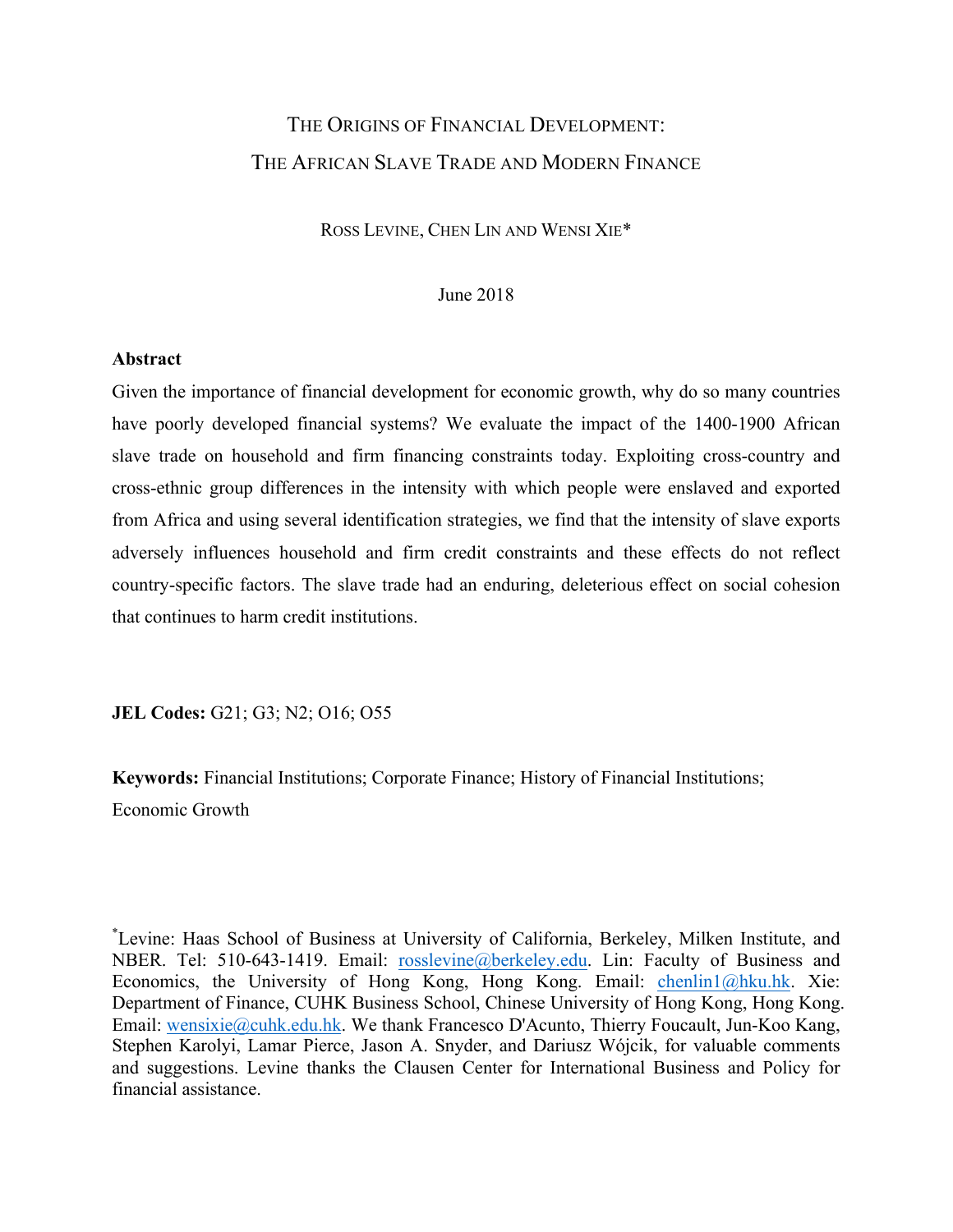### 1. INTRODUCTION

l

Given the importance of finance for economic growth, an active body of research examines the historical determinants of financial development.<sup>[1](#page-1-0)</sup> La Porta, et al. (1997, 1998, 2008) show that as European countries colonized much of the world, they spread distinct legal systems that continue to influence investor protection laws and financial development. Engerman and Sokoloff (1997) and Acemoglu, Johnson, and Robinson (2001) stress that European colonizers created enduring political institutions that have had long-lasting effects on economies, including on financial systems (Beck, Demirgüç-Kunt, and Levine 2003).

In a recent paper, Pierce and Snyder (2017) open a new line of research into the historical determinants of financial development by discovering a relationship between the slave trade in Africa during 1400-1900 period and firms' access to credit across Africa today. The economic reasoning is as follows. Lovejoy (2000) explains that enslavement often occurred through inter-African village raids that damaged social cohesion. Indeed, Nunn and Wantchekon (2011) show that the intensity with which people were enslaved and exported from African countries explains differences in distrust today. Distrust, in turn, impedes the willingness of potential lenders to supply credit (e.g., McMillan and Woodruff 1999, Guiso, Sapienza, and Zingales 2004, Karlan 2005, and Karlan et al 2009). Similarly, the breakdown in social cohesion generated by the slave trade tended to limit economic and social interactions to members of small clans, which intensified narrow ethnic identities (e.g., Alesina and La Ferrara 2000). Such fragmentation can stymie the development of institutions that facilitate transactions among diffuse (non-clan) members, harming financial development (e.g., Easterly and Levine 1997). Consistent with these arguments, Pierce and Snyder (2017) demonstrate that firms in high-slave-extraction countries have less access to credit today than firms in lower-slave-extraction countries. What remains challenging is whether the slave trade influences firm financing constraints or whether it influences other country factors shaping firms' access to credit.

<span id="page-1-0"></span><sup>&</sup>lt;sup>1</sup> On finance and growth, see, for example, King and Levine (1993), Jayaratne and Strahan (1996), Levine and Zervos (1998), Rajan and Zingales (1998), and the literature reviews by Levine (2005a) and Popov (2018).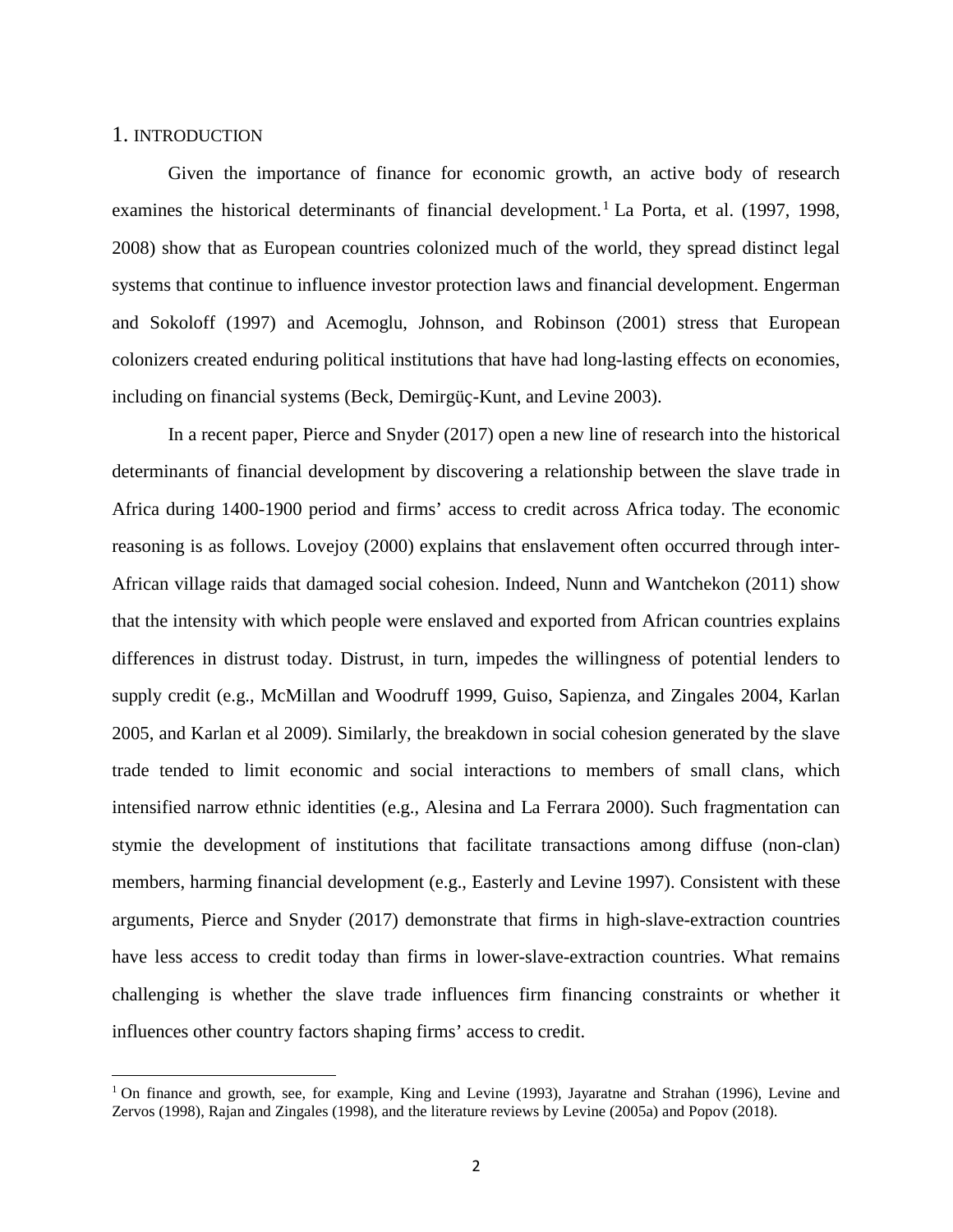In this paper, we contribute to the study of the historical determinants of financial development in two crucial ways. First, we offer an enhanced strategy for identifying the impact of the slave trade on firm financing constraints. We differentiate among firms and assess whether the slave trade has a disproportionately large connection with firms' access to credit among firms that theory suggests would be most influenced by credit constraints: firms that rely on external finance for technological reasons. Thus, using the methods developed by Rajan and Zingales (1998), we assess whether the association between slave exports and firms' access to credit is especially pronounced for firms in industries that depend for technological reasons on external finance. This strategy allows us to (a) control for country-year and industry-year fixed effects, reducing concerns that other factors drive the relationship between the slave trade and firms' access to credit, and (b) better isolate one mechanism—firm financing constraints—through which the slave trade might influence modern financial systems.

Second, we provide the first evaluation of the impact of the slave trade on household finance. Besides financing firms, financial systems also influence economic welfare by lending to households (e.g., Campbell 2006). For example, household finance can mitigate the repercussions of adverse shocks to family income on the schooling of children (e.g., Jacoby 1994 and Jacoby and Skoufias 1997) and allow households to purchase homes and accumulated home equity, which can then be used as collateral for new businesses. Furthermore, by examining households, we can differentiate individuals by ethnic groups and better identify the impact of the slave trade on liquidity constraints. Nunn and Wantchekon (2011) provide data on the intensity of slave exports by ethnic group and *Afrobarometer* (2005) provides data on current household liquidity constraints by ethnic group. We evaluate whether the intensity with which each ethnic group was enslaved during the 1400-1900 period is positively associated the financing constraints faced by households of those same ethnic groups today. These householdlevel analyses provide information on an additional channel—household liquidity constraints through which the slave trade might exert an enduring impact on modern finance.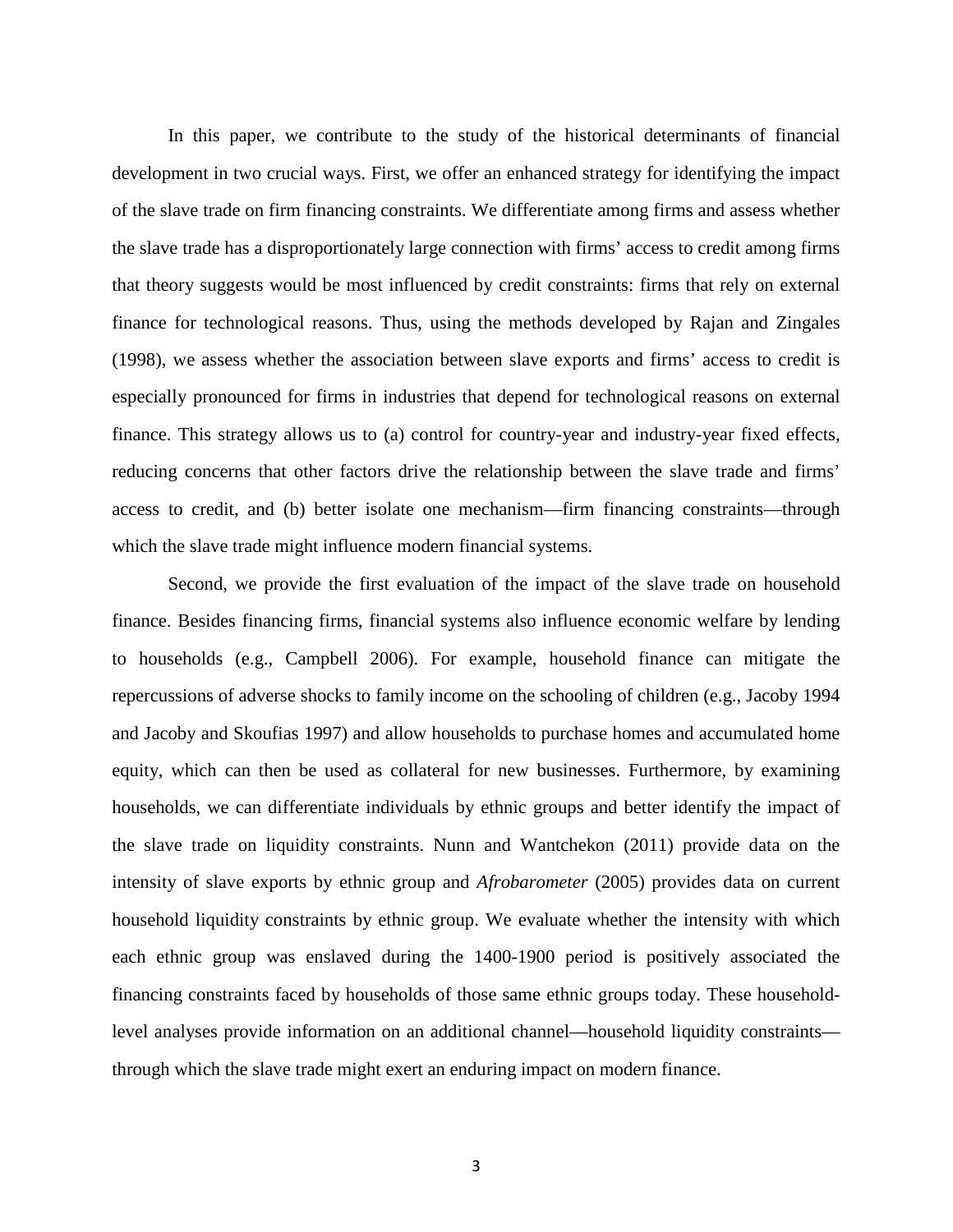To conduct our study, we assemble data on slave exports from 49 African countries. Nunn (2008) provides data on the intensity with which people were enslaved and exported from each country: *Slave exports* equals the natural logarithm of the total number of slaves taken from each country during the period from 1400 through 1900 divided by the size of the country in millions of square kilometers. Furthermore, Nunn and Wantchekon (2011) provide information on the intensity with which people from particular ethnic groups were enslaved and exported from Africa: *Ethnicity based slave exports* equals the natural logarithm of one plus the total number of slaves taken from each ethnic group during the 1400-1900 period, divided by the area of land inhabited by the ethnic group measured in square kilometers. We use these to examine the impact of the slave trade on firm and household financial constraints today.

Our analyses are divided into three parts. The first part motivates our examination of the impact of the historical slave trade on firm and household financial constraints by documenting, for the first time, the strong, negative cross-country relationship between *Slave exports* and modern financial development. To measure modern financial development, we use the King and Levine (1993) and Levine and Zervos (1998) measures of the overall size of the financial intermediary sector and the Djankov, McLiesh, and Shleifer (2007) measures of the extent to which national institutions effectively collect and disseminate credit information. The negative relationship between *Slave exports* and overall financial development holds when conditioning on many country characteristics, including its legal origins, geography, and culture. Nevertheless, omitted factors might explain both the intensity of the slave trade and current financial development. To partially address this concern, we use instrumental variables. Nunn (2008) argues that the intensity of the slave trade across Africa was drive by the demand for slaves from particular external markets, e.g., the trans-Atlantic market, the trans-Indian markets, etc., and not by cross-Africa differences in the supply of slaves. He uses the distance to four key slavedemanding markets as instruments for *Slave exports*. We do the same and confirm the negative link between *Slave exports* and modern financial development. Nevertheless, there remain concerns that omitted country factors drive the results. Thus, the next parts of our analyses use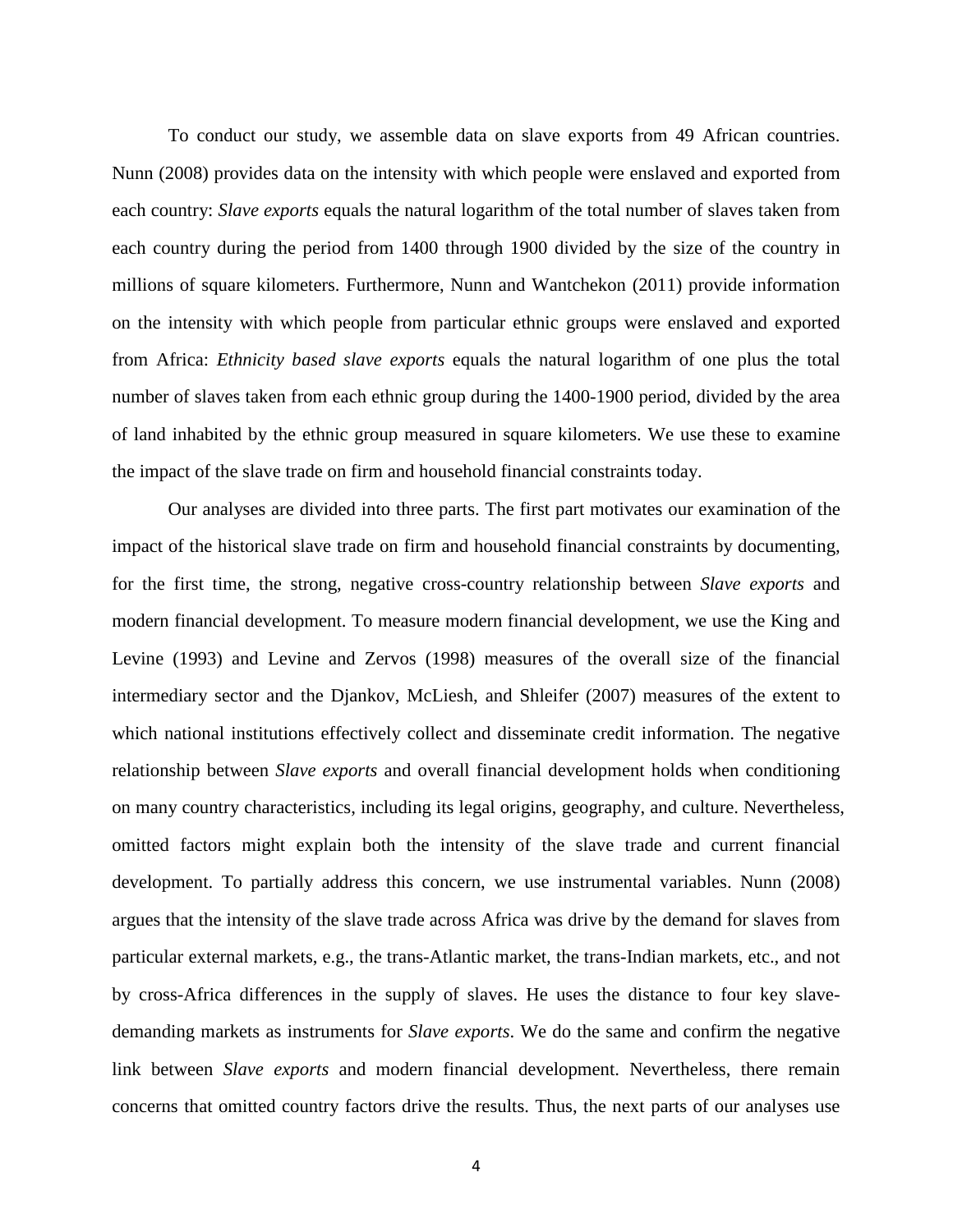firm-level and household-level data to identify the impact of the historical slave trade on financial constraints.

In the second part of our study, we find that the negative association between slave exports and access to external finance is especially pronounced among firms that depend heavily on external finance. The results hold when conditioning on country-year and industry-year fixed effects as well as time-varying firm level characteristics. These analyses (a) reduce concerns that omitted variables drive the negative relationship between slave exports and firms' access to credit and (b) increase confidence in the view that the intensity of slave exports during the 1400- 1900 period has had an enduring impact on firm financing constraints.

Third, we discover that the slave trade influences household access to credit. We find that the intensity of slave exports during the 1400 – 1900 period is strongly, negatively associated with household access to finance. This result holds when conditioning on household traits, such as household income, education, gender, etc. Moreover, the results hold when differentiating households by ethnicity. For a random sample of over 20,000 individuals across 17 African countries, *Afrobarometer* data on the self-reported ethnicity of each respondent along with the individual's views on the importance of financial constraints. We find that the intensity with which people from particular ethnic groups were enslaved and exported from Africa is negatively linked with how households from those same ethnic groups perceive the severity of credit constraints today. These results hold when controlling for country fixed effects, providing evidence of a strong negative connection between slave exports and household liquidity constraints across ethnic groups.

It is worth noting that this paper is not simply about the 1400-1900 slave trade and Africa; it is about understanding the determinants of financial development and providing insights on policy strategies to improve the operation of current financial systems. For example, the law and finance literature triggered by La Porta et al (1997, 1998) not only demonstrates that the legal systems exported by European colonizer shape the operation of financial systems; it also shows which characteristics of those legal systems support financial development. And, the literature on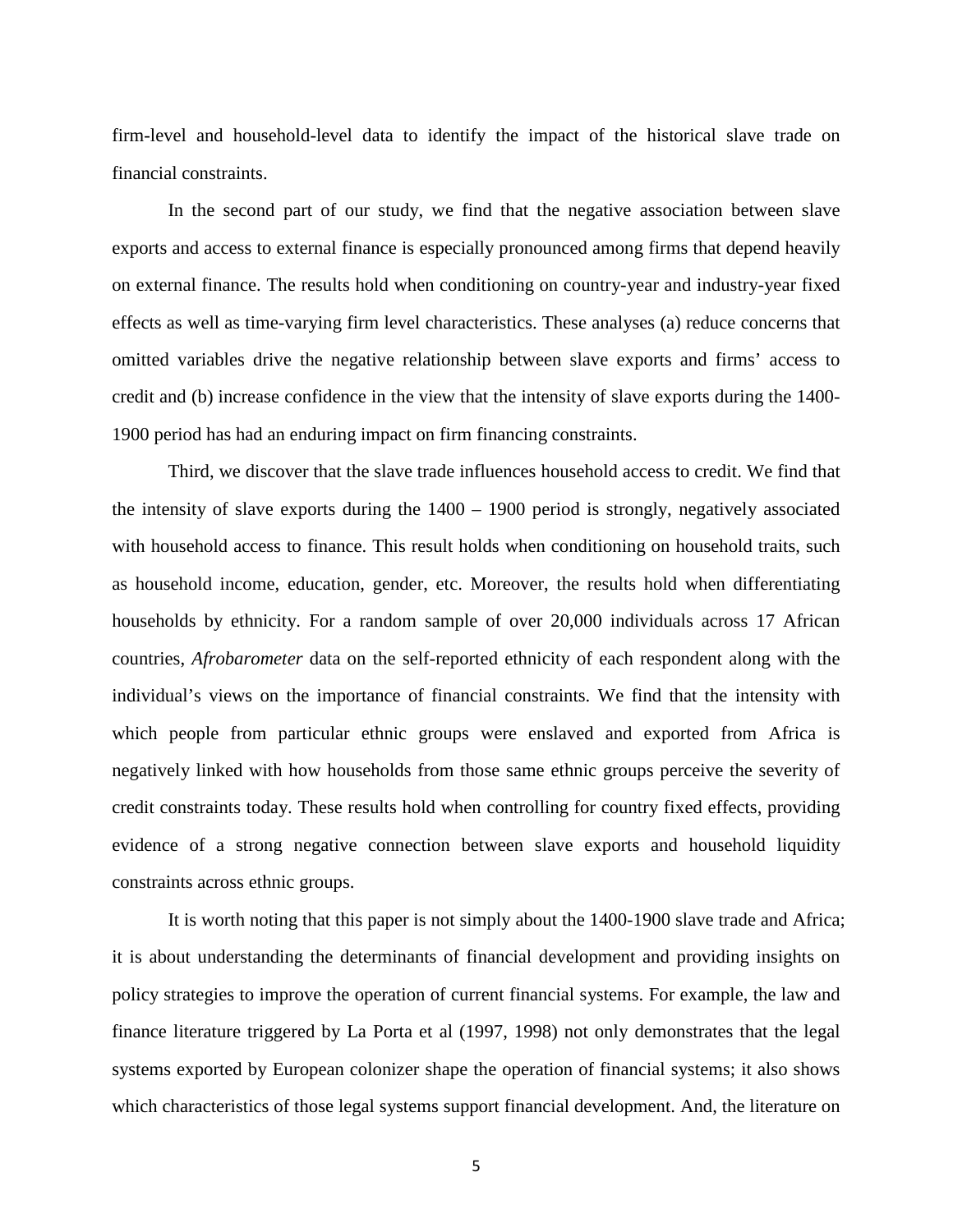European colonization and political institutions spurred by Acemoglu, Johnson, and Robinson (2001) is not just about colonization strategies; it also provides insights on the characteristics of political institutions associated with long-run prosperity and financial development. Similarly, although our paper exploits the quasi-natural experiment of cross-country and cross-ethnicity differences in the intensity of the African slave trade to evaluate the origins of modern financial development across Africa, the research provides insights into the relationship between social cohesion and the operation of financial systems, which may in turn provide guidance to policy analysts and policymakers.

The remainder of this paper proceeds as follows. Section 2 describes the data. Section 3 presents the motivating cross-country analyses of the relationship between slave exports and overall financial development. Section 4 provides the analyses of firm financing constraints and Section 5 presents the household-level analyses. Section 6 concludes.

# 2. DATA

In this section, we define the key data that we use to evaluate the relationship between historical African slave trade and modern financial development. Table 1 gives detailed variable definitions and sources, and Table 2 provides summary statistics.

### *2.1 The Slave Trade Measure*

We use two measures of the historical slave trade. The first measure, constructed by Nunn (2008), is *Slave exports*, which equals the natural logarithm of the total number of slaves taken from each country during the period from 1400 through 1900, divided by the size of the country, as measured in millions of square kilometers. Over this period, there were four simultaneously slaves. The largest involved the trans-Atlantic shipment of people from Africa to the Western Hemisphere. The other three slave trades were the movement of slaves from Sub-Saharan to Northern Africa, the transportation of slaves across the Red Sea to the Middle East, and the Indian Ocean slave trade in which people were shipped to India, plantation islands in the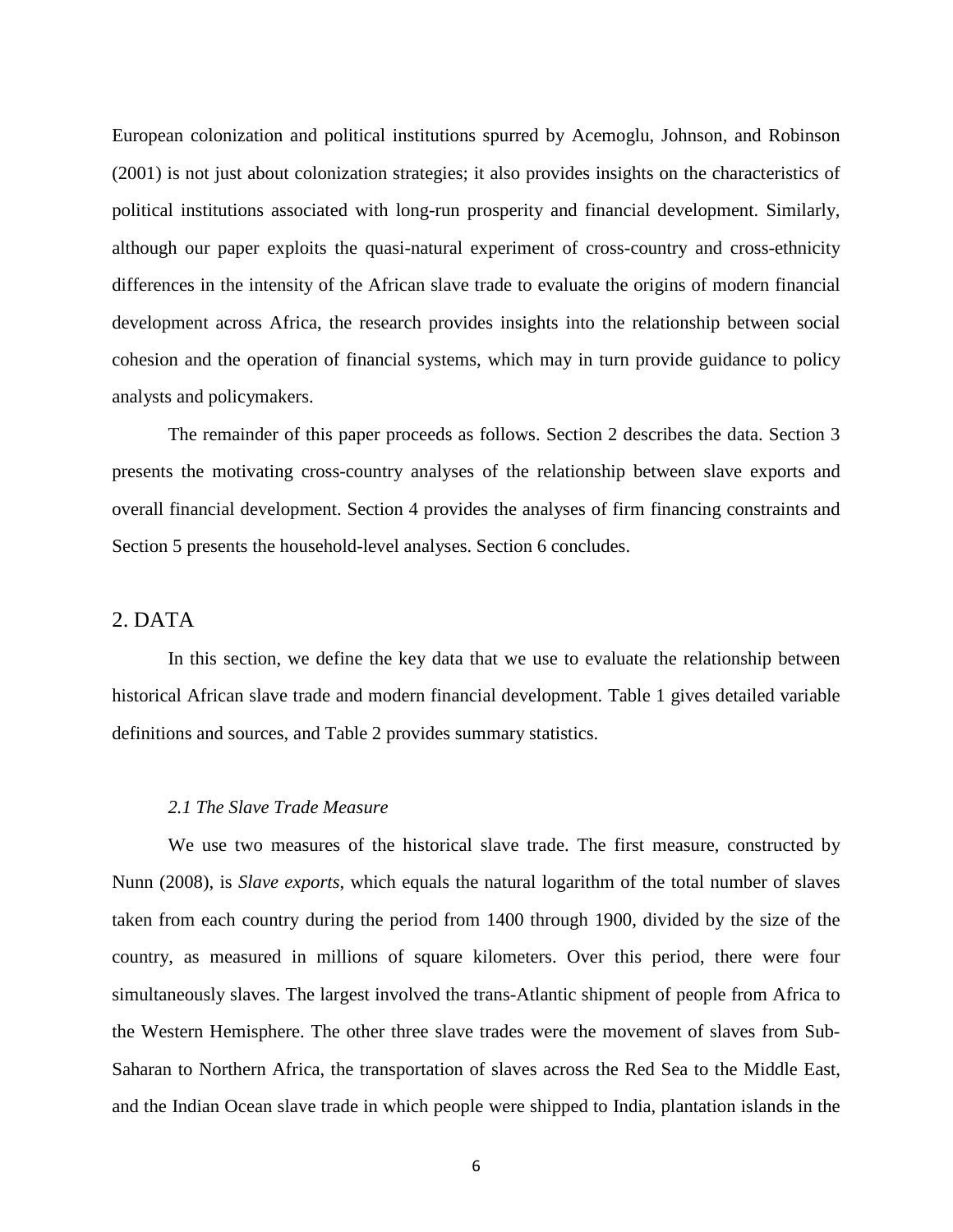Indian Ocean, or the Middle East. To estimate the total number of slaves taken from each country, Nunn (2008) first calculates the total number of slaves shipped from each coastal country in Africa. He then uses ethnic identity data on a sample of slaves exported from Africa to impute the proportion of slaves extracted from each country in Africa during the 1400 – 1900 period. If no slaves were exported from a country, Nunn (2008) uses a value of 0.1 for the total number of slaves exported from a country, so that *Slave exports* is set to -2.3.

As shown in Table 2, *Slave exports* ranges from -2.3 to 8.8, indicating that the total number of slaves taken from a country ranges from 0 to 6,756 relative to a country's land area. Although there are 52 countries in the Nunn (2008) sample, we exclude Somalia due to a lack of financial development data. For our sample of 51 countries, the median ratio of total slaves exported to land area is 102. There is considerable cross-country variation. Angola exported the largest number of slaves (more than 3.6 million), whereas 11 countries, such as Swaziland and Tunisia, exported virtually no slaves.

The second measure, constructed by Nunn and Wantchekon (2011), is *Ethnicity based slave exports*, which equals the natural logarithm of one plus the total number of slaves taken from each ethnic group during the period from 1400 through 1900, divided by the area of land inhabited by the ethnic group, as measured in square kilometers. Due to data availability, the ethnicity-level slave trade measure is based on two of the four slave trades: the transatlantic slave, which is the largest of the slave trade, and the Indian Ocean slave trade. There is one observation for each of the 186 distinct ethnic groups. As shown in Table 2, the values of *Ethnicity based slave exports* ranges from 0 to 3.66, indicating that the total number of slaves taken from an ethnic group relative to the land area that it inhabited ranged from 0 to 38.

### *2.2 Country-level financial and legal system indicators*

We use two cross-country indicators of the overall size of intermediaries from the *Global Financial Development Database* (2016), where these indicators are based on the work of King and Levine (1993) and Čihák et al (2013). We focus on banks, because banks represent the bulk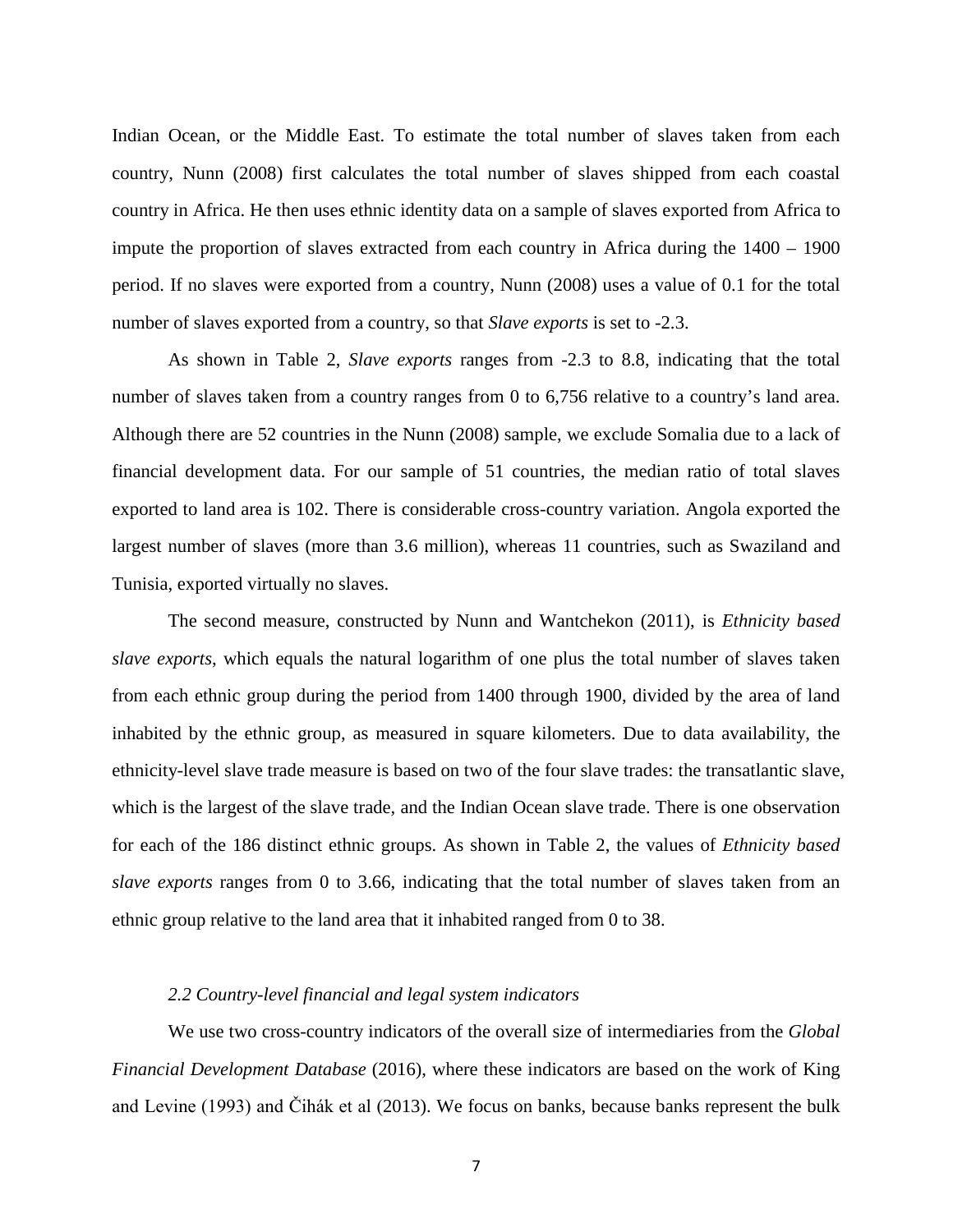of African financial systems. *Private credit to GDP* equals the total credit provided by domestic money banks (commercial banks and other deposit-taking financial institutions) to the private sector as a percentage of gross domestic product (GDP) averaged over the 2006 – 2014 period. It measures the extent to which a country's savings are channeled to private borrowers through financial institutions. We analyze *Private credit to GDP* because King and Levine (1993), Levine and Zervos (1998) show that it is strongly associated with economic growth. As reported in Table 2, *Private credit to GDP* ranges from three percent of GDP in the Democratic Republic of Congo to 85 percent of GDP in Mauritius. The sample mean is 21, with a standard deviation of 18. As an additional measure of the size of the financial sector, we use *Bank deposits to GDP*, which equals the total value of demand, time, and saving deposits in banks as a percentage of GDP. It is also averaged over the 2006 – 2014 period.

We also use three cross-country measures of the extent to which financial institutions collect and disseminate information on the quality of borrowers. The data are from the World Bank's *Doing Business Data* and were constructed using the methodologies initially developed by Djankov, McLiesh, and Shleifer (2007). We analyze measures of the quality of information sharing institutions because Pagano and Jappelli (1993) and Djankov, McLiesh, and Shleifer (2007) show that information sharing about borrower creditworthiness facilitates the flow of bank credit to the private sector. That is, the quality of information sharing is a key factor shaping the operation of national financial systems. The three measures are as follows.

*Depth of credit information* is an index of the coverage, scope, and accessibility of credit information. It uses data on the range of firms and individuals for which credit information is distributed, the types of credit information that are distributed and whether historical data are available, and the ease with which borrowers or lenders (banks and other financial institutions) can obtain credit information. The variable ranges from 0 to 8, with higher values indicating greater coverage, scope, and accessibility of credit information.

*Private bureau coverage* measures the extent to which private credit bureaus (private firms or nonprofit organizations) maintain a database on the creditworthiness of borrowers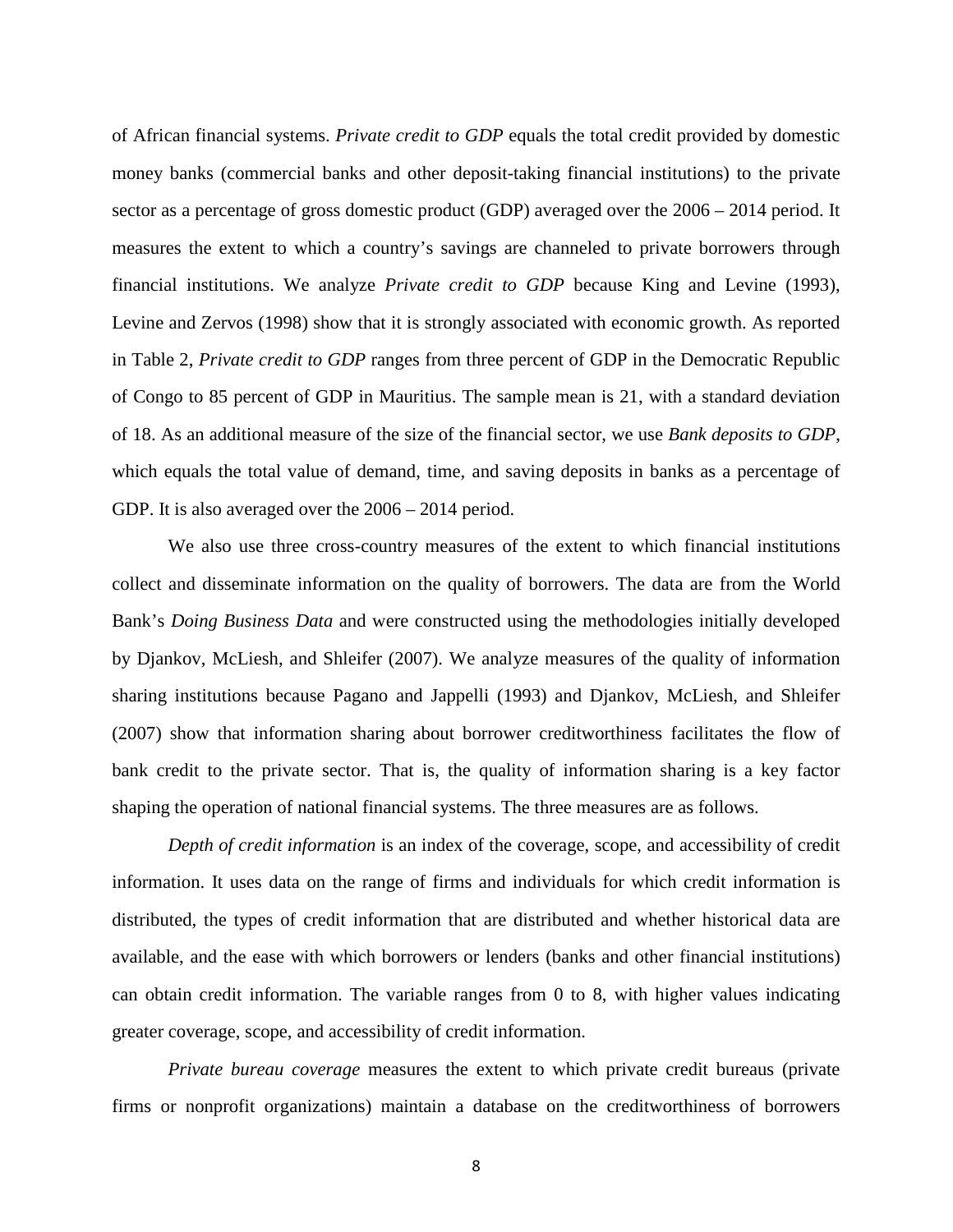(individuals or firms) and facilitate the exchange of credit information among creditors. It equals the number of individuals and firms listed in a credit bureau, with information on their borrowing history within the past five years, plus the number of individuals and firms that have had no borrowing history in the past five years but for which a lender requested a credit report from the bureau during the past year, as a percentage of the adult population.

*Public registry coverage* measures the extent to which a public credit registry, which is usually managed by the central bank or the bank supervisory agency, collects information on the creditworthiness of borrowers (individuals or firms) and facilitates the exchange of credit information among banks and other regulated financial institutions. It equals the number of individuals and firms listed in a public credit registry, with information on their borrowing history within the past five years, plus the number of individuals and firms that have had no borrowing history in the past five years but for which a lender requested a credit report from the registry during the past year, as a percentage of the adult population.

As an illustrative, additional test, we examine legal system indicators. The economic reasoning concerning the impact of the historical slave trade on modern finance focuses on social cohesion as the intermediating channel through which the slave trade has an enduring effect on financial constraints. From this perspective, the slave trade should not have an independent effect on modern legal systems, which is the mechanism emphasized by the law and finance view. Thus, as an additional test, we examine whether the slave trade is associated with the following indicators of the contracting environment (all of which are from the World Bank's *Doing Business Data*). *Legal rights of creditors and debtors* measures the degree to which collateral and bankruptcy laws protect the claims of creditors, which promotes the availability of credit, as shown by Djankov, McLiesh, and Shleifer (2007). *Strength of insolvency framework index* measures the effectiveness of country's legal system in resolving insolvency, which Djankov et al. (2008) suggest facilitates external financing. *Contract enforcement time* measures how long it typically takes to resolve a commercial dispute. More specifically, it equals logarithm of the average number of days, from the moment that a creditor, for example, files a lawsuit until the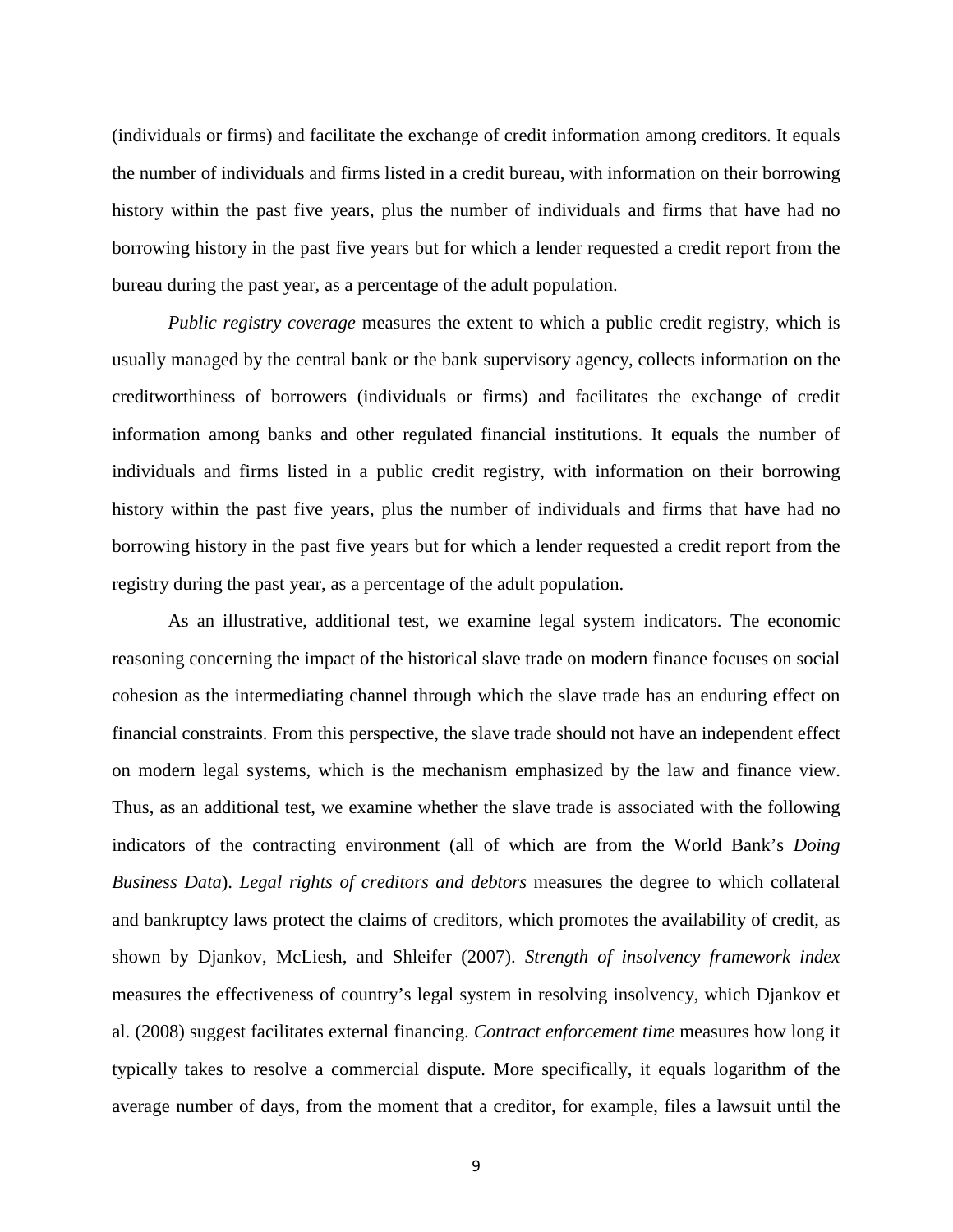plaintiff receives payment (conditional the creditor wins the lawsuit). *Contract enforcement cost* measures the direct costs (e.g., legal and other fees) of resolving a commercial dispute. It equals costs of instituting a typical commercial claim as a percentage of the typical claim value. As discussed in Djankov et al. (2003), both *Contract enforcement time* and *Contract enforcement cost* are linked to the willingness of lenders to lend and to access to credit.

#### *2.3 Other country-level indicators*

In our examination of the relationship between the slave trade and financial development, we control for many country characteristics. We focus on characteristics that past researchers have found account for financial development, so that we can assess the independent link between the African slave trade and the functioning of modern financial systems across Africa. First, *French legal origin* equals one if the origins of country's legal system are the French civil law and zero if the system has British common law origins, as all of the countries in our sample have either French or British legal origins. We use this measure based on the seminal findings in La Porta et al. (1997, 1998). They show that (1) former colonies that inherited British common law systems tend to have legal systems that better protect creditors and minority shareholders than former colonies with French legal origins and (2) these legal system differences materially shaped cross-country differences in financial development.

Second, as emphasized by Acemoglu, Johnson, and Robinson (2001), Beck, Demirgüç-Kunt, and Levine (2003), Levine (2005b), and Easterly and Levine (2003, 2016), Europeans adjusted their colonization strategies based on how familiar and hospitable they found conditions around the world. In places where Europeans found hospitable environments, they tended to settle and create institutions that protect private property rights, check against government power, and reduce contractual and informational impediments to competitive markets. In places with less hospitable conditions, Europeans were more likely to set up extractive states that had enduring, adverse repercussions on the country's institutional development in general and financial development in particular. To quantify cross-country differences in the degree to which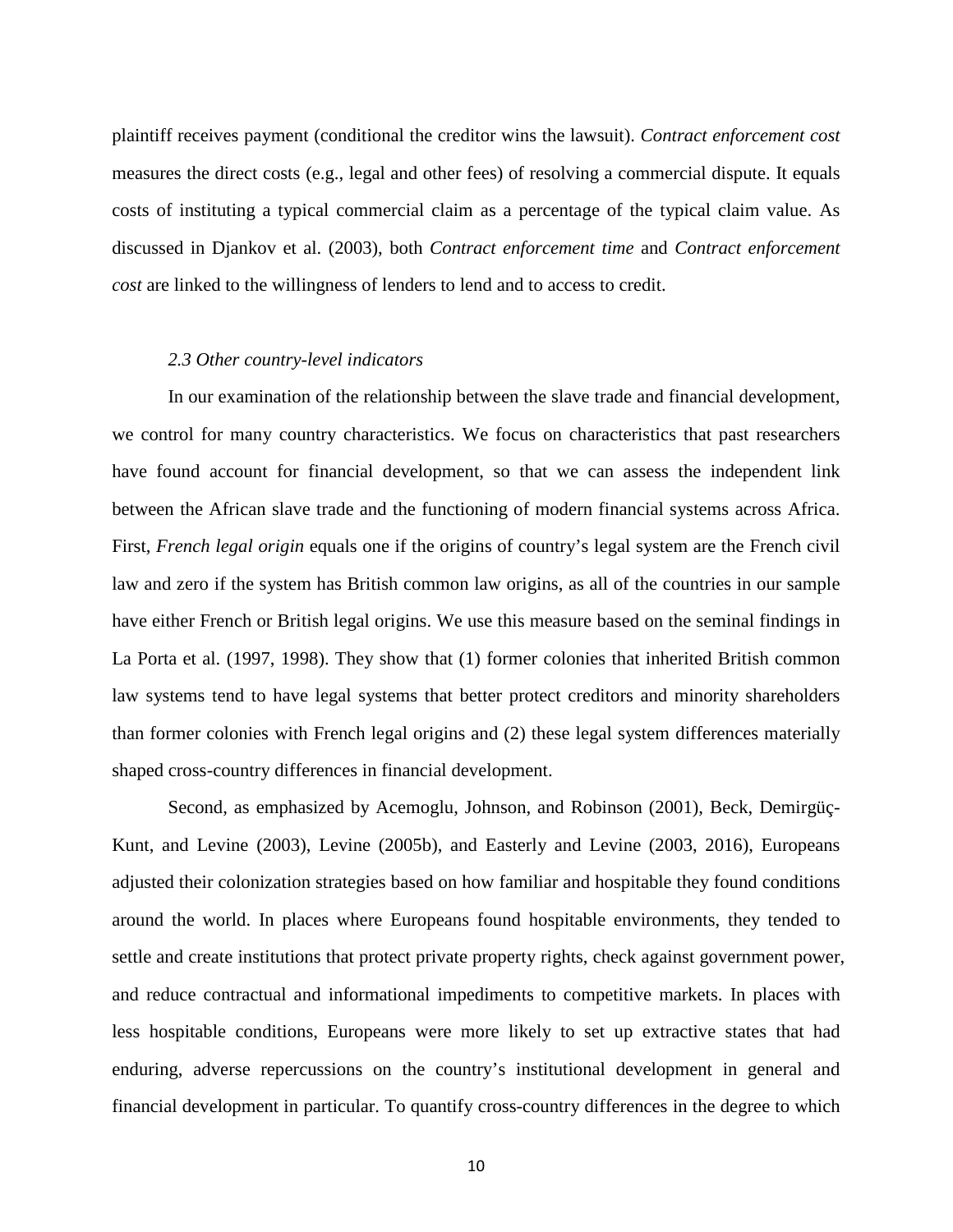Europeans found more or less familiar and hospitable conditions, we use (1) *Latitude*, *Longitude*, *Rain min*, *Humid max*, and *Colonizer indicators* and (2) endowments of natural resources including *Gold*, *Oil*, and *Diamonds*.

Third, several researchers stress that religion and the length of time a country has been independent can also influence financial development. For example, La Porta et al. (1999), Beck, Demirgüç-Kunt, and Levine (2003), and Stulz and Williamson (2003) find that religious differences shape the functioning of legal and financial institutions. Consequently, we control for each country's religious composition. In particular, *Catholic*, *Muslim*, *Protestant*, and *Other* equals the share of the population that is Catholic, Muslim, Protestant, or another religions respectively. We refer to these four variables as *Culture controls*. In addition, we control for how long each country has been independent. Easterly and Levine (2003) and Beck, Demirgüç-Kunt, and Levine (2003) emphasize that longer periods of independence from colonial rules allowed countries to develop institutions that support economic and financial development. To capture this view, we control for *Independence*, which equals 2006 minus a country's first year of independence.

#### *2.4 Firm-level financing constraint measures and other indicators*

We use firm-level data from the World Bank's *Enterprise Survey* to gauge the degree to which firms access finance from financial institutions. The *Enterprise Survey* consists of almost 20,000 firm-year observations from 40 African countries over the period from 2006 through 2015. We focus on two indicators of firms' access to capital: (1) *Working capital financed from banks* equals the proportion of a firm's working capital that is financed by borrowing from banks, and (2) *Investment financed from banks* equals the proportion of a firm's long-term investment (i.e., purchases of fixed assets) that is financed by borrowing from banks.

In addition to these measures of access to capital, the survey also collects information on other firm attributes. In the firm-level analyses, we control for the following firm-specific traits: *Firm size* equals the logarithm of the total number of employees; *Firm age* equals the logarithm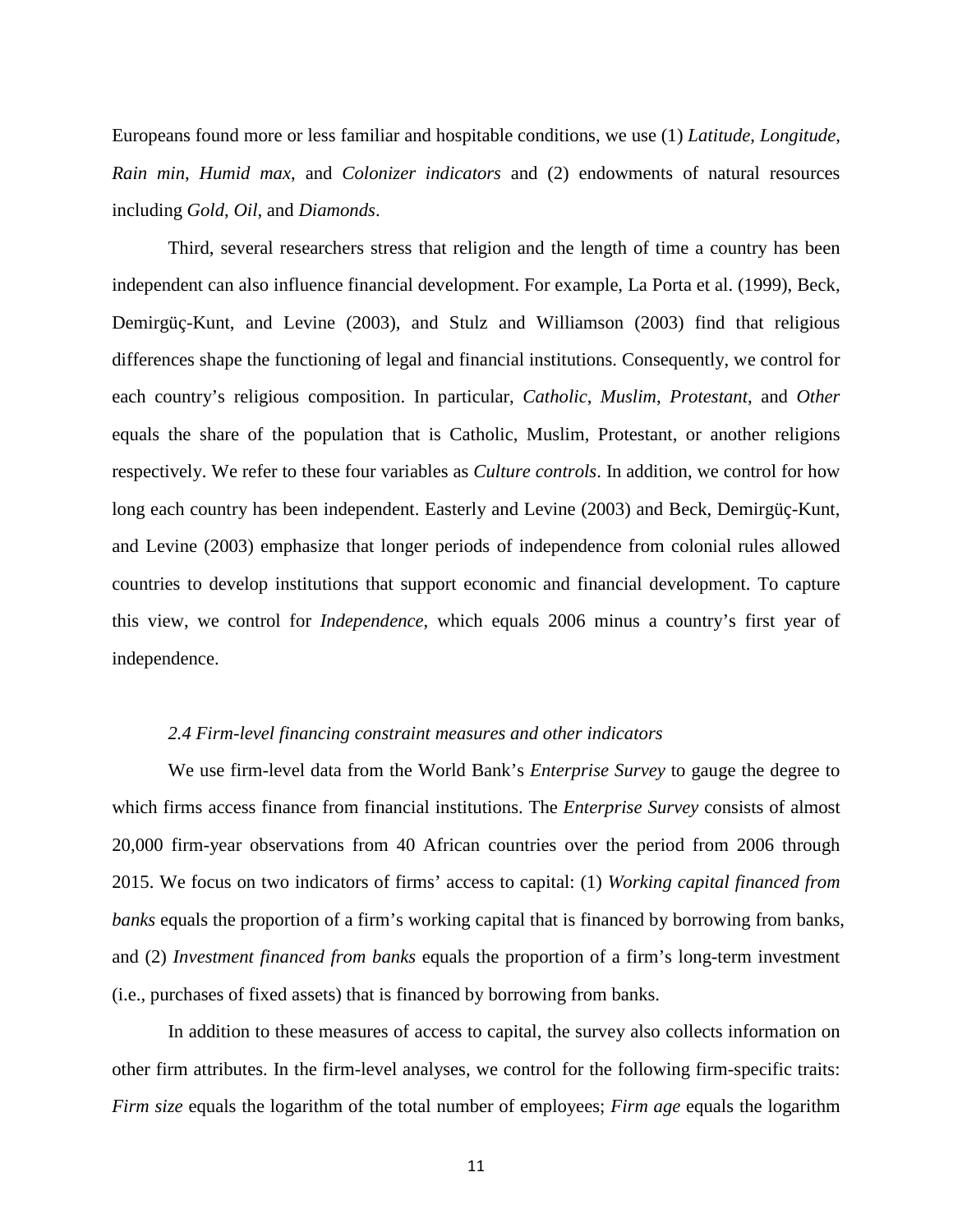of the number of years since a firm starts operation; *Profitability* equals the ratio of net profits to total sales; *Government (Foreign)* is an indicator that equals one if a firm has positive government (foreign) ownership, and zero otherwise; *Exports* is a dummy variable that equals one if a firm has a positive share of sales exported outside of the country, and zero otherwise; *Sales growth* is the median value of firms' sales growth within an industry in each year.

#### *2.5 Household-level financing constraint measures and other indicators*

We use three indicators of household access to credit from the World Bank's *Financial Inclusion Database 2014*. First, *Borrow from financial institutions* equals one if the respondent borrowed from a formal financial institution during 12 months before the 2014 survey and zero otherwise. The average across survey participants with countries varies widely. For example, over 16% of respondents had a received a loan in the last year in Uganda, Botswana, and Mauritius, while less than 2.5% of respondents received a loan in the last year in Cameroon, Niger, and Guinea. Second, *Credit card* equals one if the respondent reports having a credit card and zero otherwise. *Credit card* also varies materially. The average across survey participants in Mauritius and South Africa is greater than 16%, while it is below 0.5% in Madagascar, Sudan, and Ethiopia. Third, *Mistrust in financial institutions* equals one if the respondent indicates not having a bank account because the person does not trust financial institutions, and zero otherwise. We examine mistrust in financial institutions because Nunn and Wantchekon (2011) show that the African slave trade had lasting effects on trust and an extensive literature shows that trust has first-order effects on financial systems (e.g., Guiso, Sapienza, and Zingales 2004; Aghion, Algan, Cahuc, and Shleifer 2010; and Ayyagari, Demirgüç-Kunt, and Maksimovic 2010, 2011). In Mauritius, only 0.3% of the respondents indicate a lack of trust in banks, while 22% of the respondents from Niger respond that they do not trust banks or other formal financial institutions.

Furthermore, we use the 2005 *Afrobarometer* surveys to measure differences in the degree to which individuals perceive that obtaining finance is a material constraint, while differentiating household by ethnicity. The surveys are conducted on a random sample of over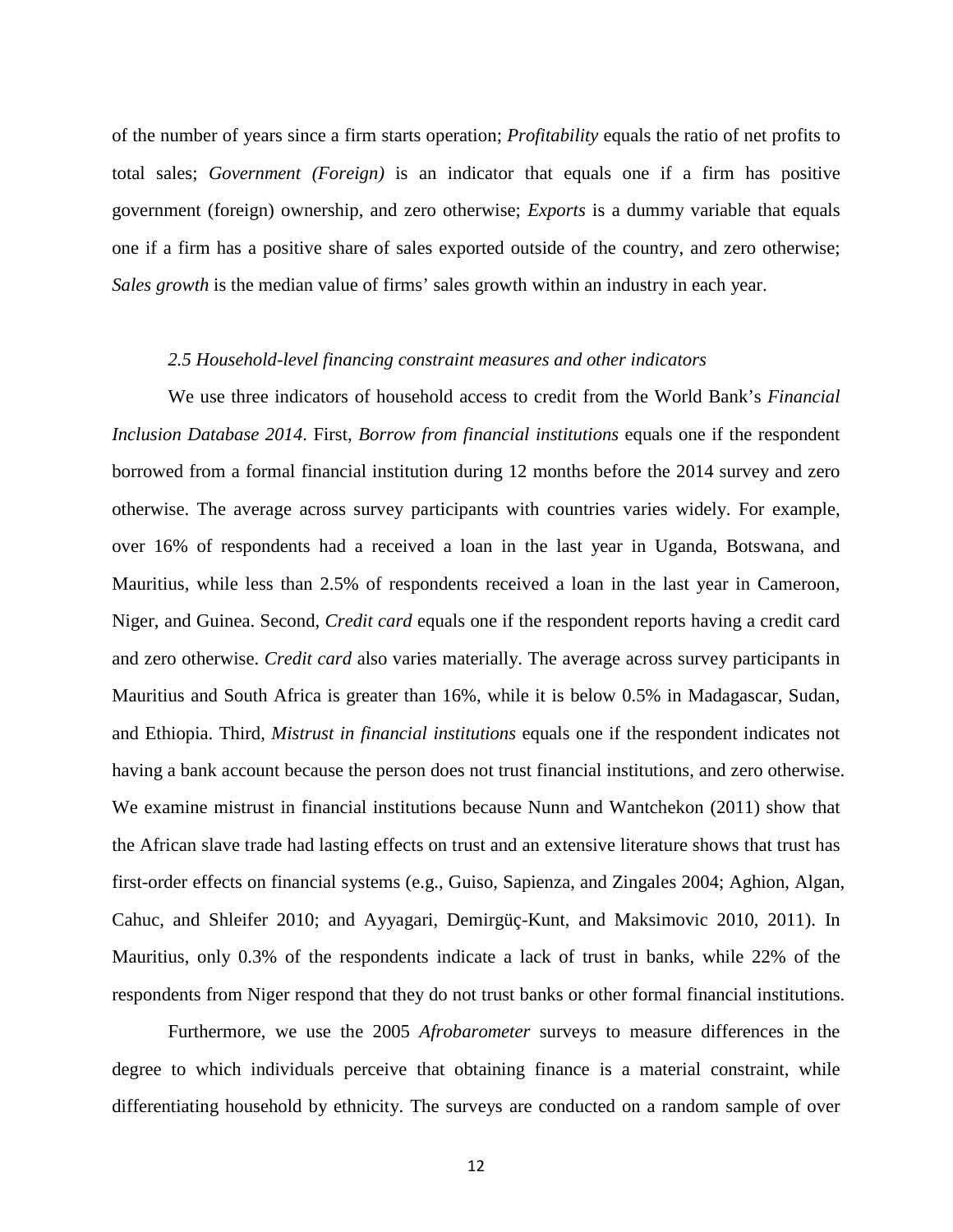20,000 individuals in 17 African countries. The surveys contain information on the self-reported ethnicity of each respondent. The *Afrobarometer* asks respondents, "In your opinion, what are the most important problems facing this country that government should address?" We define *Loans/credit as the most important problem* as equal to one if a respondent chooses "Loans/credit" in response to the question, and zero otherwise. Thus, the measure reflects the subjective assessment of the respondent concerning liquidity constraints.

We condition on many household-level characteristics. Specifically, when using *Financial Inclusion Database*, we control for a set of individual demographics, including an education indicator that equals one if an individual's educational attainment is secondary or more, indicators of income quintile, age and age squared, and a gender indicator. When using the *Afrobarometer*, we control for age and age squared, a gender indicator, an indicator of living in an urban area, ten education fixed effects, five living conditions fixed effects, 18 religion fixed effects, and 25 occupation fixed effects.

### 3. SLAVE EXPORTS AND MODERN FINANCIAL DEVELOPMENT

In this section, we use cross-country comparisons of the historical slave trade and modern financial development to motivate our examination of the impact of the slave trade on firm and household financing constraints. We begin with the following regression specification:

$$
FD = \alpha + \beta Slave\,exports + X'\Gamma + \varepsilon,\tag{1}
$$

where the dependent variable, *FD*, is one of the country-level measures of financial development, and the key explanatory variable is *Slave exports*. The other explanatory variables, *X*, include an array of country characteristics, and  $\Gamma$  are coefficients on these controls. In all of the regressions, we control for *French legal origin*, *Latitude, Culture controls*, and *Independence*. In several specifications, we control for additional geographic or colonial factors including *Longitude*, *Rain min*, *Humid max*, and *Colonizer indicators*, and natural resource endowments including *Gold, Oil, and Diamonds.* Our coefficient of interest is  $\beta$ , which gauges the relationship between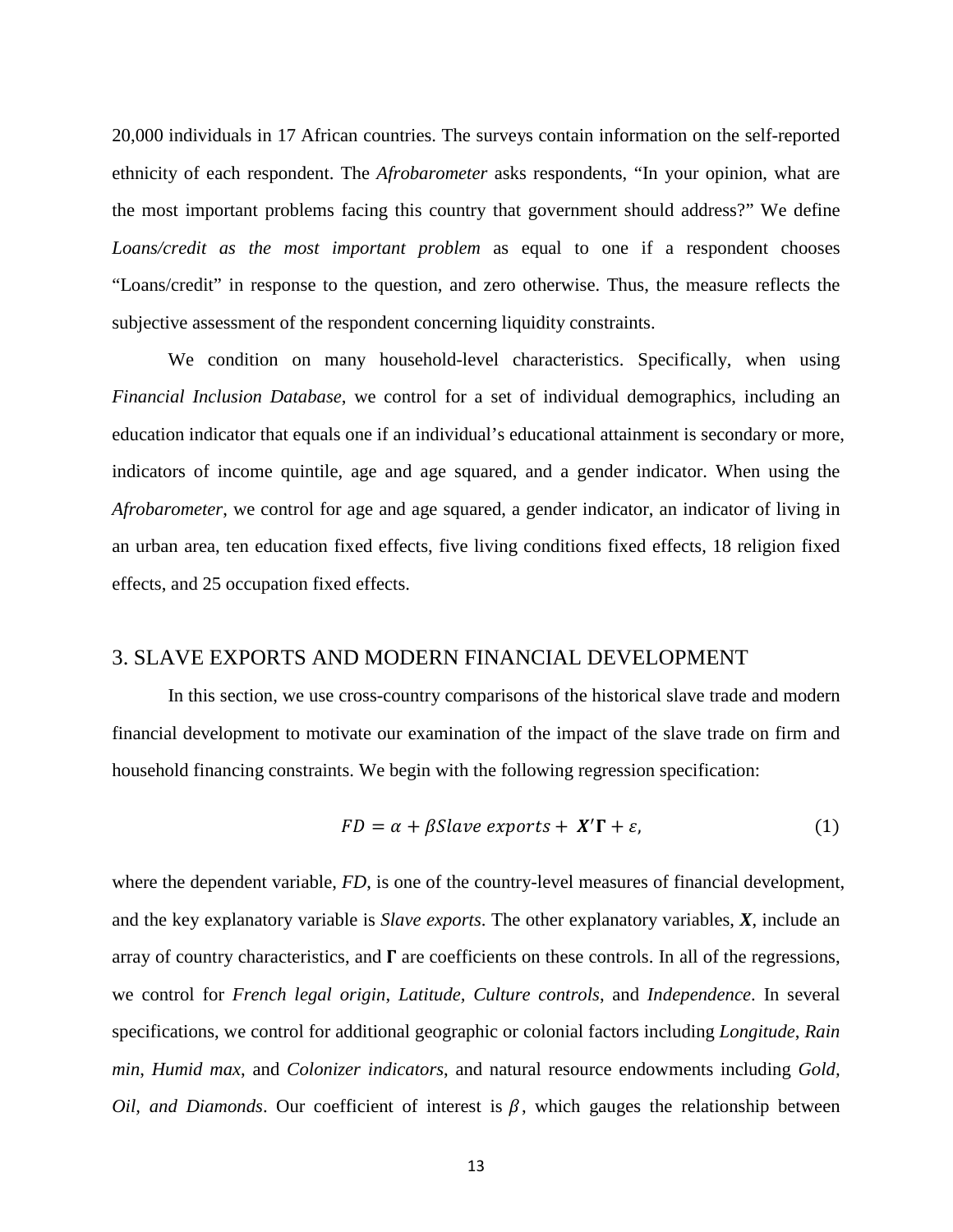historical slave exports and overall financial development today. We report heteroskedasticity robust p-values in parentheses.

As shown in Table 3 Panel A, the extent to which slaves were exported from a country is strongly, negatively associated with financial development today. For example, consider the *Private credit to GDP* regressions. *Slave exports* enters negatively and significantly at least at the five percent level and the estimated coefficients are economically large. The coefficient estimate implies that if a country were to move from the  $75<sup>th</sup>$  percentile of the cross-country distribution of *Slave exports* (6.66) to the  $25<sup>th</sup>$  percentile (-1.47), the coefficient estimates from column (2) imply that *Private credit to GDP* would jump by 17.6, where the sample median value of *Private credit to GDP* equals 15.1. Furthermore, the findings are robust to controlling for plausibly exogenous country characteristics (*French legal origin*, *Latitude, Religion controls*, and *Independence*) in column (1), and when also conditioning on additional geographic and colonizer controls (*Longitude*, *Rain min*, *Humid max*, and *Colonizer indicators*) in column (2).

The negative relation between *Slave exports* and financial development also holds when examining measures of the extent to which financial institutions effectively collect and disseminate information on the quality of borrowers. *Slave exports* enters negatively and significantly when the dependent variable is either *Depth of credit information* or *Private bureau coverage*. In contrast, *Slave exports* enters insignificantly when the dependent variable is *Public registry coverage*, which Djankov, McLiesh, and Shleifer (2007) suggest is not as good an indicator of the quality of information sharing as the other measures. The contrasting findings on *Private bureau coverage* and *Public registry coverage* are also consistent with the view that the historical slave trade impedes people's willingness to voluntarily share information with others, as private credit bureaus are not operated by the public sector. To illustrate the economic magnitudes, we use the same example from above: If a country were to move from the  $75<sup>th</sup>$ percentile of the cross-country distribution of *Slave exports* (6.66) to the 25<sup>th</sup> percentile (-1.47), the coefficient estimate on *Slave exports* (-0.363) from column (6) implies that *Depth of credit*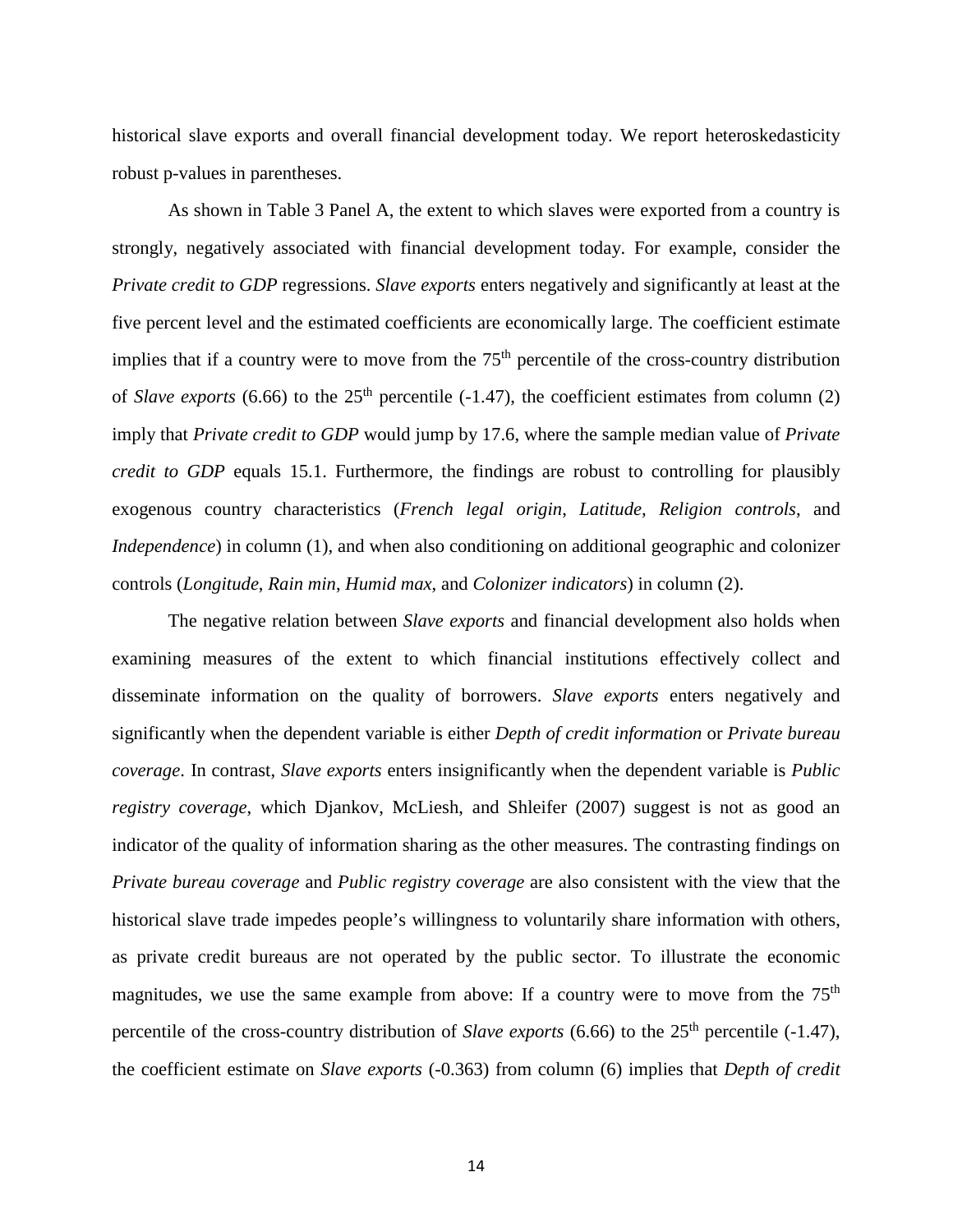*information* would increase by 2.95, where the average value of *Depth of credit information* in the sample is  $1.71<sup>2</sup>$  $1.71<sup>2</sup>$  $1.71<sup>2</sup>$ 

We also provide an additional test by examining the connection between the slave trade and the operation of modern legal systems. The economic reasoning underlying the influence of the Africa slave trade on financial systems runs from enslavement to the enduring deterioration of social cohesion to poorly functioning credit institutions. This rationale does not focus on differences in the operation of legal system, which is the focus of the law and finance view. Thus, we evaluate whether the intensity of the slave trade is correlated with legal system indicators. Specifically, our null hypothesis is that *Slave exports* does account for cross-country differences in the following four legal system indicators: *Legal rights of creditors and debtors*, *Strength of insolvency framework index*, *Contract enforcement time*, and *Contract enforcement cost*. As shown in Appendix Table A2, we cannot reject this null hypothesis: *Slave exports* enters each of these regression insignificantly. These findings do not indicate that the legal system is unimportant for financial development; rather, the findings are consistent with the view that the slave trade does not influence financial development through its effect on the legal system.

Concerns about omitted variables and endogeneity imply that we cannot interpret these regressions as reflecting the causal impact of the slave trade on financial development. There might be, for example, omitted country characteristics that explain both the intensity of slave exports and the operation of the financial system.

As an initial attempt to addresses these challenges, we employ the instrumental variables (IV) strategy developed by Nunn (2008). Nunn (2008) explains that the intensity with which people were enslaved and exported from different parts of Africa reflects the demand for slaves from around the world during the 1400—1900 period. He stresses that the historical evidence indicates that it was the location of demand for African slaves that affected the location of supply; the location of slaves did not influence the location of the demand for slaves. As described by

l

<span id="page-14-0"></span><sup>2</sup> The negative relation between *Slave exports* and financial development and institutions reported in Table 3 also holds when we include indicators of whether the country is heavily endowed with gold, oil, and diamonds. We report the robustness tests in Appendix Table A1.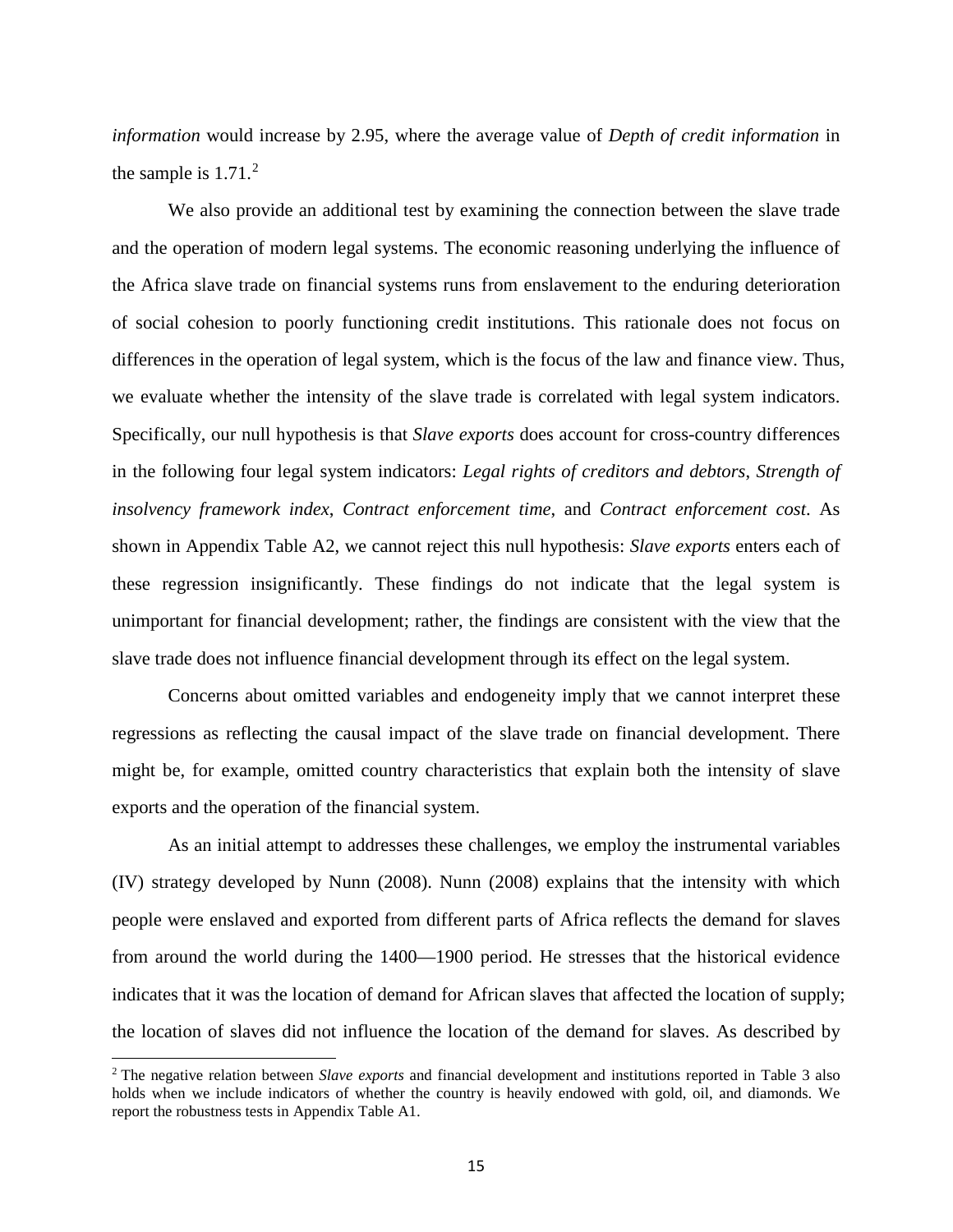Nunn (2008, p. 160), "In the West Indies and the southern United States, slaves were imported because of climates suitable for growing highly valued, globally traded commodities such as sugar and tobacco. The existence of gold and silver mines was a determinant of the demand for slaves in Brazil. In the northern Sahara, Arabia, and Persia, slaves were needed to work in salt mines, and in the Red Sea area slaves were used as pearl divers." It was not the location of slaves across different parts of Africa that triggered these demands for slaves in the Caribbean, southern United States, Brazil, etc. As instruments for *Slave exports*, Nunn (2008) uses the travel distances between each African country and the largest demanders of slaves in each of four of the slave trades. In particular, *Minimum Atlantic distance* is the minimum sailing distance from the point on the African coast that is closest to the country to the closest of nine major trans-Atlantic markets for slaves (Virginia, USA; Cuba; Haiti, Jamaica, Dominica; Martinique; Guyana; Salvador, Brazil; and Rio de Janeiro, Brazil). *Minimum Indian distance* is the minimum sailing distance from the point on the African coast that is closest to the country to the closest of two trans-Indian Ocean markets for slaves (Mauritius and Muscat, Oman). *Minimum Saharan distance* is the overland distance from a country to the closest trans-Saharan markets and trading posts for slaves (Algiers, Tunis, Tripoli, Benghazi, and Cairo). *Minimum Red Sea distance* is the overland distance from a country to the closest ports of exporting slaves via the Red Sea (Massawa, Suakin, and Djibouti). We use these same instruments to assess the relationship between the historical slave trade and modern financial development.

As shown in Table 3 Panel B, the IV results corroborate the earlier findings using OLS: More slave exports during the African slave trades are negatively associated with modern financial development. In terms of the first-stage regressions, *Minimum Atlantic distance*, *Minimum Indian distance*, and *Minimum Saharan distance* enter negatively and significantly. This suggests that fewer people were enslaved in countries farther away from these markets demanding slaves. We provide F-tests of the null hypothesis that these excluded instruments do not explain *Slave exports*. Although several of these F-statistics are "small," i.e., less than 10, they are similar to those reported in Nunn (2008).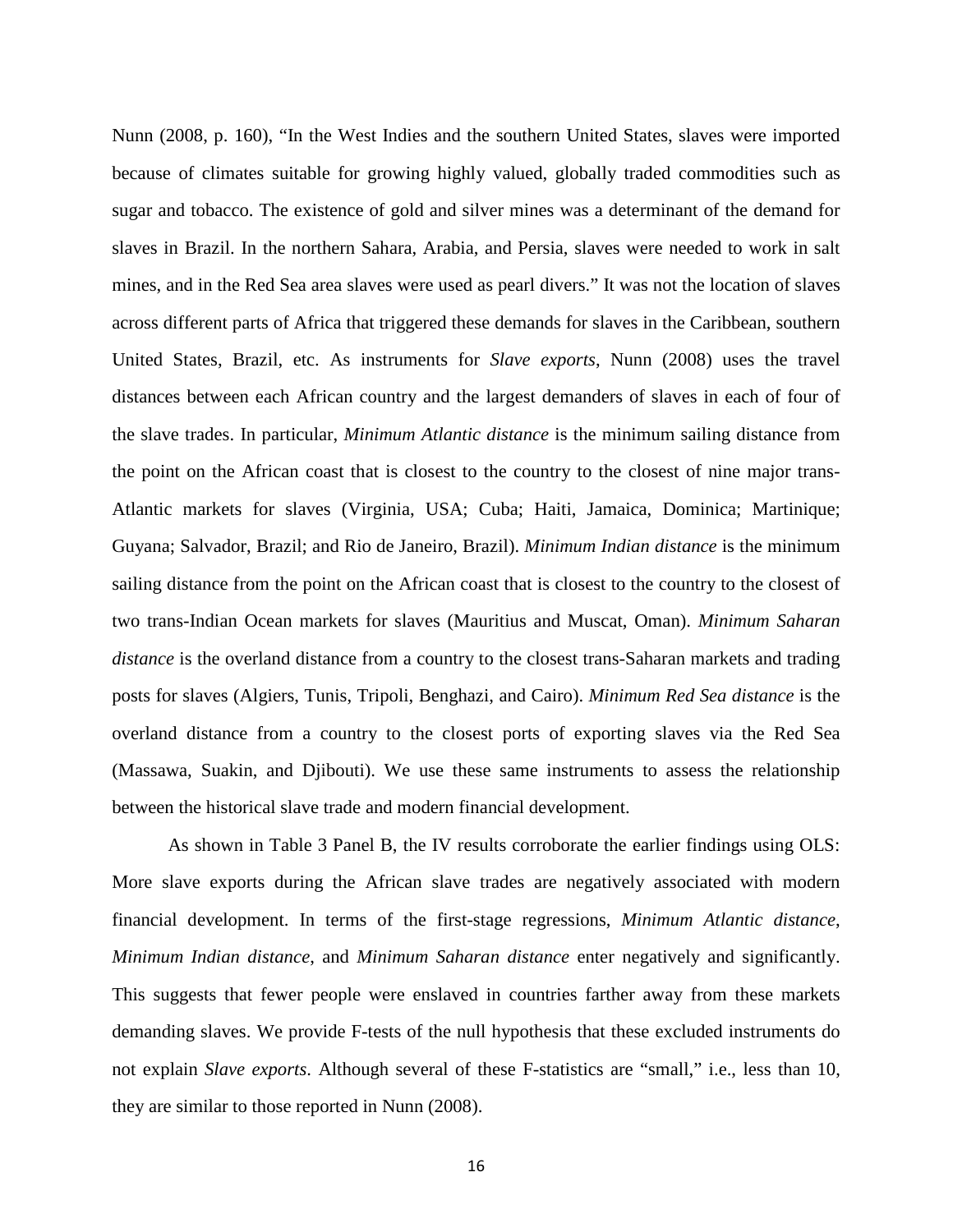Given the weakness of the instrument variables, therefore, we employ two additional strategies for addressing omitted variable concerns and assessing the impact of the slave trade on modern finance.<sup>[3](#page-16-0)</sup> In particular, we examine whether the relationship between the slave trade and the financing constraints faced by (a) different firms and (b) different households vary in theoretically predictable ways.

### 4. SLAVE EXPORTS AND FIRM FINANCIAL CONSTRAINTS

#### *4.1 Bank finance*

 $\overline{\phantom{a}}$ 

To assess the relationship between the slave trade and firm financing constraints, we begin with the following regression equation:

$$
F_{f,c} = \alpha + \beta \, \text{Slave exports}_c + X_c' \Gamma + X_f' \Theta + \Psi + \varepsilon_{f,c'}, \tag{2}
$$

where the dependent variable,  $F_{f,c}$ , is either *Working capital financed from banks*, or *Investment financed from banks* for firm  $f$  in country  $c$ . The key explanatory variable is *Slave exports*<sub> $c$ </sub> and the other historical country-level explanatory variables are *Xc* (*French legal origin*, *Culture controls*, *Latitude*, *Independence*), with the corresponding coefficient vector .

The regressions also control for firm-specific characteristics, *Xf*, *Firm size, Firm age, Sales growth, Profitability, Government ownership, Foreign ownership,* and *Exports*, with their corresponding coefficient vector  $\Theta$ . In addition, we include industry and year fixed effects, as denoted by  $\Psi$ , to account for time-invariant factors within the same industry (at the three-digit International Standard Industrial Classification (ISIC) level), and common time-varying factors.

<span id="page-16-0"></span><sup>&</sup>lt;sup>3</sup> We also employ the methodology of Oster (2017) for assessing potential biases created by unobservables. We calculate the degree of selection on unobservables relative to observables as  $\delta$ , which equals  $\beta_{Full}/(\beta_{Restrict}-\beta_{Full}) \times$ (RFull-RRestrict)/(RMax-RFull), where βFull represents the coefficient estimate on *Slave exports* from the model using a full set of controls, β<sub>Restrict</sub> is the coefficient on *Slave exports* from the model using a restricted set of controls. R<sub>Full</sub> and RRestrict denote the R-squared from the model with a full set of controls or a restricted set of controls, respectively. R<sub>Max</sub> is the R-squared from a hypothetical model on a complete set of observable and unobservable independent variables, which we assume equals one. We estimate  $\delta$  using a full model with (a) basic country controls (French legal origin, Culture controls, Latitude, and Independence), or (b) both basic country controls and additional controls (Longitude, Rain min, Humid max, and Colonizer indicators). The estimates of δ ranges from 2.8 to 6.9, suggesting that selection on unobservable country factors needs to be 2.8 to 6.9 times larger than selection on observables to explain away the treatment effects of the slave trades in our specifications.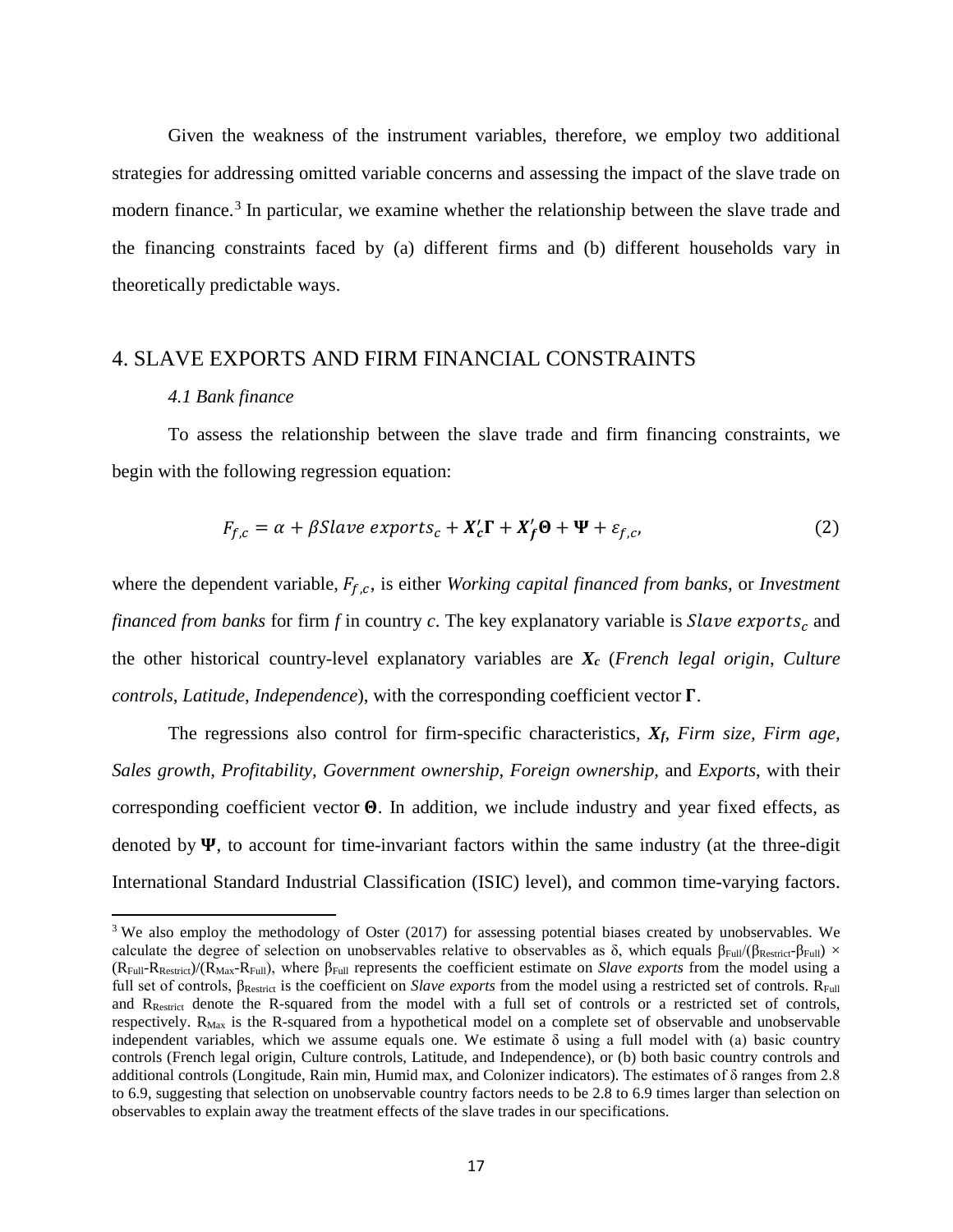We report heteroskedasticity robust p-values, where the standard errors are clustered at the country level.

Consistent with the findings in Pierce and Snyder (2017) of a positive association between slave exports and firms reporting that they face material external financing constraints, we find that firms tend to receive much less financing from banks in countries that had more *Slave exports* during the 1400–1900 period. As shown in Panel A of Table 4, *Slave exports* enters negatively and significantly in the regressions where the dependent variable is either *Working capital financed from banks* or *Investment financed from banks*. The estimated economic magnitudes are large. Consider, for example, the coefficients reported in Panel A columns (1) and (2). They suggest that a one standard deviation increase in *Slave exports* (3.9) diminishes the proportion of working capital financed from banks and the proportion of longterm investment financed from banks by about  $0.055$  (=0.014\*3.9) and  $0.074$  (=0.019\*3.9), respectively, which is equivalent to about 63% of the sample average of *Working capital financed from banks* (0.086) and 57% of the sample average of *Investment financed from banks* (0.131). One potential concern with interpreting these results is that it could be a demand side rather than a supply side effect. Perhaps, cross-country differences in the intensity of slave exports influence the nature of production and hence the degree to which firms demand bank finance. [4](#page-17-0) To address such identification concerns, we now differentiate among firms within countries.

l

<span id="page-17-0"></span><sup>4</sup> See the discussion in Pierce and Snyder (2018) and the work on the historical determinants of organizations by Kluppel, Pierce, and Snyder (2017).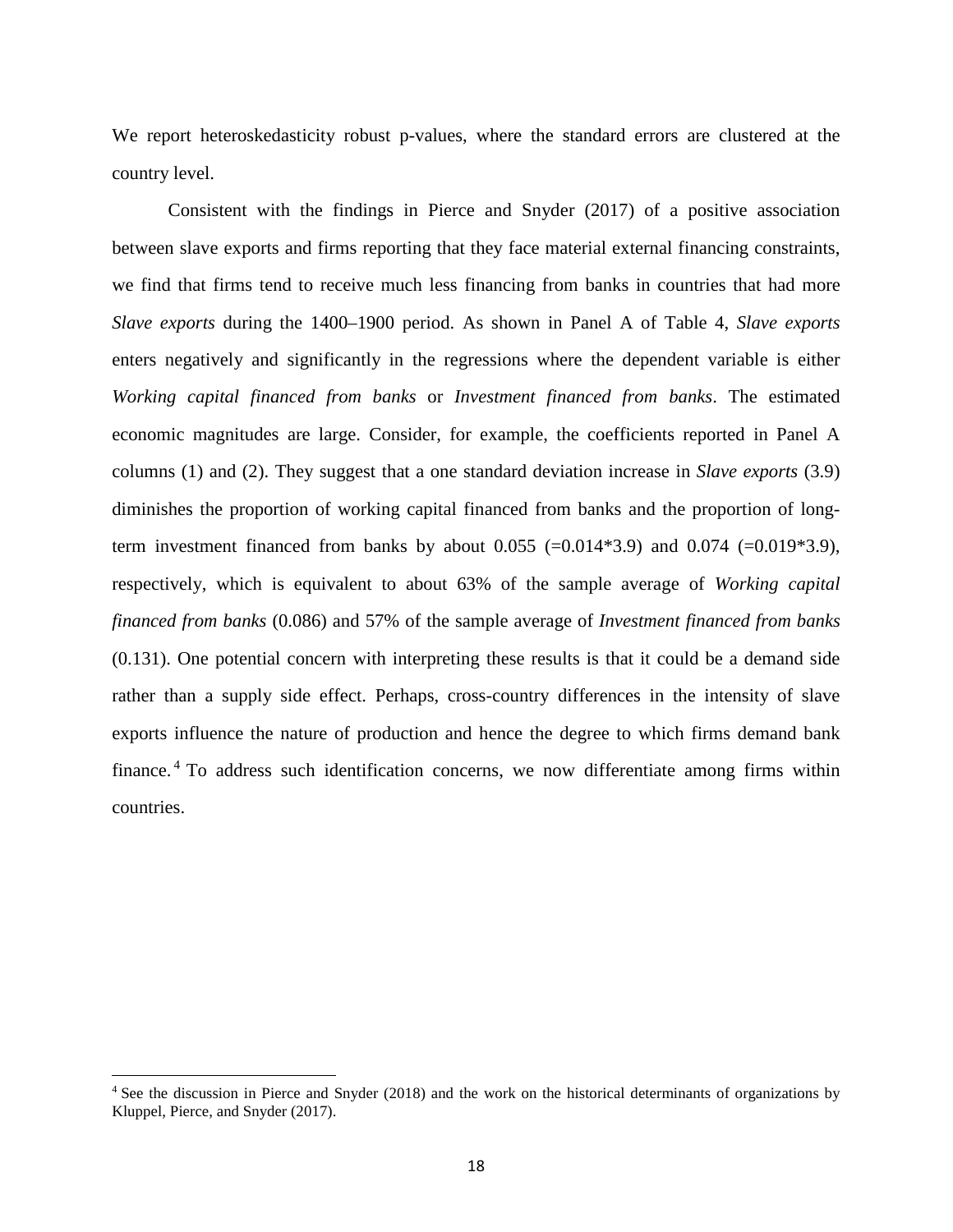### *4.2 Bank finance: Differentiating by Industry*

We next explore whether the associations between *Slave exports* and firm access to formal credit vary across industries in a theoretically predictable manner. In particular, if the intensity of slave exports in the 1400–1900 period has had enduring, deleterious effects on the financial system in a manner that impedes firms from obtaining credit from formal financial institutions, then the relationship between *Slave exports* and firm financing should be especially pronounced in industries that depend, for technological reasons, on credit from financial institutions. If these cross-industry predictions hold, it would reduce concerns that the previous results are spurious or reflect an omitted variable.

We differentiate industries by their "technological" dependence on (a) external finance (*EFD*), and (b) physical capital for production (*Capital intensity*). With respect to dependence on external finance, we follow Rajan and Zingales (1998) and use the variable *External finance dependence* (*EFD*), which equals the fraction of capital expenditures not financed with internally generated cash flows in the United States. Rajan and Zingales (1998) argue that since U.S. financial markets are relatively frictionless, *EFD* provides information on the degree to which firms in an industry depend on external finance for technological reasons. Given the level of economic and technological development in Africa, we use U.S. data over the earliest available decade, the 1970s, to calculate *EFD* at the three-digit ISIC level. With respect to *Capital intensity*, we follow Bartelsman and Gray (1996) and define *Capital intensity* as the total real capital stock in an industry divided by value added in the industry using data from the *NBER Manufacturing Productivity Database* in the 1970s. As the *Manufacturing Productivity Data* are available only for manufacturing industries, the number of industries in our analyses would fall from 89 to 55 when we include the *Capital intensity* into the estimation.

Thus, we use the following regression specification to assess the relationship between firm financing and the slave trade while differentiating by industry.

$$
F_{f,c} = \alpha + \gamma \, \text{Slave exports}_c \ast I_f + X_c' \Gamma + X_f' \Theta + \Lambda + \varepsilon_f,\tag{3}
$$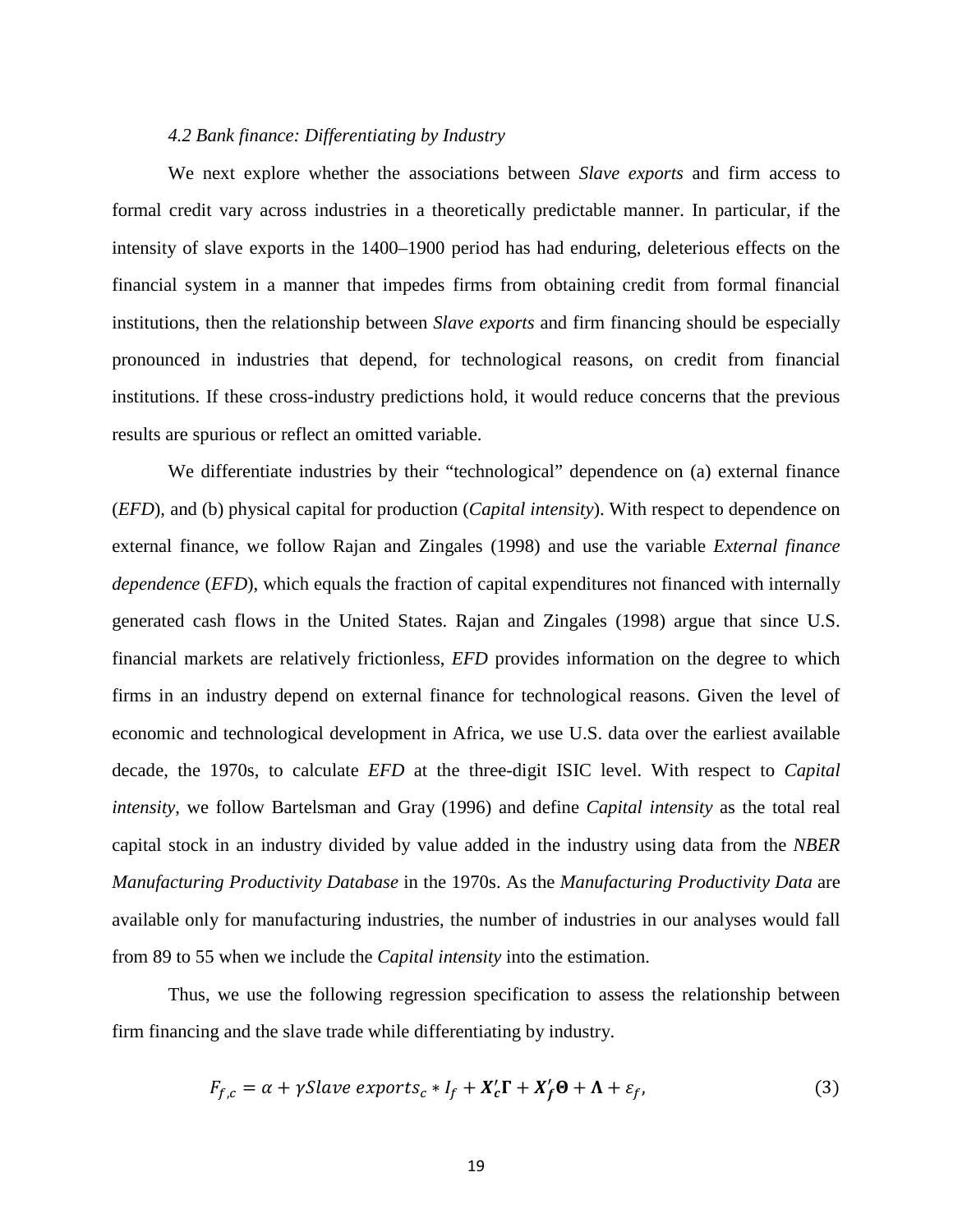where the dependent variable,  $F_{f,c}$ , is either *Working capital financed from banks*, or *Investment finance from banks* for firm *f* in country *c*. The key explanatory variable is the interaction term, *Slave exports<sub>c</sub>* \*  $I_f$ , where  $I_f$  is one of two variables indicating the nature of firm *f*'s industry (*EFD* or *Capital intensity*). The country-level and firm-level explanatory variables ( $X_c$  and  $X_f$ , respectively) are the same as in equation (2). In these interaction term analyses, we also include several fixed effects, as represented by  $\Lambda$ . In particular, we control for (a) country, industry, and year fixed effects, (b) country by year, and industry fixed effects, or (c) country by year and industry by year fixed effects. As a result, both *Slave exports* and *If* drop as regressors. We use heteroskedasticity robust standard errors clustered at the country level.

As reported in Panels B & C of Table 4, the relationships between *Slave exports* and the firm financing indicators vary across industries in a manner that is fully consistent with the two theoretical predictions articulated above. In particular, as shown in columns  $(1) - (3)$  of Panel B and C, *Slave exports\*EFD* enters negatively and significantly in both the *Working capital financed from banks* and *Investment finance from banks* regressions, indicating that the relationship between *Slave exports* and obtaining financing from banks is especially strong in industries that naturally depend heavily on credit from financial institutions. The estimated economic magnitudes are large. For example, consider the estimates from column (1) of Table 4 Panel C, in which the dependent variable is *Investment financed from banks*. The industry at the  $75<sup>th</sup>$  percentile of *EFD* (0.280) is Restaurants, and the industry at the  $25<sup>th</sup>$  percentile (-0.066) is Dairy products. The country at the 75<sup>th</sup> percentile of *Slave trade* (6.66) is Mozambique, and the country at the 25th percentile of *Slave trade* (-1.47) is Central African Republic. Setting the other factors to their sample mean values, the coefficient estimate on *Slave trade\*EFD* (-0.01) predicts that Restaurants would receive 0.028 less *Investment financed from banks* than Dairy products, in Mozambique as compared to Central African Republic  $(-0.028 = -0.010*8.13*0.346)$ . This magnitude is not small, given that the sample average of *Investment financed from banks* equals 0.13.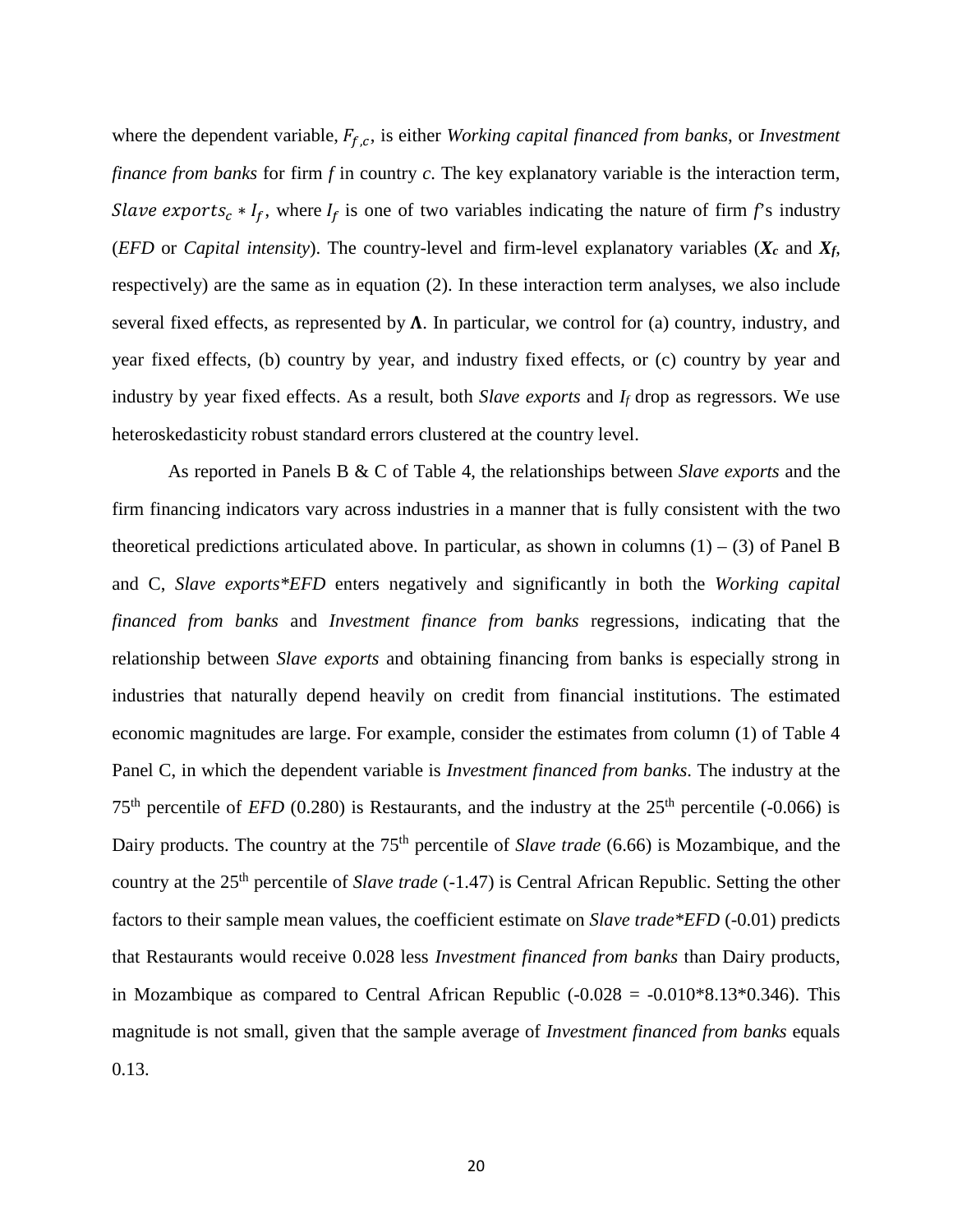These analyses reduce concerns that omitted variables drive the negative relationship between slave exports and firms' access to credit. Indeed, the results hold when conditioning on (a) country, industry, and year fixed effects, (b) country  $\times$  year, and industry fixed effects, and (c) country  $\times$  year, and industry  $\times$  year fixed effects. The findings suggest that the intensity of slave exports during the 1400-1900 period has had an enduring impact on firm financing constraints.

### 5. SLAVE EXPORTS AND HOUSEHOLD FINANCIAL CONSTRAINTS

#### *5.1 Household credit: Slave exports by country*

We next turn to the question: Is the intensity with which people were enslaved and exported from African during the 1400 – 1900 period related to the degree to which household access credit today. We begin with the following regression specification that exploits crosscountry variations in slave exports:

$$
HH\_FD_{i,c} = \alpha + \theta Slave\,exports_c + X_c'M + + X_i'N + \varepsilon_{i,c},\tag{4}
$$

where the dependent variable,  $HH\_FD_{i,c}$ , is one of our two measures of the degree to which household *i* in country *c* has obtained credit from the formal financial system: *Borrow from financial institutions* or *Credit card*. With respect to the explanatory variables, is the same as that used in the estimation of equation  $(1)$ .  $X_c$  represents a set of country variables including *French legal origin*, *Latitude, Culture controls*, and *Independence*. The individuallevel control variables, *Xi*, include the person's education, income quintile, gender, age and a quadratic in age. Our coefficient of interest is  $\theta$ , which measures the relationship between slave exports and household access to finance. We report heteroskedasticity consistent p-values, where the standard errors are clustered at the country level.

The results in Table 5 Panel A indicate that the intensity of the historical slave trade is negatively associated with household access to credit across Africa. *Slave exports* enters negatively and significantly in the regressions using the overall sample (columns (1) and (4), and two subsamples of individuals based on whether income is above quarter 40%, which split the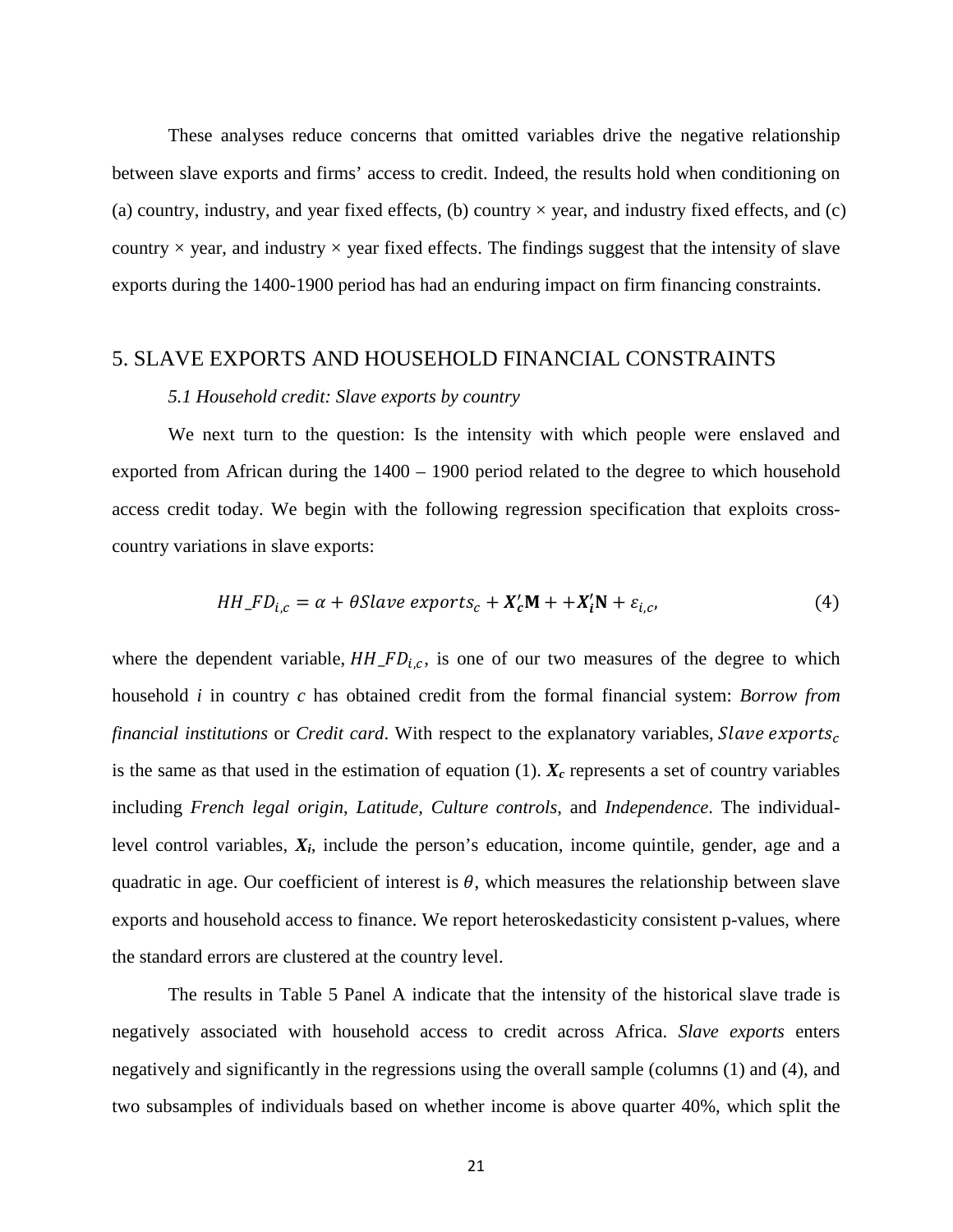sample into two relatively equal sized groups (columns (2)  $\&$  (3) and (5)  $\&$  (6)). This holds when the dependent variable is either *Borrow from financial institutions* or *Credit card*. With respect to the economic sizes of the estimated coefficients, consider the regression of *Borrow from financial institutions* on *Slave exports* in column (1). The estimates indicate that if a country were to move from the 75<sup>th</sup> percentile of the cross-country distribution of *Slave exports* (6.66) to the  $25<sup>th</sup>$  percentile (-1.47), the probability that an average person in that country would have received a loan from a formal financial institution would rise by almost 5 percentage points, which amounts to more than 50% of the sample mean of *Borrow from financial institutions*. This suggests that the relationship between the intensity of slave exports during the half a millennium from 1400 until 1900 is powerfully related to the current degree to which households obtain loans from formal financial institutions.

Using the estimation model in equation (4), Table 5 Panel B shows that there is a strong positive relationship between *Slave exports* and *Mistrust in financial institutions*. Consider first the full sample results. *Slave exports* enters positively and significantly whether excluding or including the additional geographic and colonizer controls (columns  $(1) \& (3)$ ). Furthermore, the coefficient estimates on *Slave exports* do not vary much across these specifications, emphasizing the independent link between the slave trades and trust in financial institutions. The estimated coefficients from column (1) imply that the relationship is economically large. If a country were to move from the 75th percentile of the cross-country distribution of *Slave exports* (6.66) to the 25th percentile (-1.47), the average person in that country would tend to report a value of *Mistrust in financial institutions* that is 0.05 lower than his current response. This is large given that the average value of *Mistrust in financial institutions* is 0.09 with a standard deviation of 0.28. We next push these analyses a bit further by asking: Is the enduring impact of the historical slave trade on mistrust in financial institutions mitigated by education, or is the slave trade's influence on culture and social cohesion largely independent of the degree of education that an individual has received? To shed some empirical light on this question, we repeated these analyses for two subsamples of individuals: those who completed primary education or less and those that had at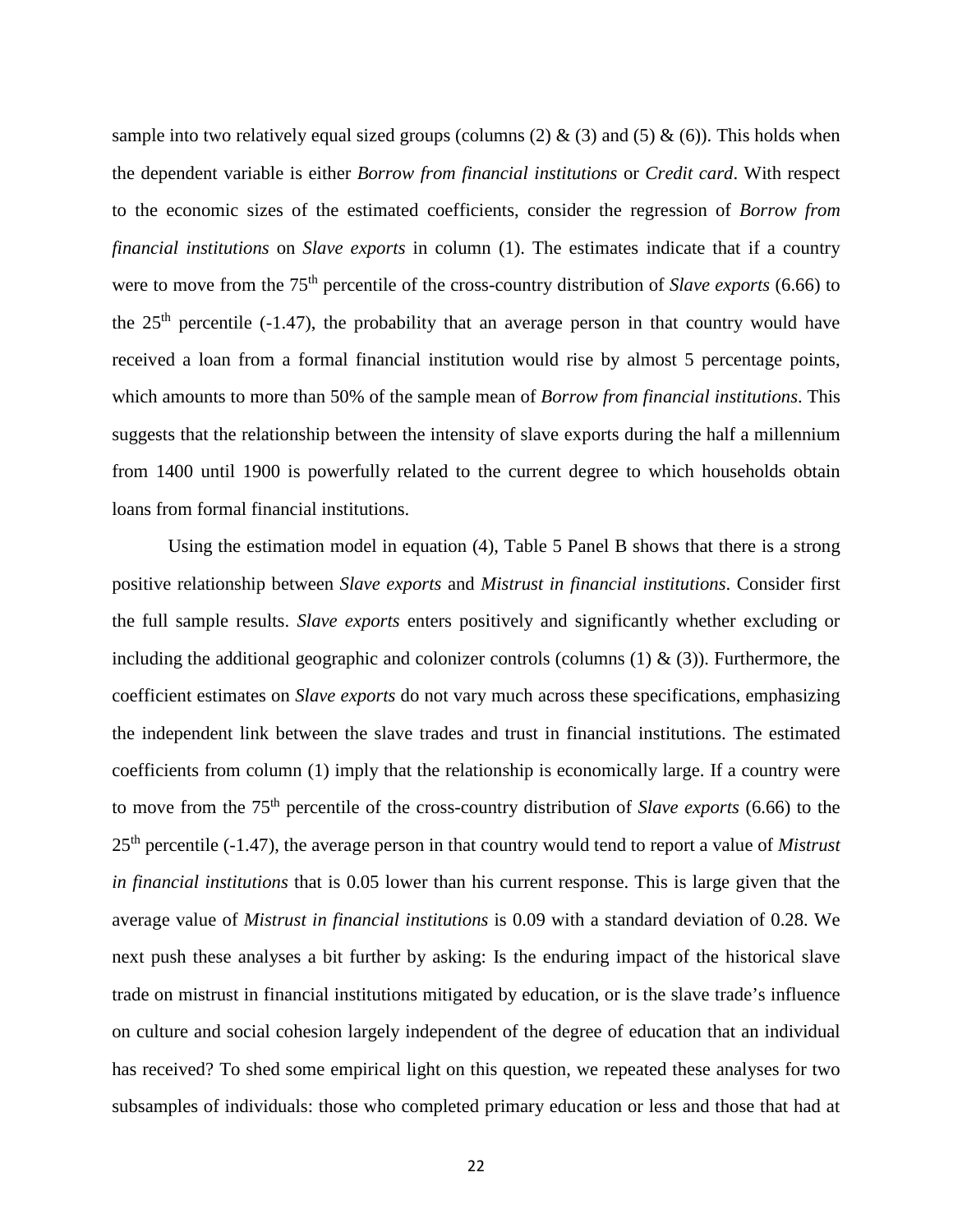least some secondary education, which split the sample into two relatively equal sized groups. As shown in columns (2)  $\&$  (3) and (5)  $\&$  (6), there is little difference in the estimated coefficient on *Slave exports* between these two subsamples.

These findings are consistent with the view that the historical slave trade had an enduring, deleterious effect on social cohesion that in turn manifests as distrust in financial institutions. As summarized in the Introduction, Nunn and Wantchekon (2011) demonstrate that the slave trade created an enduring culture of distrust and a large literature demonstrates that social trust exerts a positive impact on the operation of financial systems by facilitating transactions between unfamiliar counterparties and transactions that occur over time. In turn, we discover that the slave trade is negatively associated with trust in financial institutions.

Identification concerns, however, complicate the interpretation of these results. As above, cross-country differences in the intensity of slave exports might influence economies in a way that reduce household demand for credit, not constraints on the supply of household finance. Thus, we next (a) differentiate among ethnic groups within countries and (b) examine the extent to which households report that access to credit materially influences their well-being.

### *5.2 Household credit: Slave exports by ethnicity*

To better identify the impact of the slave trade on household financing constraints, we employ two different datasets. In moving from the World Bank's *Financial Inclusion Database* to the *Afrobarometer* survey data, we can (a) differentiate households by ethnic origins rather than simply by nationality and (b) use responses to questions about whether households believe the supply of credit is of first order importance rather than responses to questions about whether households access bank credit. In moving from the Nunn (2008) data to the Nunn and Wantchekon (2011) data, we can differentiate slave exports by ethnicity, not simply by country. In this way, we examine the link between slave exports by ethnicity during the 1400-1500 period and how decedents from those same ethnic groups today report that the supply of credit is a major public policy concern.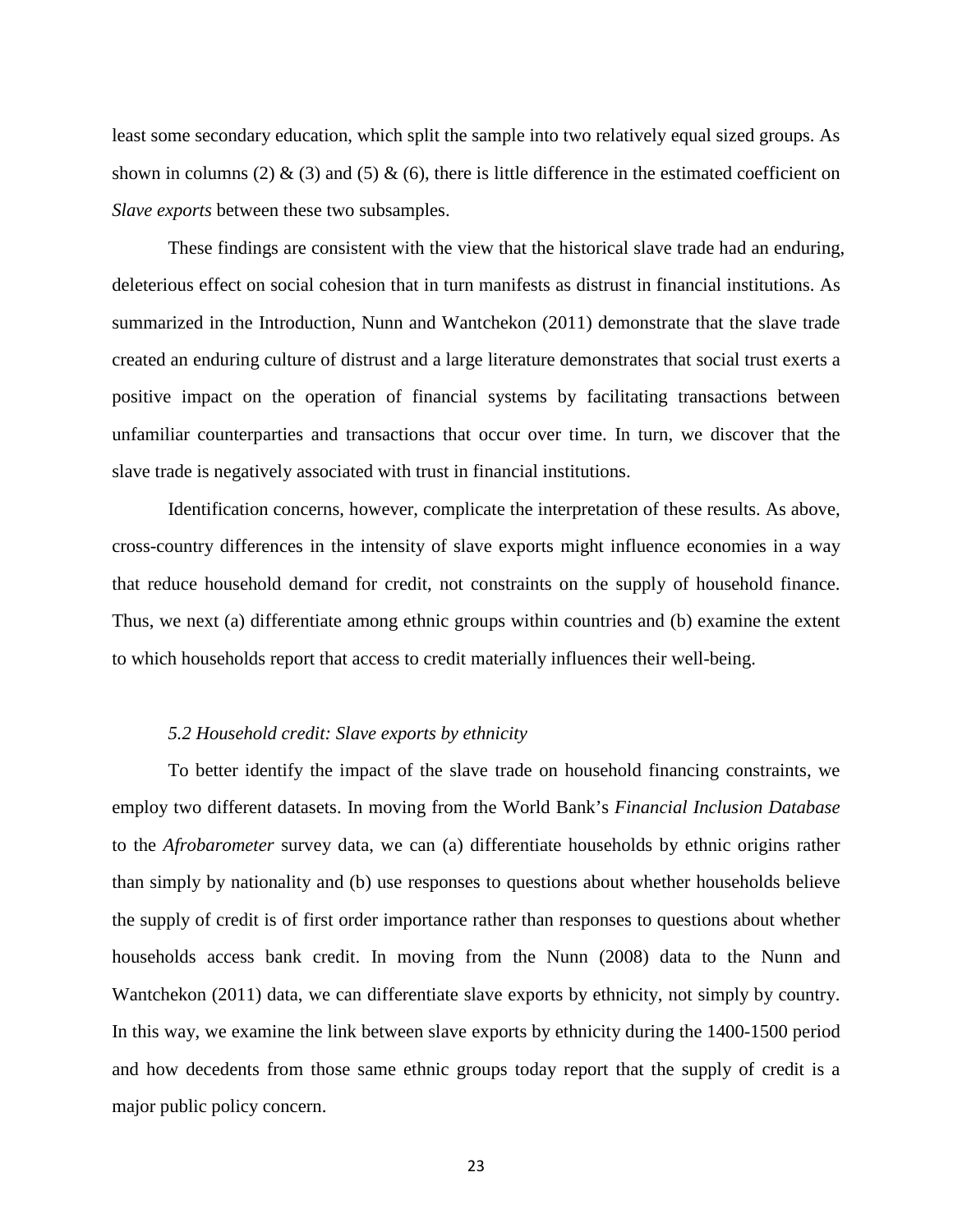For the ethnic-level analyses, we use the following regression:

$$
HH\_FD_{i,e,c} = \alpha + \varphi Slave\,exports_e + X_i' \mathbf{P} + \alpha_c + \varepsilon_{i,e,c},\tag{5}
$$

where the dependent variable,  $HH\_FD_{i.e.d.c}$ , represents the indicator of whether household *i*, belonging to ethnic group *e*, in country *c* considers access to loans/credit from the formal financial system as the most important problem facing the country: *Loans/credit as the most important problem*. The key explanatory variable, *Slave exports<sub>e</sub>*, is the measure of slave exports at the ethnic group level: *Ethnicity based slave exports*. The vector  $X_i$  is the individuallevel control variables, including each respondent's gender indicator, an live-in-an-urban-area indicator, age, age squared, ten indicators of education, five indicators of living conditions, 18 indicators religion fixed effects, and 25 indicators occupation. We further include country fixed effects to condition out any time-invariant country traits. We estimate the equation using OLS, with heteroskedasticity robust standard errors either clustered at the ethnicity level.

Table 6 shows that the negative association between historical slave trade and household access to credit holds at the ethnic group level. The ethnicity specific measure, *Ethnicity based slave exports*, enters positively and significantly in both columns, suggesting that individuals belonging to ethnic groups that have had a greater number of slaves captured in history would find it more difficult in accessing loans/credit from formal financial institutions today.

### 6. CONCLUSIONS

Motivated by findings that finance influences economic growth, poverty, and income distribution, researchers examine the historical determinants of financial development. The law and finance literature stress that different European colonizers spread distinct legal systems that continue to influence financial markets. The literature on political institutions emphasizes that European colonizers adopted different strategies that led to the creation of distinct political system that have enduring effects on credit markets. More recently, research indicates that the intensity of the 1400-1900 African slave trade across countries had an enduring adverse impact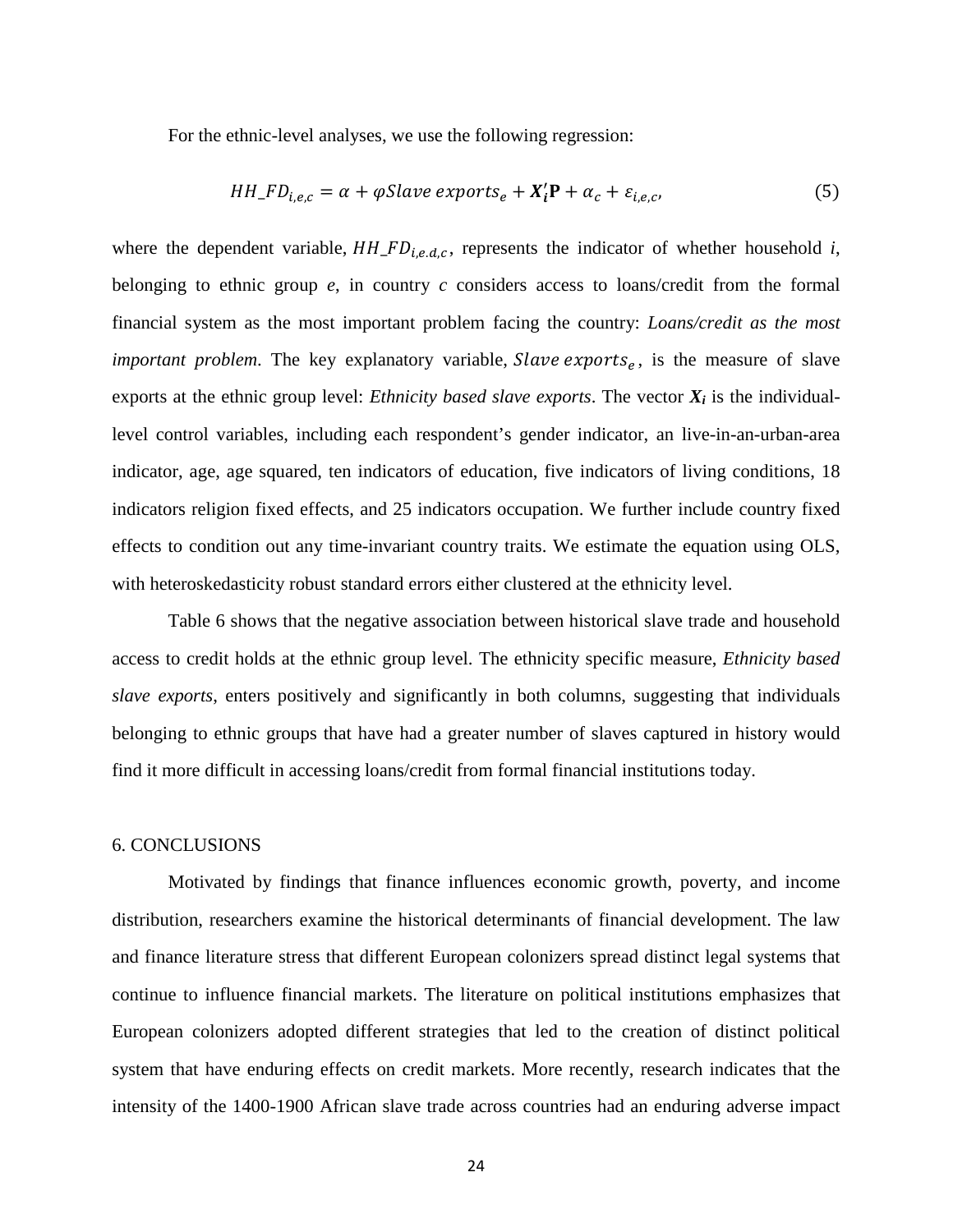on social trust (Nunn and Wantchekon 2011) and is negatively associated with firms' access to credit today (Pierce and Snyder 2017). If researchers can dissect the historical origins of financial development, this could highlight deep-rooted impediments to improving credit markets and therefore guide future policy reforms.

In this paper, we contribute to the study of the historical determinants of financial development by (1) improving the identification of the impact of the slave trade on firm financing constraint and (2) providing the first evaluation of the impact of the slave trade on household credit constraints. With respect to firm financing constraints, we assess whether the slave trade has a disproportionately large impact on firms' that rely heavily on external finance for technological reasons. When implementing this strategy, we control for country-year and industry-year fixed effects. This allows us to better identify the impact of the intensity of the slave trade across countries on firm financing constraints. With respect household access to credit, we examine whether the intensity of the 1400-1900 slave trade by ethnic group explains the credit constraints faced by households of those same ethnic groups today while controlling for country fixed effects.

We discover that the intensity of slave exports is adversely associated with firm and household credit constraints. We find that the negative association between slave exports and access to external finance is especially pronounced among firms that depend heavily on external finance. The results hold when conditioning on country-year and industry-year fixed effects as well as time-varying firm characteristics. Furthermore, we show that the slave trade influences household access to credit. We find that the intensity of slave exports during the  $1400 - 1900$ period is strongly, negatively associated with household access to finance. Moreover, the results hold when differentiating households by ethnicity. We find that the intensity with which people from particular ethnic groups were enslaved and exported from Africa is positively associated with severity of credit constraints faced by households from those same ethnic groups today. The evidence is consistent with the view that the slave trade had an enduring, deleterious effect on social cohesion that continues to harm the operation of credit institutions.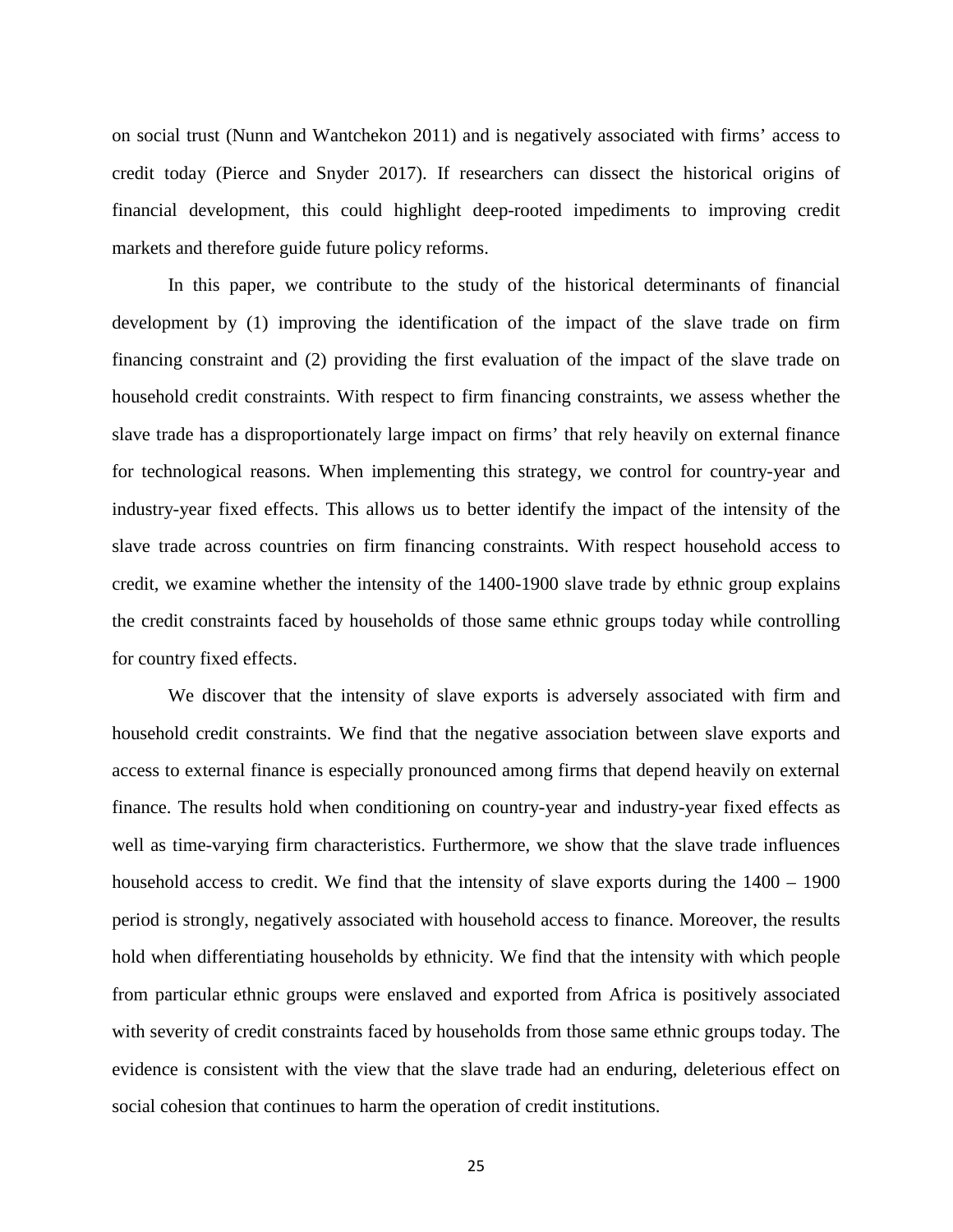### **REFERENCES**

- Acemoglu, D., Johnson, S., Robinson, J.A., 2001. The Colonial Origins of Comparative Development: An Empirical Investigation. *American Economic Review* 91, 1369-1401.
- Aghion, P., Algan, Y., Cahuc, P. and Shleifer, A., 2010. Regulation and Distrust. *Quarterly Journal of Economics 125*(3), pp.1015-1049.
- Alesina, A. and La Ferrara, E., 2000. Participation in Heterogeneous Communities. *Quarterly Journal of Economics* 115, 847-904.
- Ayyagari, M., Demirgüç-Kunt, A., Maksimovic, V., 2010. Formal versus Informal Finance: Evidence from China. *Review of Financial Studies* 23, 3048-3097.
- Ayyagari, M., Demirgüç-Kunt, A., Maksimovic, V., 2011. Firm Innovation in Emerging Markets: The Role of Finance, Governance, and Competition. *Journal of Financial and Quantitative Analysis* 46, 1545-1580.
- Bartelsman, E.J., Gray, W., 1996. The NBER Manufacturing Productivity Database. *National Bureau of Economic Research, Working Paper*.
- Beck, T., Demirgüç-Kunt, A., Levine, R., 2003. Law, Endowments, and Finance. *Journal of Financial Economics* 70, 137-181.
- Campbell, J.Y., 2006. Household Finance. *Journal of Finance* 61, 1553-1604.
- Čihák, M., Demirgüç-Kunt, A., Feyen, E., Levine, R., 2013. Financial Development in 205 Countries, 1960 to 2010. *Journal of Financial Perspectives* 1, 1-19.
- Djankov, S., Hart, O., McLiesh, C., Shleifer, A., 2008. Debt Enforcement around the World. *Journal of Political Economy* 116, 1105-1149.
- Djankov, S., La Porta, R., Lopez-de-Silanes, F., Shleifer, A., 2003. Courts. *Quarterly Journal of Economics* 118, 453-517.
- Djankov, S., McLiesh, C., Shleifer, A., 2007. Private credit in 129 Countries. *Journal of Financial Economics* 84, 299-329.
- Easterly, W., Levine, R., 1997. Africa's Growth Tragedy: Policies and Ethnic Divisions. *Quarterly Journal of Economics* 112, 1203-1250.
- Easterly, W., Levine, R., 2003. Tropics, Germs, and Crops: How Endowments Influence Economic Development. *Journal of Monetary Economics* 50, 3-40.
- Easterly, W. and Levine, R., 2016. The European Origins of Economic Development. *Journal of Economic Growth*, 21, 225-257.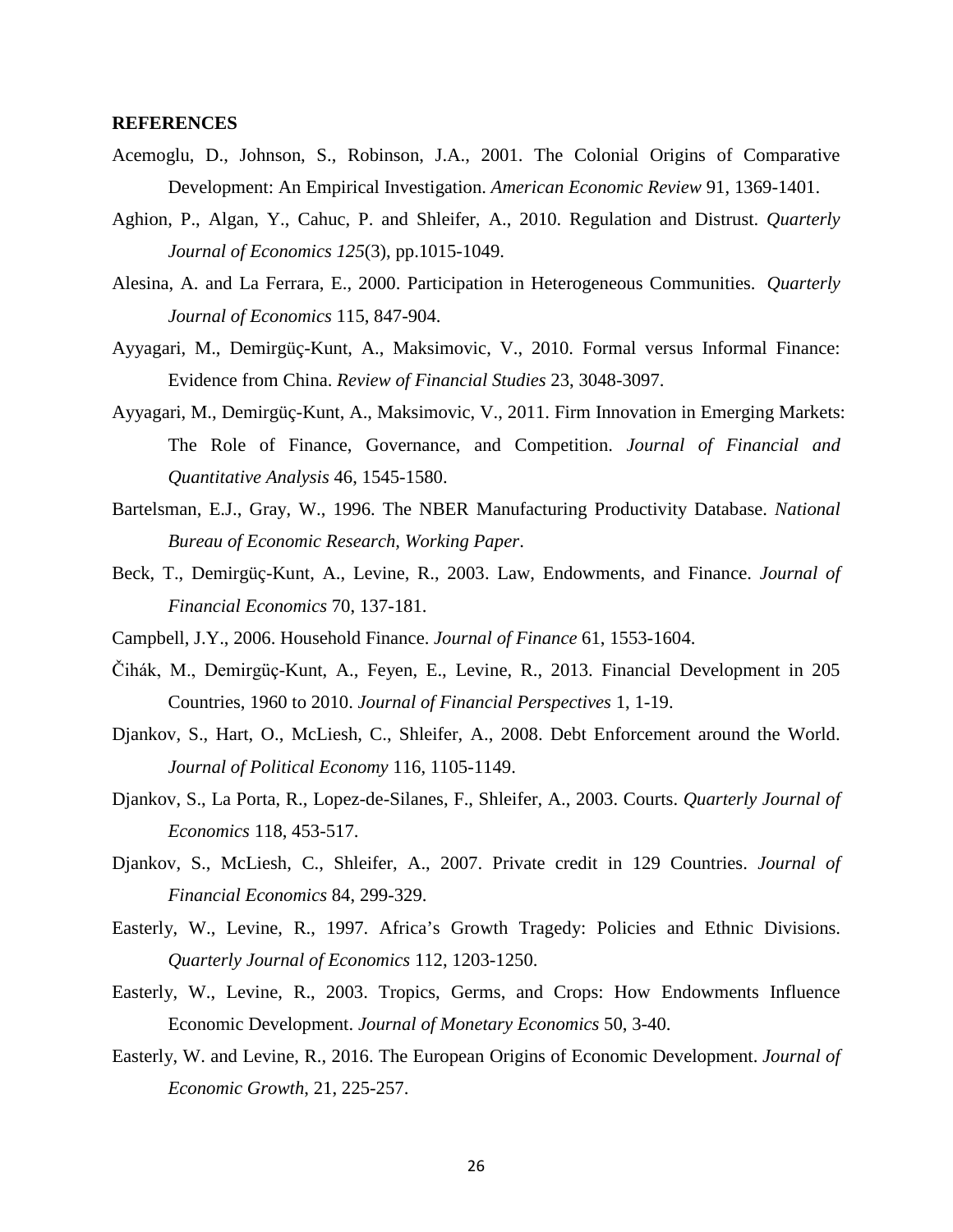- Engerman, S. L., Sokoloff, K. L., 1997. Factor Endowments, Institutions, and Differential Paths of Growth Among New World Economies: A View from Economic Historians of the United States, in *How Latin America Fell Behind*. Stephen Haber, ed., Stanford: Stanford University Press.
- Guiso, L., Sapienza, P. and Zingales, L., 2004. The Role of Social Capital in Financial Development. *American Economic Review* 94, 526-556.
- Jacoby, H.G., 1994. Borrowing Constraints and Progress Through School: Evidence from Peru. *Review of Economics and Statistics*, 151-160.
- Jacoby, H.G. and Skoufias, E., 1997. Risk, Financial Markets, and Human Capital in a Developing Country. *Review of Economic Studies* 64, 311-335.
- Jayaratne, J., Strahan, P.E., 1996. The Finance-Growth Nexus: Evidence from Bank Branch Deregulation. *Quarterly Journal of Economics* 111, 639-670.
- Karlan, D.S., 2005. Using Experimental Economics to Measure Social Capital and Predict Financial Decisions. *American Economic Review* 95, 1688–1699.
- Karlan, D., Mobius, M., Rosenblat, T. and Szeidl, A., 2009. Trust and Social Collateral. *Quarterly Journal of Economics* 124, 1307-1361.
- King, R.G., Levine, R., 1993. Finance and Growth: Schumpeter Might be Right. *Quarterly Journal of Economics* 108, 717-737.
- Kluppel, L.M., Pierce, L., Snyder, J.A. 2017. The Deep Historical Roots of Organization and Strategy: Traumatic Shocks, Culture, and Institutions. *Organizational Science*, forthcoming.
- La Porta, R., Lopez-de-Silanes, F., Shleifer, A., Vishny, R., 1997. Legal Determinants of External Finance. *Journal of Finance* 52, 1131-1150.
- La Porta, R., Lopez-de-Silanes, F., Shleifer, A., Vishny, R., 1998. Law and Finance. *Journal of Political Economy* 106, 1113-1155.
- La Porta, R., Lopez-de-Silanes, F., Shleifer, A., Vishny, R., 1999. The Quality of Government. *Journal of Law, Economics, and Organization* 15, 222-279.
- La Porta, R., Lopez-de-Silanes, F., Shleifer, A., 2008. The Economic Consequences of Legal Origins. *Journal of Economic Literature* 46, 285-332.
- Levine, R., 2005a. Finance and Growth: Theory and Evidence. In: *Handbook of Economic Growth*, Eds: Philippe Aghion and Steven Durlauf, Elsevier Science.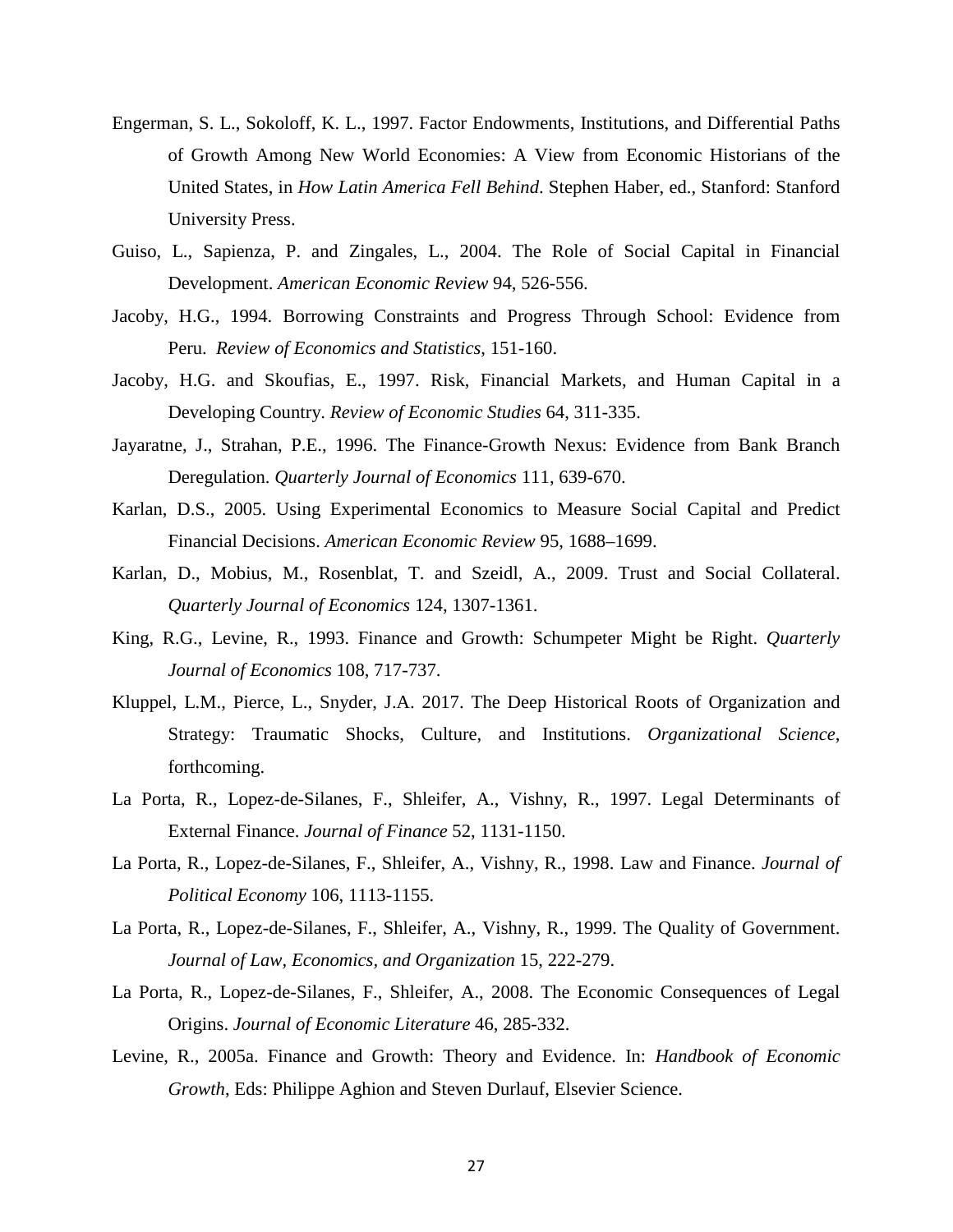- Levine, R., 2005b. Law, Endowments, and Property Rights. *Journal of Economic Perspectives*  19, 61-88.
- Levine, R., Zervos, S., 1998. Stock Markets, Banks, and Economic Growth. *American Economic Review*, 537-558.
- Lovejoy, P. E., 2000. *Transformations in Slavery: A History of Slavery in Africa*. 2nd ed. New York: Cambridge University Press.
- McMillan, J. and Woodruff, C., 1999. Interfirm relationships and informal credit in Vietnam. *Quarterly Journal of Economics* 114, 1285-1320.
- Nunn, N., 2008. The Long-Term Effects of Africa's Slave Trades. *Quarterly Journal of Economics* 123, 139-176.
- Nunn, N., Wantchekon, L., 2011. The Slave Trade and the Origins of Mistrust in Africa. *American Economic Review* 101, 3221-52.
- Oster, E., 2017. Unobservable Selection and Coefficient Stability: Theory and Evidence. *Journal of Business & Economic Statistics*, 1-18.
- Pagano, M., Jappelli, T., 1993. Information Sharing in Credit Markets. *Journal of Finance* 43, 1693–1718.
- Pierce, L., Snyder, J.A., 2017. The Historical Slave Trade and Firm Access to Finance in Africa. *Review of Financial Studies*, forthcoming.
- Pierce, L., Snyder, J.A., 2018. Historical Origins of Firm Ownership Structure and Performance: The Persistent Effects of the African Slave Trade. *Working paper*.
- Popov A., 2018. Evidence on Finance and Economic Growth, in *Handbook of Finance and Development*, Beck, T., Levine, R. eds., Edward Edgar Publishing, forthcoming.
- Rajan, R.G., Zingales, L., 1998. Financial Dependence and Growth. *American Economic Review*  88, 559-586.
- Stulz, R.M., Williamson, R., 2003. Culture, Openness, and Finance. *Journal of Financial Economics* 70, 313-349.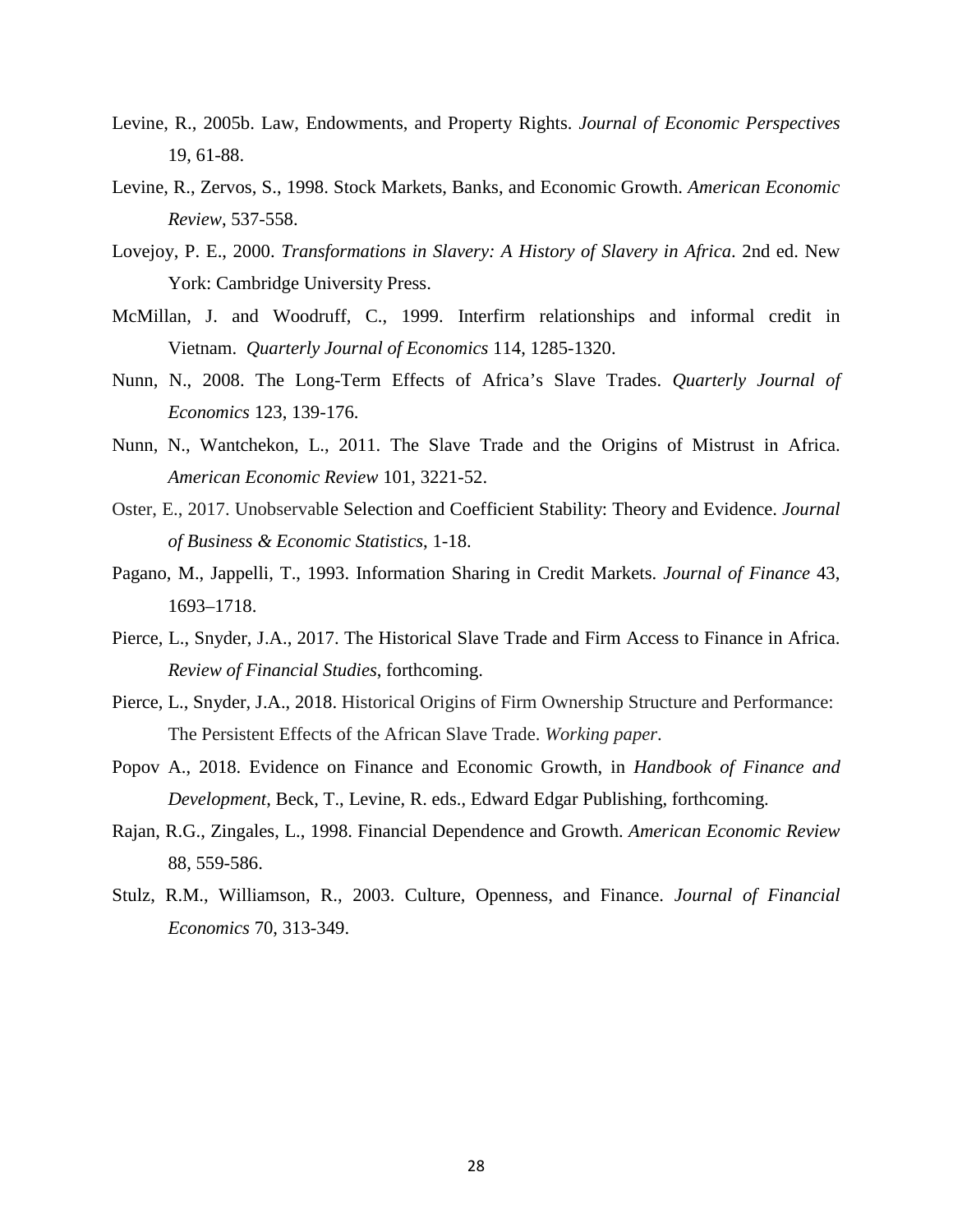# <span id="page-28-0"></span>**Table 1 Variable definitions**

l

| <b>Variable</b>               | <b>Definition</b>                                                                                                                                                                                                                                                                                                                                                                                                                                                                                                                                                                                                                   | <b>Source</b>                                                                               |
|-------------------------------|-------------------------------------------------------------------------------------------------------------------------------------------------------------------------------------------------------------------------------------------------------------------------------------------------------------------------------------------------------------------------------------------------------------------------------------------------------------------------------------------------------------------------------------------------------------------------------------------------------------------------------------|---------------------------------------------------------------------------------------------|
| Country-level variables       |                                                                                                                                                                                                                                                                                                                                                                                                                                                                                                                                                                                                                                     |                                                                                             |
| Private credit to GDP         | The financial resources provided to the private sector by domestic money banks as a<br>share of GDP. Domestic money banks comprise commercial banks and other financial<br>institutions that accept transferable deposits, such as demand deposits. We take the<br>average value across 2006-2014.                                                                                                                                                                                                                                                                                                                                  | Global Financial<br>Development<br>Database (2016),<br>Cihák, Demirgüç-<br>Kunt, Feyen, and |
| Bank deposits to GDP          | The total value of demand, time and saving deposits at domestic deposit money banks as<br>a share of GDP. Deposit money banks comprise commercial banks and other financial<br>institutions that accept transferable deposits, such as demand deposits. We take the<br>average value across 2006-2014.                                                                                                                                                                                                                                                                                                                              | Levine $(2012)$                                                                             |
| Slave exports                 | Natural logarithm of the total number of slaves exported from each country between 1400<br>and 1900 in the four slave trades normalized by land area, as measured in millions of<br>square kilometers. If no slaves were exported from a country, Nunn (2008) uses a value<br>of 0.1 for the total number of slaves exported from a country                                                                                                                                                                                                                                                                                         | Nunn (2008)                                                                                 |
| Ethnicity based slave exports | Natural logarithm of one plus the total number of slaves taken from each ethnic group<br>during the period from 1400 through 1900, divided by the area of land inhabited by the<br>ethnic group, as measured in square kilometers. The ethnicity specific slave trade<br>measure uses the number of slaves from two of the four slave trades that have available<br>information on slaves' ethnicity: the transatlantic, which was the largest of slave trades,<br>and Indian Ocean.                                                                                                                                                | Nunn and<br>Wantchekon (2011)                                                               |
| Depth of credit information   | The depth of credit information index measures rules and practices affecting the<br>coverage, scope and accessibility of credit information available through either a credit<br>bureau or a credit registry, measured in 2014 or the earliest available year. The index<br>ranges from 0 to 8, with higher values indicating the availability of more credit<br>information, from either a credit bureau or a credit registry, to facilitate lending decisions.<br>If the credit bureau or registry is not operational or covers less than 5% of the adult<br>population, the score on the depth of credit information index is 0. | Doing Business, <sup>5</sup><br>Djankov, McLiesh,<br>and Shleifer (2007)                    |

<sup>5</sup> For more details, see http://www.doingbusiness.org/Methodology/Getting-Credit.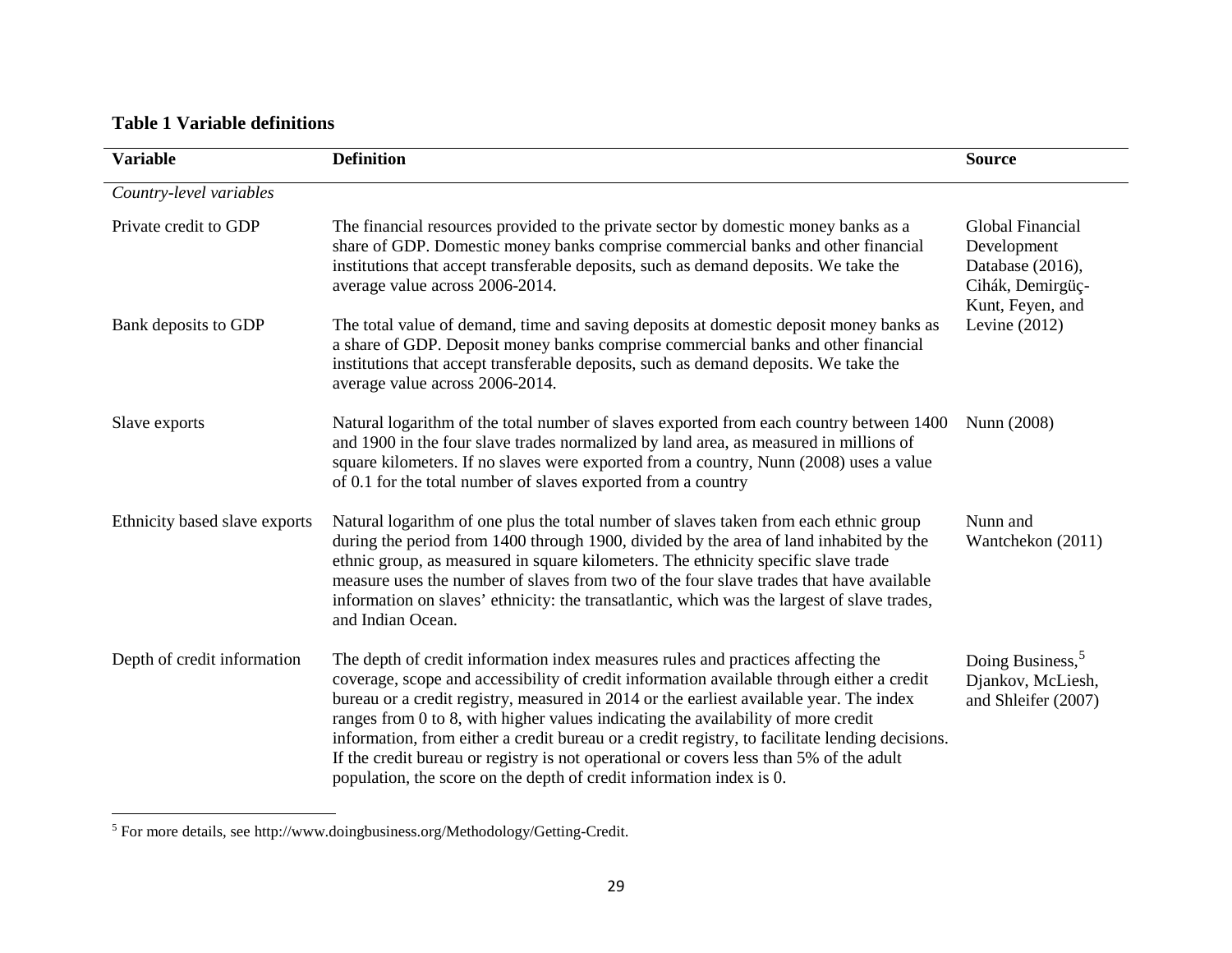| Private bureau coverage                  | The number of individuals and firms listed in a credit bureau's database as of January 1,<br>2014, with information on their borrowing history within the past five years, plus the<br>number of individuals and firms that have had no borrowing history in the past five years<br>but for which a lender requested a credit report from the bureau in the period between<br>January 2, 2013, and January 1, 2014. The number is expressed as a percentage of the<br>adult population (the population age 15 and above in 2013 according to the World Bank's<br>World Development Indicators). A credit bureau is defined as a private firm or nonprofit<br>organization that maintains a database on the creditworthiness of borrowers (individuals<br>or firms) in the financial system and facilitates the exchange of credit information among<br>creditors. If no credit bureau operates, the coverage value is 0.0%.                                                                                                                                              |                                                             |
|------------------------------------------|--------------------------------------------------------------------------------------------------------------------------------------------------------------------------------------------------------------------------------------------------------------------------------------------------------------------------------------------------------------------------------------------------------------------------------------------------------------------------------------------------------------------------------------------------------------------------------------------------------------------------------------------------------------------------------------------------------------------------------------------------------------------------------------------------------------------------------------------------------------------------------------------------------------------------------------------------------------------------------------------------------------------------------------------------------------------------|-------------------------------------------------------------|
| Public registry coverage                 | The number of individuals and firms listed in a credit registry's database as of January 1,<br>2014, with information on their borrowing history within the past five years, plus the<br>number of individuals and firms that have had no borrowing history in the past five years<br>but for which a lender requested a credit report from the registry in the period between<br>January 2, 2013, and January 1, 2014. The number is expressed as a percentage of the<br>adult population (the population age 15 and above in 2013 according to the World Bank's<br>World Development Indicators). A credit registry is defined as a database that is managed<br>by the public sector, usually by the central bank or the superintendent of banks, and that<br>collects information on the creditworthiness of borrowers (individuals or firms) in the<br>financial system and facilitates the exchange of credit information among banks and other<br>regulated financial institutions. If no credit registry operates, the coverage value is 0.0%.                    |                                                             |
| Legal rights of creditors and<br>debtors | Measures the degree to which collateral and bankruptcy laws protect the rights of<br>borrowers and lenders to expand access to credit. The index includes several key<br>components in the Creditor rights index in Djankov, McLiesh, and Shleifer (2007), such<br>as secured creditors are paid first (before other creditors such as government and<br>employees) when a business is liquidated; or secured creditors are not subject to an<br>automatic stay or moratorium on enforcement procedures when a debtor enters a court-<br>supervised reorganization procedure. Besides creditor rights, the index also captures<br>several aspects of collateral laws that supposedly enhance the borrowers' access-to-<br>finance ability: whether certain types of assets (i.e., movable assets) are legally accepted<br>as collateral by financial institutions. The index of legal rights ranges from 0 to 10, with<br>higher value indicating stronger legal rules that facilitate private credit extended from<br>financial intermediaries to individuals and firms | Doing Business,<br>Djankov, McLiesh,<br>and Shleifer (2007) |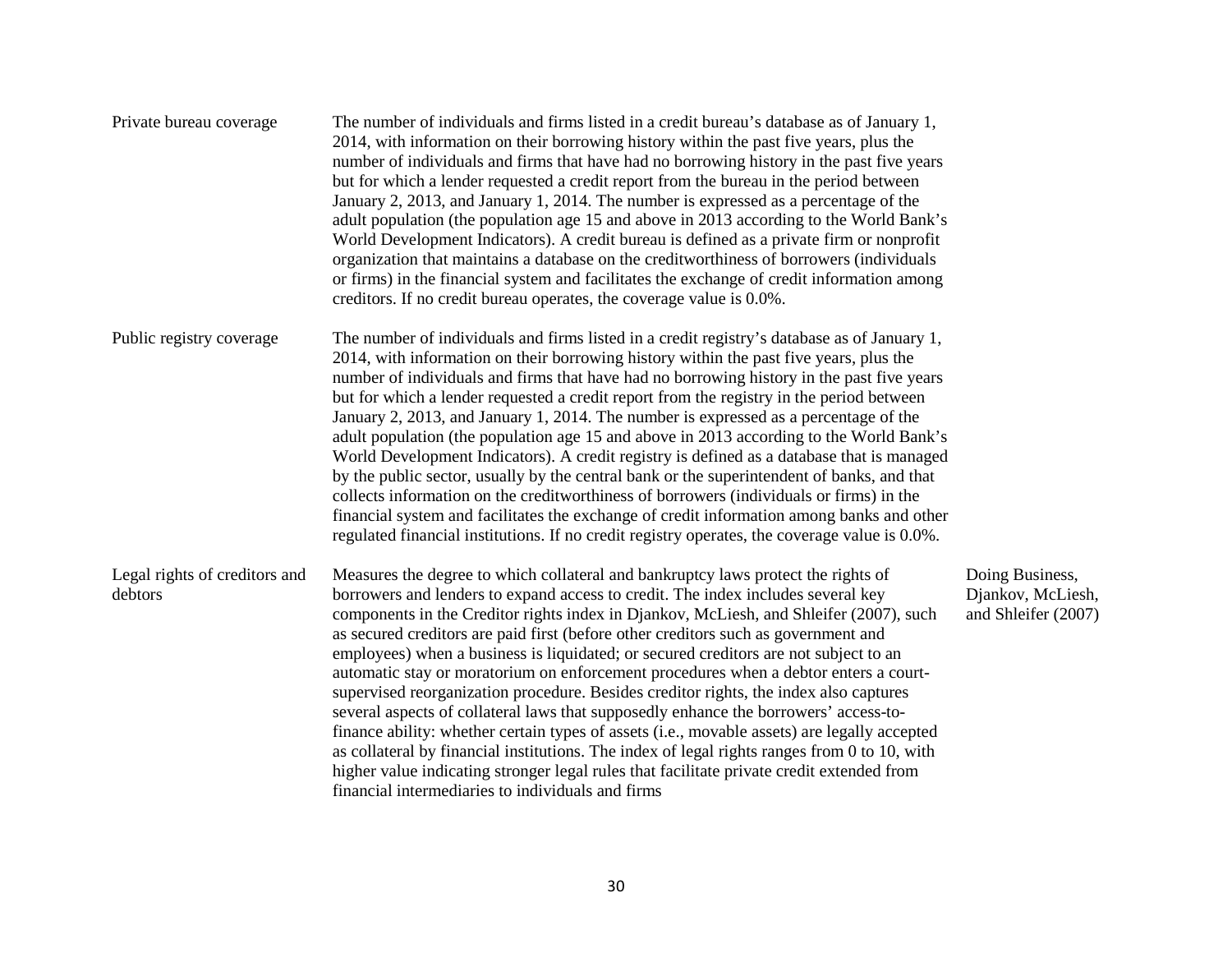| Strength of insolvency<br>framework index | The index comprises four components, namely commencement of proceedings,<br>management of debtor's assets, reorganization proceedings and creditor participation.<br>Commencement of proceedings describes the availability of liquidation and<br>reorganization to debtors and creditors, as well as the standard used for commencement<br>of insolvency proceedings. Management of debtor's assets includes whether the debtor<br>can continue and reject contracts during insolvency, avoid preferential and undervalued<br>transactions after proceedings are initiated, and the availability and seniority of post-<br>commencement finance. Reorganization proceedings measure the extent to which<br>creditors' approval and content are required to proceed with a reorganization plan.<br>Creditor participation captures creditors' participation and legal rights in the course of<br>insolvency proceedings, namely the selection of insolvency representatives, approval of<br>the sale of substantial assets of the debtor, access financial information of the debtor, and<br>objection to the court decision. The index of Strength of insolvency framework ranges<br>from 0 to 18, with higher values suggesting greater effectiveness of a country's legal<br>system in resolving insolvency. | Doing Business,<br>Djankov, Hart,<br>McLiesh and Shleifer<br>(2008)               |  |
|-------------------------------------------|-----------------------------------------------------------------------------------------------------------------------------------------------------------------------------------------------------------------------------------------------------------------------------------------------------------------------------------------------------------------------------------------------------------------------------------------------------------------------------------------------------------------------------------------------------------------------------------------------------------------------------------------------------------------------------------------------------------------------------------------------------------------------------------------------------------------------------------------------------------------------------------------------------------------------------------------------------------------------------------------------------------------------------------------------------------------------------------------------------------------------------------------------------------------------------------------------------------------------------------------------------------------------------------------------------------------|-----------------------------------------------------------------------------------|--|
| Contract enforcement time                 | Measures the time of resolving a commercial dispute through a local first-instance court,<br>with the value of the claim equal to 200% of the economy's income per capita or \$5,000,<br>whichever is greater. It equals the logarithm of the number of days from the moment the<br>plaintiff decides to file the lawsuit in court until the final payment.                                                                                                                                                                                                                                                                                                                                                                                                                                                                                                                                                                                                                                                                                                                                                                                                                                                                                                                                                     | Doing Business,<br>Djankov, La Porta,<br>Lopez-de-Silanes, and<br>Shleifer (2003) |  |
| Contract enforcement cost                 | Measures the cost of resolving a commercial dispute through a local first-instance court,<br>with the value of the claim equal to 200% of the economy's income per capita or \$5,000,<br>whichever is greater. It is recorded as the value of costs, including court costs,<br>enforcement costs and average attorney fees, a percentage of the claim value.                                                                                                                                                                                                                                                                                                                                                                                                                                                                                                                                                                                                                                                                                                                                                                                                                                                                                                                                                    |                                                                                   |  |
| French legal origin                       | An indicator that equals one if a country implants laws from the French civil law<br>traditions, and zero otherwise.                                                                                                                                                                                                                                                                                                                                                                                                                                                                                                                                                                                                                                                                                                                                                                                                                                                                                                                                                                                                                                                                                                                                                                                            |                                                                                   |  |
| Latitude                                  | The logarithm of the absolute distance between each country and the equator.                                                                                                                                                                                                                                                                                                                                                                                                                                                                                                                                                                                                                                                                                                                                                                                                                                                                                                                                                                                                                                                                                                                                                                                                                                    | <b>Vishny</b> (1999)<br>Nunn (2008)                                               |  |
| Culture controls                          | Includes four variables, namely Catholic, Muslim, Protestant, and Other, which equal the<br>shares of the population that are Catholic, Muslim, Protestant, or another religions<br>respectively in 1980.                                                                                                                                                                                                                                                                                                                                                                                                                                                                                                                                                                                                                                                                                                                                                                                                                                                                                                                                                                                                                                                                                                       | Beck, Demirgüç-<br>Kunt, and Levine<br>$(2003)$ ; Stulz and<br>Williamson (2003)  |  |
| Independence                              | Beck, Demirgüç-<br>Kunt, and Levine                                                                                                                                                                                                                                                                                                                                                                                                                                                                                                                                                                                                                                                                                                                                                                                                                                                                                                                                                                                                                                                                                                                                                                                                                                                                             |                                                                                   |  |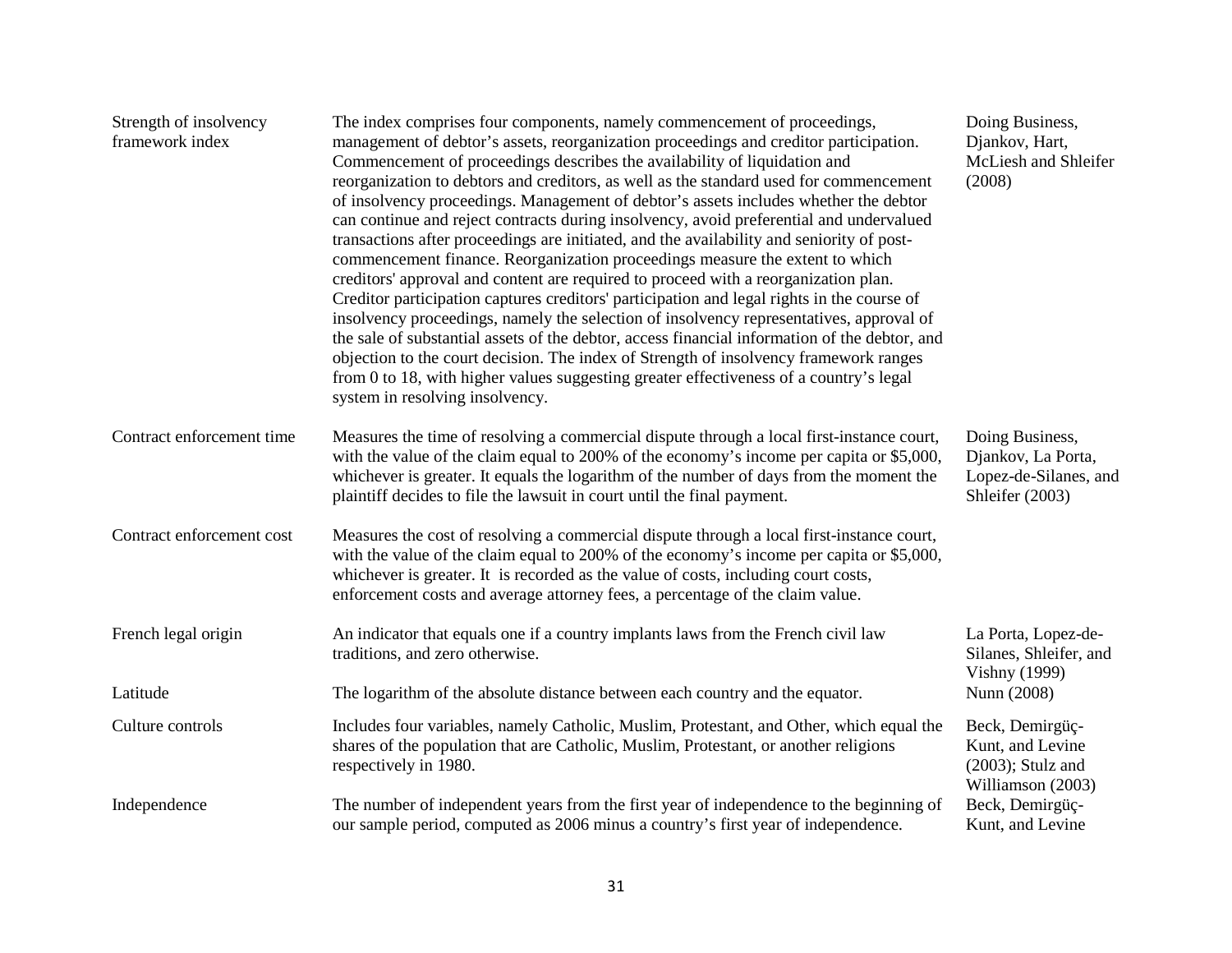| Longitude                                            | The longitude of each country's centroid                                                                                                                                                                                                                                                                                      | Nunn (2008)                                                                                |
|------------------------------------------------------|-------------------------------------------------------------------------------------------------------------------------------------------------------------------------------------------------------------------------------------------------------------------------------------------------------------------------------|--------------------------------------------------------------------------------------------|
| Rain min                                             | The average total rainfall (in millimeters) in the driest month of the year                                                                                                                                                                                                                                                   |                                                                                            |
| Humid max                                            | Average maximum afternoon humidity (in percentage) during the hottest month of the<br>year                                                                                                                                                                                                                                    |                                                                                            |
| Colonizer indicators                                 | Eight indicators for the identity of a country's colonizer at the time of its independence,<br>indicating not colonized, colonized by Britain, France, Portugal, Belgium, Spain, Italy or<br><b>UN</b>                                                                                                                        |                                                                                            |
| Gold                                                 | The natural log of the average annual production of mined gold (in kilograms) per<br>thousand inhabitants from 1970 to 2000.                                                                                                                                                                                                  |                                                                                            |
| O <sub>il</sub>                                      | The natural log of the average annual production of crude petroleum (in thousands of<br>tonnes) per thousand inhabitants from 1970 to 2000.                                                                                                                                                                                   |                                                                                            |
| Diamonds                                             | The natural log of the average annual production of diamonds (in thousands of carats) per<br>thousand inhabitants from 1970 to 2000.                                                                                                                                                                                          |                                                                                            |
| Minimum Atlantic distance                            | The shortest sailing distance from each country to the closest major slave-importing<br>market in the trans-Atlantic slave trades                                                                                                                                                                                             |                                                                                            |
| Minimum Indian distance                              | The shortest sailing distance from each country to the closest major slave-importing<br>market in the Indian Ocean slave trades                                                                                                                                                                                               |                                                                                            |
| Minimum Saharan distance                             | The shortest overland distance from a country to the nearest port of export in the trans-<br>Saharan slave trades                                                                                                                                                                                                             |                                                                                            |
| Minimum Red Sea distance                             | The shortest overland distance from a country to the nearest port of export in the Red Sea<br>slave trades                                                                                                                                                                                                                    |                                                                                            |
| Individual-level variables                           |                                                                                                                                                                                                                                                                                                                               |                                                                                            |
| Borrow from financial<br>institutions<br>Credit card | An indicator that equals one if a respondent borrowed any money from a bank or another<br>formal financial institution, and zero otherwise<br>An indicator that equals one if the respondent is reported to own a credit card that allows<br>one to borrow money in order to make payments or buy things, and one can pay the | Global Financial<br><b>Inclusion Database</b><br>$(2014)$ , <sup>6</sup> the World<br>Bank |
| Mistrust in financial<br>institutions                | balance off later.<br>An indicator that equals one if a respondent does not trust banks or other financial<br>institutions, and zero otherwise                                                                                                                                                                                |                                                                                            |
| Education                                            | An indicator that equals one if an individual's educational attainment is secondary or<br>more, and zero otherwise.                                                                                                                                                                                                           |                                                                                            |

<span id="page-31-0"></span>(2003)

 $6$  For more details, see http://microdata.worldbank.org/index.php/catalog/2512.

l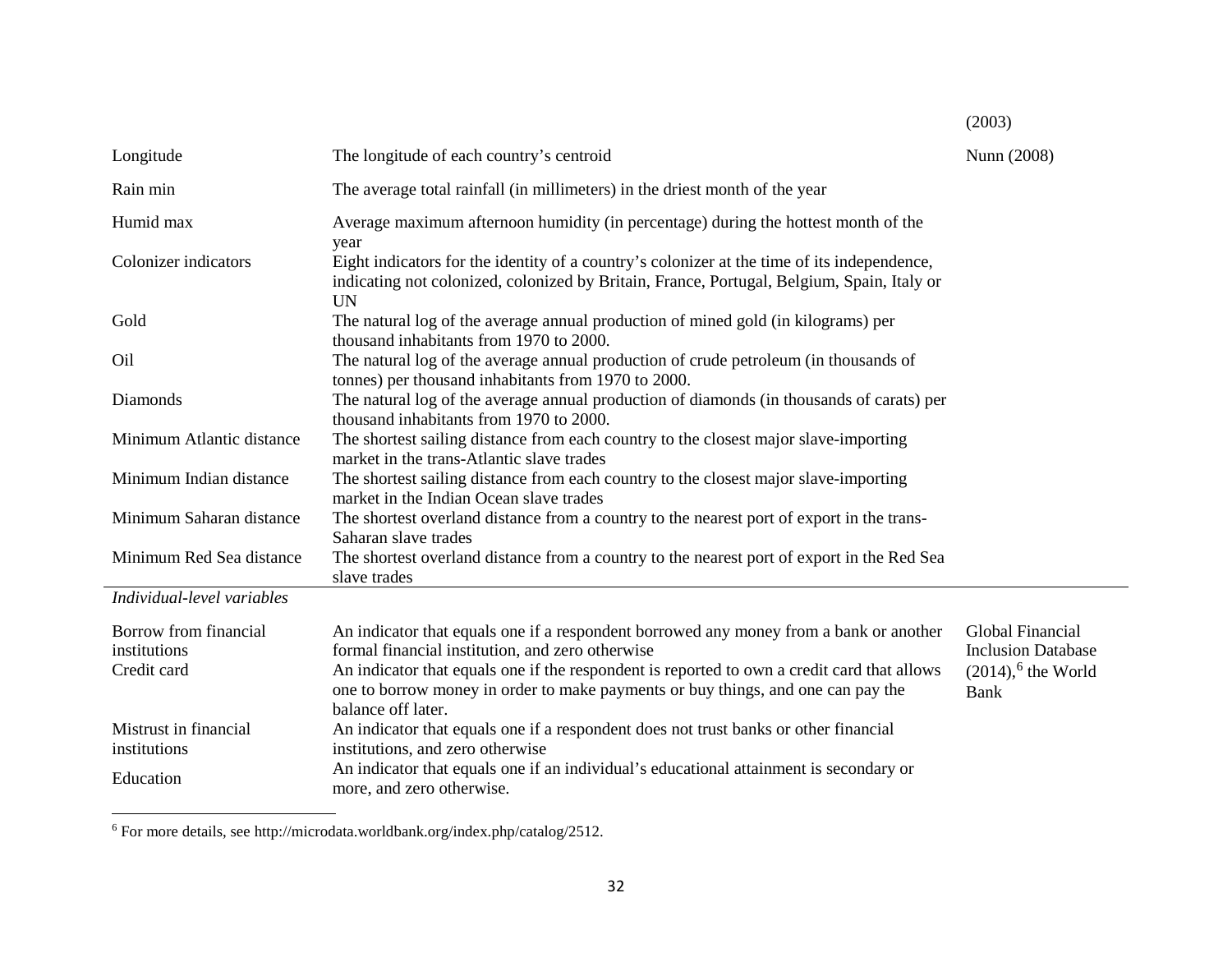| Income | Household income quintile indicators within each country.                     |
|--------|-------------------------------------------------------------------------------|
| Gender | An indicator that equals one if the respondent is female, and zero otherwise. |
| Age    | Natural logarithm of the respondent age.                                      |

*Individual-level variables* from Afrobarometer

| Loans/credit as the most<br>important problem | An indicator that equals one if a respondent chooses "Loans/credit" in response to the<br>question "In your opinion, what are the most important problems facing this country that<br>government should address?", and zero otherwise.                                                                                                                                                                         | Afrobarometer (2005)             |
|-----------------------------------------------|----------------------------------------------------------------------------------------------------------------------------------------------------------------------------------------------------------------------------------------------------------------------------------------------------------------------------------------------------------------------------------------------------------------|----------------------------------|
| Age                                           | The respondent's reported age.                                                                                                                                                                                                                                                                                                                                                                                 | Nunn and<br>Wantchekon (2011)    |
| Gender                                        | An indicator that equals one if the respondent is male, and zero otherwise.                                                                                                                                                                                                                                                                                                                                    |                                  |
| Urban                                         | An indicator that equals one if the respondent lives in urban area, and zero otherwise.                                                                                                                                                                                                                                                                                                                        |                                  |
| Education                                     | Ten indicators of the respondent's education categories, including (1) no formal<br>schooling, (2) informal schooling only, (3) some primary schooling, (4) primary school<br>completed, (5) some secondary school/high school, (6) secondary school completed/high<br>school, (7) post-secondary qualifications, but no university, (8) some university, (9)<br>university completed, and (10) post-graduate. |                                  |
| Occupation                                    | 25 indicators of the respondent's main occupation, see the Afrobarometer manual for<br>more detail.                                                                                                                                                                                                                                                                                                            |                                  |
| Religion                                      | 18 indicators of the respondent's religion, see the Afrobarometer manual for more detail.                                                                                                                                                                                                                                                                                                                      |                                  |
| Living conditions                             | Five indicators of the respondent's view of their present living conditions: (1) very bad,<br>(2) fairly bad, (3) neither good nor bad, (4) fairly good, or (5) very good.                                                                                                                                                                                                                                     |                                  |
| Firm-level variables                          |                                                                                                                                                                                                                                                                                                                                                                                                                |                                  |
| Working capital financed<br>from banks        | The proportion of working capital in a firm that is financed from borrowed from banks.                                                                                                                                                                                                                                                                                                                         | Enterprise Survey,<br>World Bank |
| Investment financed from<br>banks             | The proportion of a firm's long-term investment (i.e., purchase of fixed assets) that is<br>financed from borrowed from banks.                                                                                                                                                                                                                                                                                 |                                  |
| Firm size                                     | Natural logarithm of total number of employees.                                                                                                                                                                                                                                                                                                                                                                |                                  |
| Firm age                                      | Natural logarithm of the number of years since a firm starts operation.                                                                                                                                                                                                                                                                                                                                        |                                  |
| Profitability                                 | The ratio of net profits to total sales.                                                                                                                                                                                                                                                                                                                                                                       |                                  |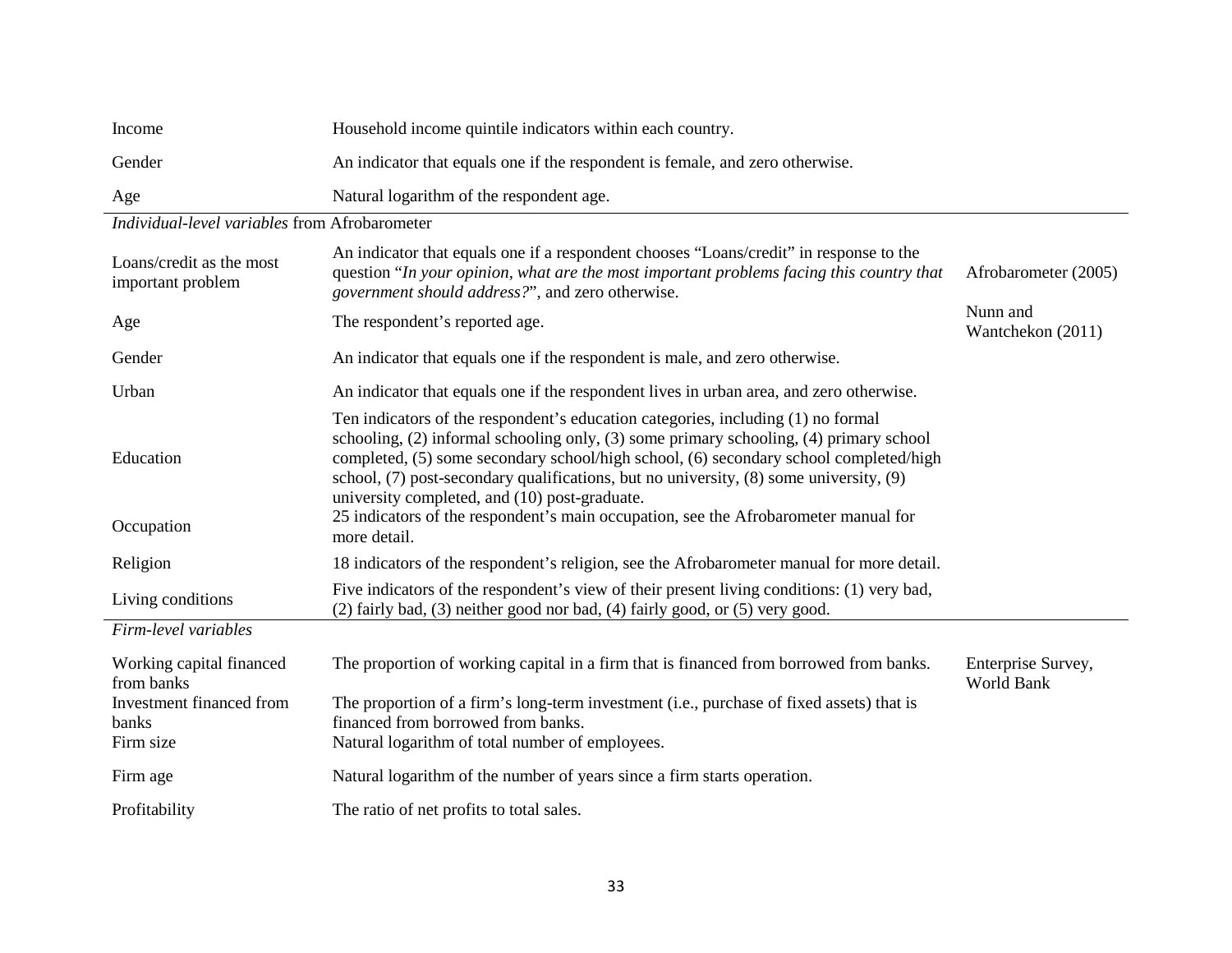| Government ownership        | An indicator that equals one if a firm has positive government ownership, and zero<br>otherwise.                                                                                                                                   |                                                       |
|-----------------------------|------------------------------------------------------------------------------------------------------------------------------------------------------------------------------------------------------------------------------------|-------------------------------------------------------|
| Foreign ownership           | An indicator that equals one if a firm has positive government ownership, and zero<br>otherwise.                                                                                                                                   |                                                       |
| <b>Exports</b>              | A dummy variable that equals one if a firm has a positive share of sales exported outside<br>of the country, and zero otherwise.                                                                                                   |                                                       |
| Sales growth                | The median value of firms' sales growth within an industry in each year.                                                                                                                                                           |                                                       |
| Industry-level variables    |                                                                                                                                                                                                                                    |                                                       |
| External finance dependence | The fraction of capital expenditures not financed with internally generated cash flows in<br>the United States. We use U.S. data over the earliest available decade, the 1970s, to<br>calculate EFD at the three-digit ISIC level. | Rajan and Zingales<br>(1998)                          |
| Capital intensity           | The total real capital stock in an industry divided by value added in the industry. For each<br>industry, we calculate the ratio at the three-digit ISIC level using U.S. data over the<br>1970s.                                  | NBER-CES<br>Manufacturing<br><b>Industry Database</b> |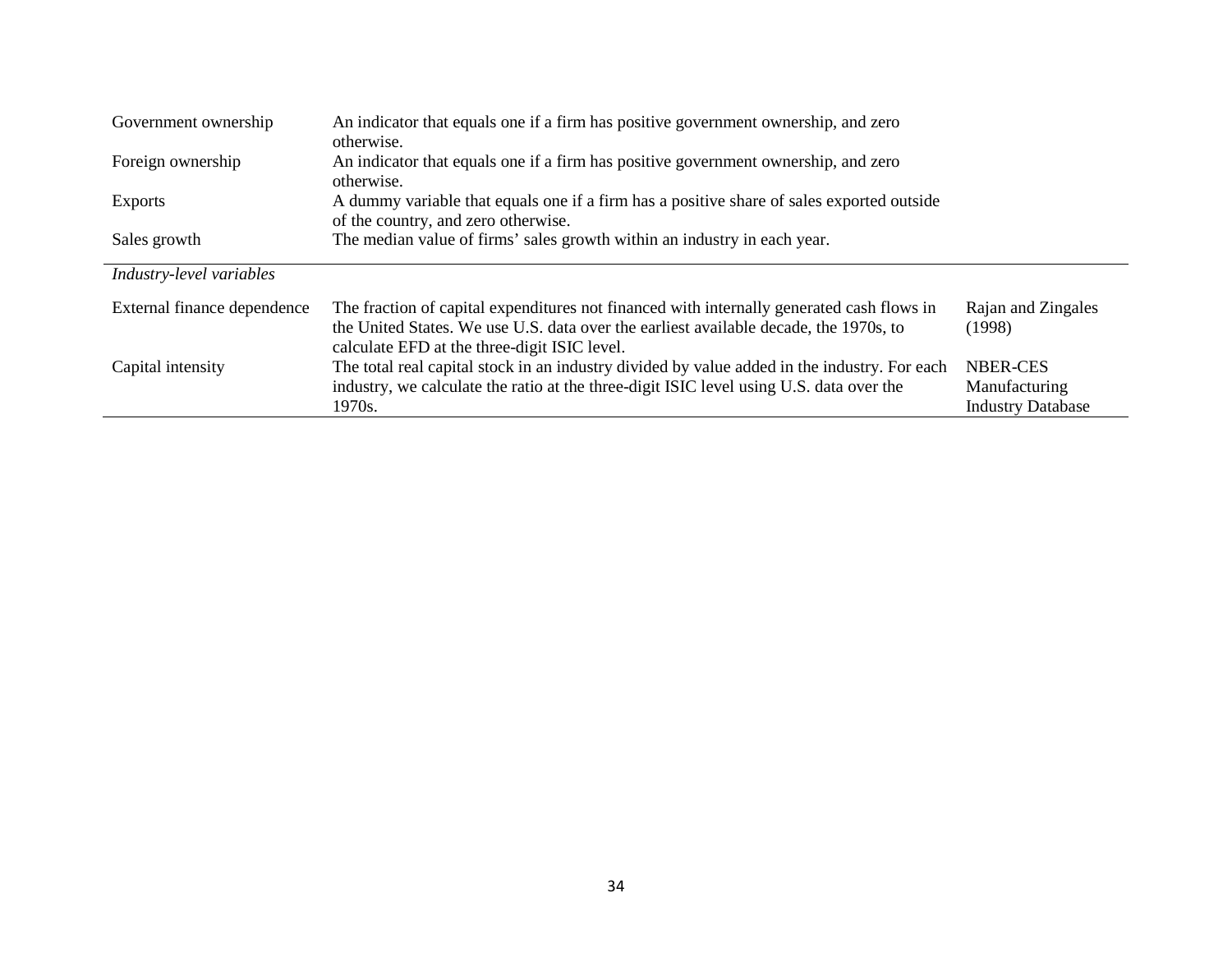# **Table 2 Summary statistics**

| <b>Variable</b>                                           | ${\bf N}$ | <b>Mean</b> | <b>SD</b> | Min              | P <sub>25</sub>  | <b>P50</b>       | P75              | <b>Max</b> |
|-----------------------------------------------------------|-----------|-------------|-----------|------------------|------------------|------------------|------------------|------------|
| Country- and Ethnic-group-level variables                 |           |             |           |                  |                  |                  |                  |            |
| Private credit to GDP                                     | 49        | 21.222      | 18.198    | 3.067            | 10.567           | 15.136           | 24.59            | 84.938     |
| Bank deposits to GDP                                      | 49        | 29.747      | 20.247    | 5.259            | 15.864           | 23.123           | 38.12            | 89.636     |
| Slave exports                                             | 51        | 3.247       | 3.932     | $-2.303$         | $-1.465$         | 4.627            | 6.66             | 8.818      |
| Ethnicity based slave exports                             | 186       | 0.257       | 0.624     | $\boldsymbol{0}$ | $\boldsymbol{0}$ | 0.004            | 0.191            | 3.656      |
| Depth of credit information                               | 51        | 1.706       | 2.802     | $\boldsymbol{0}$ | 0                | $\boldsymbol{0}$ | 4                | 8          |
| Private bureau coverage                                   | 51        | 6.753       | 15.990    | $\boldsymbol{0}$ | $\boldsymbol{0}$ | $\boldsymbol{0}$ | 4.1              | 66.2       |
| Public registry coverage                                  | 51        | 4.551       | 12.473    | $\boldsymbol{0}$ | $\boldsymbol{0}$ | 0.5              | 3.1              | 69.2       |
| French legal origin                                       | 51        | 0.667       | 0.476     | $\theta$         | $\overline{0}$   | 1                | 1                | 1          |
| Catholic                                                  | 51        | 25.6        | 27.1      | 0.1              | 1.9              | 18.5             | 35               | 95.9       |
| Muslim                                                    | 51        | 33.735      | 37.308    | $\boldsymbol{0}$ | 0.9              | 16.4             | 73               | 99.7       |
| Protestant                                                | 51        | 12.286      | 14.789    | $\boldsymbol{0}$ | 0.2              | 4.9              | 21.4             | 64.2       |
| Latitude                                                  | 51        | 13.718      | 9.882     | 0.2              | 6                | 12               | 20               | 36         |
| Independence                                              | 51        | 53.529      | 38.288    | 16               | 40               | 46               | 46               | 206        |
| Longitude                                                 | 51        | 16.126      | 19.984    | $-24.044$        | $-1.207$         | 17.541           | 30.042           | 57.794     |
| Rain min                                                  | 51        | 9.039       | 16.165    | $\boldsymbol{0}$ | $\boldsymbol{0}$ | 3                | 13               | 69         |
| Humid max                                                 | 51        | 71.510      | 12.007    | 35               | 67               | 73               | 78               | 95         |
| Gold                                                      | 51        | $-7.360$    | 5.649     | $-13.816$        | $-13.816$        | $-5.280$         | $-2.877$         | 3.084      |
| Oil                                                       | 51        | $-6.666$    | 4.055     | $-9.210$         | $-9.210$         | $-9.210$         | $-3.532$         | 3.236      |
| Diamonds                                                  | 51        | $-5.462$    | 2.412     | $-6.908$         | $-6.908$         | $-6.908$         | $-4.187$         | 2.187      |
| Household-level variables from Global Financial Inclusion |           |             |           |                  |                  |                  |                  |            |
| Borrow from financial institutions                        | 35825     | 0.068       | 0.251     | $\boldsymbol{0}$ | $\boldsymbol{0}$ | $\boldsymbol{0}$ | $\boldsymbol{0}$ | 1          |
| Credit card                                               | 35579     | 0.039       | 0.194     | $\boldsymbol{0}$ | $\boldsymbol{0}$ | $\boldsymbol{0}$ | $\boldsymbol{0}$ |            |
| Mistrust in financial institutions                        | 35415     | 0.088       | 0.284     | $\boldsymbol{0}$ | $\boldsymbol{0}$ | $\boldsymbol{0}$ | $\boldsymbol{0}$ |            |
| Education                                                 | 35963     | 0.470       | 0.499     | $\boldsymbol{0}$ | $\boldsymbol{0}$ | $\boldsymbol{0}$ | 1                |            |
| Income                                                    | 35963     | 3.242       | 1.429     | 1                | $\overline{2}$   | 3                | 5                | 5          |
| Gender                                                    | 35963     | 0.492       | 0.500     | $\boldsymbol{0}$ | $\boldsymbol{0}$ | $\boldsymbol{0}$ |                  | 1          |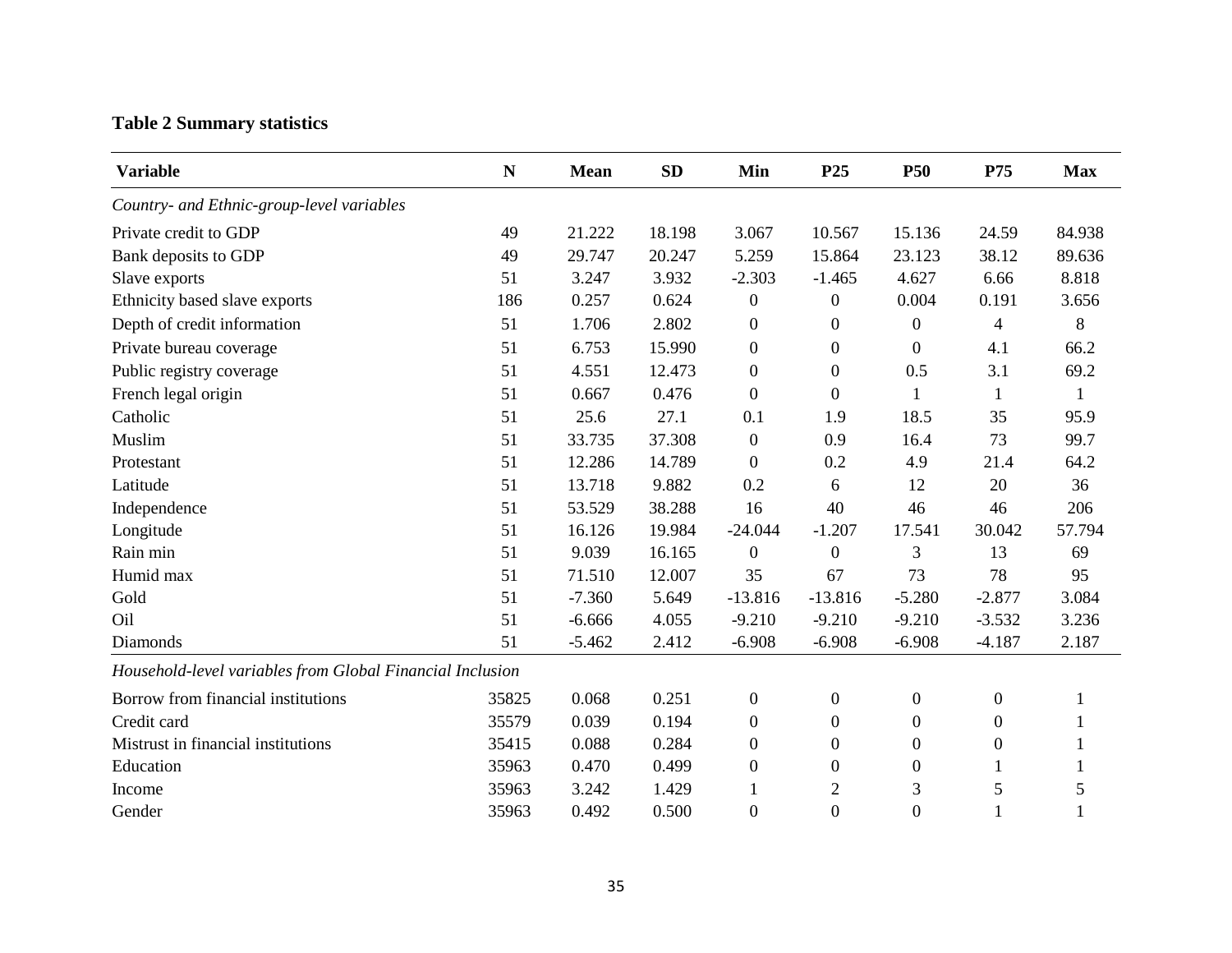| Age                                          | 35963 | 34.934   | 15.321  | 15               | 23             | 31               | 44               | 99    |
|----------------------------------------------|-------|----------|---------|------------------|----------------|------------------|------------------|-------|
| Household-level variables from Afrobarometer |       |          |         |                  |                |                  |                  |       |
| Loans/credit as the most important problem   | 21135 | 0.010    | 0.099   | $\boldsymbol{0}$ | $\overline{0}$ | $\boldsymbol{0}$ | $\boldsymbol{0}$ | 1     |
| Age                                          | 21135 | 36.392   | 14.662  | 18               | 25             | 33               | 45               | 130   |
| Gender                                       | 21135 | 0.503    | 0.500   | $\boldsymbol{0}$ | $\theta$       |                  |                  |       |
| Urban                                        | 21135 | 0.368    | 0.482   | $\overline{0}$   | $\overline{0}$ | $\overline{0}$   |                  |       |
| Education                                    | 21135 | 3.102    | 1.995   | $\overline{0}$   | $\overline{2}$ | 3                | 4                | 9     |
| Occupation                                   | 21135 | 15.932   | 76.632  | $\boldsymbol{0}$ | $\overline{2}$ | 7                | 20               | 995   |
| Religion                                     | 21135 | 28.356   | 105.875 | $\boldsymbol{0}$ | $\mathfrak{2}$ | 4                | 10               | 995   |
| Living conditions                            | 21135 | 2.558    | 1.204   | 1                | $\overline{2}$ | $\overline{2}$   | 4                | 5     |
| Firm-level variables                         |       |          |         |                  |                |                  |                  |       |
| Working capital financed from banks          | 18720 | 0.086    | 0.204   | $\mathbf{0}$     | $\mathbf{0}$   | $\mathbf{0}$     | $\mathbf{0}$     |       |
| Investment financed from banks               | 8149  | 0.131    | 0.294   | $\theta$         | $\overline{0}$ | $\theta$         | $\boldsymbol{0}$ |       |
| Firm size                                    | 19866 | 3.079    | 1.288   | $-2.303$         | 2.092          | 2.794            | 3.809            | 9.393 |
| Firm age                                     | 19866 | 2.572    | 0.766   | $\mathbf{0}$     | 2.079          | 2.565            | 3.091            | 5.252 |
| Profitability                                | 19866 | 0.476    | 0.333   | $-0.086$         | 0.197          | 0.446            | 0.796            | 0.983 |
| Government ownership                         | 19866 | 0.024    | 0.153   | $\boldsymbol{0}$ | $\overline{0}$ | $\overline{0}$   | $\overline{0}$   |       |
| Foreign ownership                            | 19866 | 0.147    | 0.354   | $\boldsymbol{0}$ | $\overline{0}$ | $\overline{0}$   | $\overline{0}$   |       |
| <b>Exports</b>                               | 19866 | 0.137    | 0.343   | $\overline{0}$   | $\mathbf{0}$   | $\mathbf{0}$     | $\overline{0}$   |       |
| Sales growth                                 | 19866 | 0.293    | 0.666   | $-0.25$          | 0.042          | 0.208            | 0.389            | 5.636 |
| Industry-level measures                      |       |          |         |                  |                |                  |                  |       |
| External finance dependence                  | 89    | $-0.046$ | 1.229   | $-9.325$         | $-0.066$       | 0.097            | 0.280            | 1.174 |
| Capital intensity                            | 55    | 1.724    | 0.919   | 0.538            | 1.092          | 1.395            | 2.252            | 4.644 |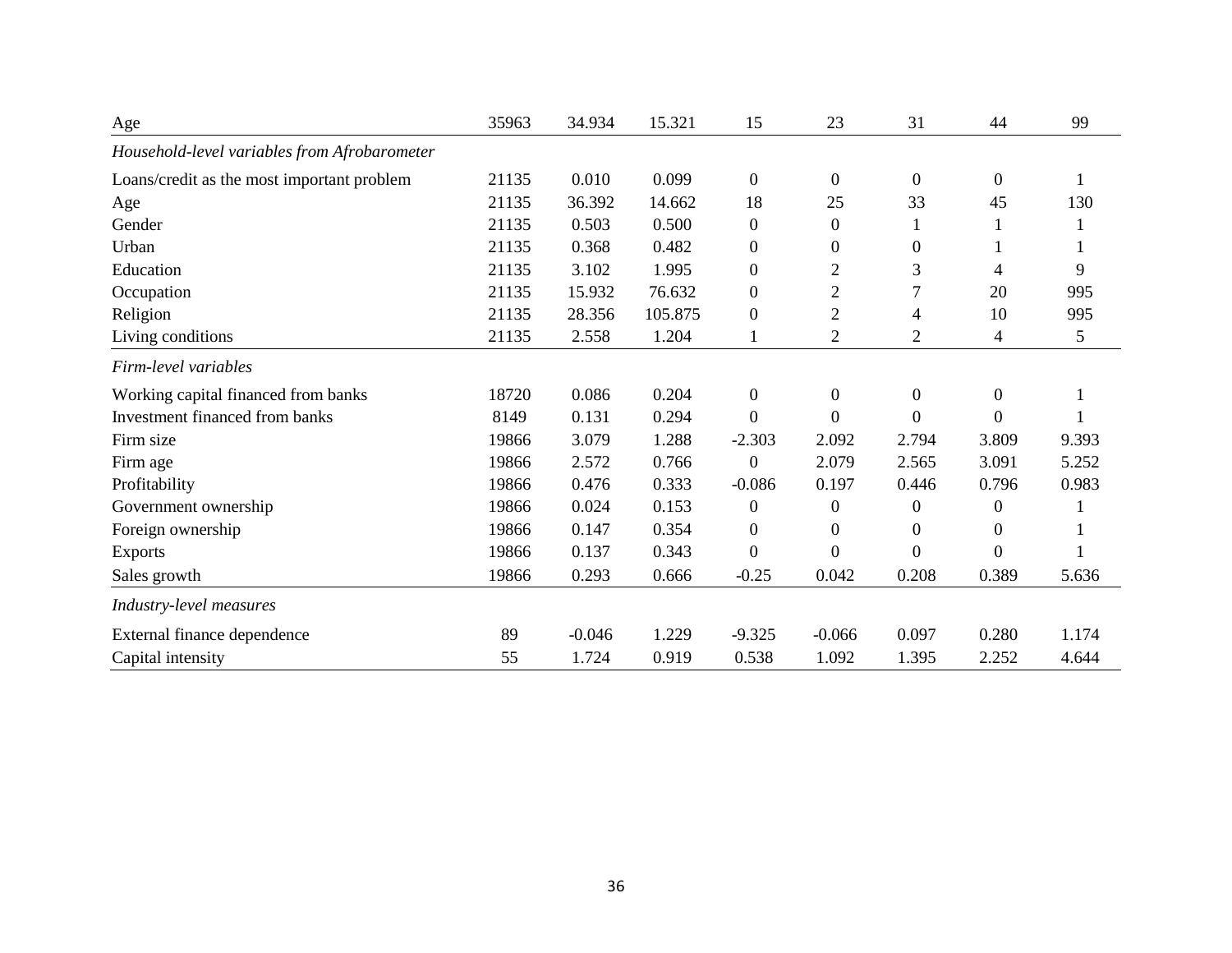### **Table 3 Slave exports and financial development and institutions, country-level analyses**

This table reports OLS (Panel A) and 2SLS (Panel B) regression results of financial development and credit market institutions on historical slave exports. The dependent variable is *Private credit to GDP*, *Bank deposits to GDP*, *Depth of credit information*, *Private bureau coverage*, and *Public registry coverage*. The key explanatory variable, *Slave exports*, is from Nunn (2008) and equals the natural logarithm of the total number of slaves exported from each country between 1400 and 1900 normalized by land area. The excluded instrumental variables are *Minimum Atlantic distance, Minimum Indian distance, Minimum Saharan distance, and Minimum Red Sea distance* (in thousands of kms). Basic *Country controls* include *French legal origin* (an indicator that equals one if a country's commercial code has a French legal origin, and zero otherwise), *Culture controls* (percentage of population that follows (a) Catholic, (2) Muslim, and (3) Protestant religion in 1980), *Latitude* (the logarithm of the absolute distance between each country and the equator), and *Independence* (2006 minus a country's first year of independence). *Additional controls* include *Longitude*, *Rain min*, *Humid max*, and *Colonizer indicators*. See the Table 1 for more detailed variable definitions and data sources. P-values calculated using heteroskedasticity robust standard errors are reported in parentheses. \*,\*\*, and \*\*\* indicate significance at 10%, 5%, and 1%.

### **Panel A: OLS**

|                     |                  | Private credit to GDP | Bank deposits to GDP |             | Depth of credit<br>information |             | Private<br>bureau coverage |            | Public<br>registry coverage |          |
|---------------------|------------------|-----------------------|----------------------|-------------|--------------------------------|-------------|----------------------------|------------|-----------------------------|----------|
|                     | $\left(1\right)$ | (2)                   | (3)                  | (4)         | (5)                            | (6)         | (7)                        | (8)        | (9)                         | (10)     |
| Slave exports       | $-2.294***$      | $-2.161***$           | $-2.661***$          | $-2.102***$ | $-0.331***$                    | $-0.363***$ | $-1.777***$                | $-1.662**$ | $-0.808$                    | $-0.773$ |
|                     | (0.008)          | (0.006)               | (0.002)              | (0.001)     | (0.001)                        | (0.002)     | (0.001)                    | (0.012)    | (0.289)                     | (0.200)  |
| French legal origin | 0.510            | 15.722                | $-3.145$             | 14.557      | $-0.279$                       | 4.191***    | $-4.954$                   | $-6.535$   | $7.228*$                    | 30.904*  |
|                     | (0.905)          | (0.389)               | (0.521)              | (0.209)     | (0.731)                        | (0.003)     | (0.243)                    | (0.538)    | (0.060)                     | (0.066)  |
| Independence        | 0.117            | 0.156                 | $0.139**$            | $0.188***$  | $0.021**$                      | $0.021***$  | 0.046                      | $0.115*$   | $-0.023$                    | $-0.046$ |
|                     | (0.136)          | (0.121)               | (0.018)              | (0.001)     | (0.043)                        | (0.009)     | (0.420)                    | (0.061)    | (0.555)                     | (0.388)  |
| Latitude            | $3.421*$         | 3.484**               | 5.033**              | 5.811***    | 0.473                          | 0.299       | 1.149                      | 0.646      | $-1.165$                    | $-1.128$ |
|                     | (0.088)          | (0.040)               | (0.028)              | (0.009)     | (0.210)                        | (0.431)     | (0.445)                    | (0.553)    | (0.715)                     | (0.712)  |
| Culture controls    | Yes              | Yes                   | Yes                  | Yes         | Yes                            | <b>Yes</b>  | <b>Yes</b>                 | Yes        | Yes                         | Yes      |
| Additional controls | N <sub>o</sub>   | Yes                   | No                   | Yes         | N <sub>o</sub>                 | Yes         | No                         | Yes        | N <sub>0</sub>              | Yes      |
| <b>Observations</b> | 49               | 49                    | 49                   | 49          | 51                             | 51          | 51                         | 51         | 51                          | 51       |
| R-squared           | 0.404            | 0.633                 | 0.527                | 0.759       | 0.499                          | 0.723       | 0.637                      | 0.783      | 0.143                       | 0.450    |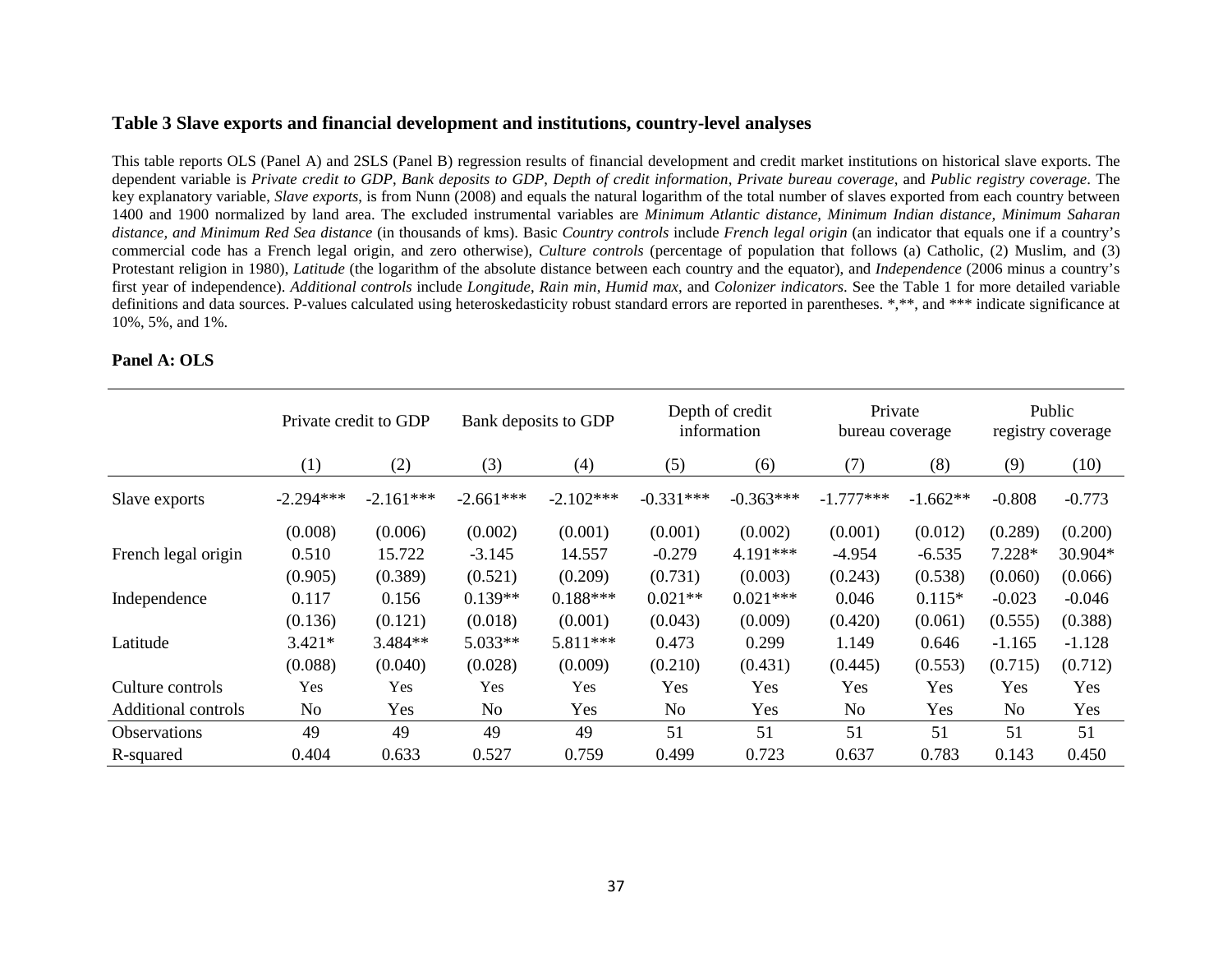### **Panel B: IV**

|                                 | Private<br>credit to<br><b>GDP</b> | Bank<br>deposits to<br><b>GDP</b> | Depth of<br>credit<br>information coverage coverage | Private<br>bureau | Public<br>registry | Slave<br>exports | Private<br>credit to<br><b>GDP</b> | <b>Bank</b><br>deposits to<br><b>GDP</b> | Depth of<br>credit<br>information coverage coverage | Private<br>bureau | Public<br>registry | Slave<br>exports |
|---------------------------------|------------------------------------|-----------------------------------|-----------------------------------------------------|-------------------|--------------------|------------------|------------------------------------|------------------------------------------|-----------------------------------------------------|-------------------|--------------------|------------------|
|                                 | (1)                                | (2)                               | (3)                                                 | (4)               | (5)                | (6)              | (7)                                | (8)                                      | (9)                                                 | (10)              | (11)               | (12)             |
| Slave exports                   | $-3.049**$                         | $-4.813***$                       | $-0.515***$                                         | $-2.992**$        | $-0.934$           |                  | $-2.678*$                          | $-4.411***$                              | $-0.284*$                                           | $-1.966***$       | $-1.842$           |                  |
|                                 | (0.014)                            | (0.000)                           | (0.002)                                             | (0.011)           | (0.313)            |                  | (0.068)                            | (0.003)                                  | (0.095)                                             | (0.002)           | (0.186)            |                  |
| Minimum<br>Atlantic<br>distance |                                    |                                   |                                                     |                   |                    | $-1.309***$      |                                    |                                          |                                                     |                   |                    | $-1.054**$       |
|                                 |                                    |                                   |                                                     |                   |                    | (0.001)          |                                    |                                          |                                                     |                   |                    | (0.027)          |
| Minimum<br>Indian<br>distance   |                                    |                                   |                                                     |                   |                    | $-1.091***$      |                                    |                                          |                                                     |                   |                    | $-0.899*$        |
|                                 |                                    |                                   |                                                     |                   |                    | (0.006)          |                                    |                                          |                                                     |                   |                    | (0.050)          |
| Minimum<br>Saharan<br>distance  |                                    |                                   |                                                     |                   |                    | $-2.431***$      |                                    |                                          |                                                     |                   |                    | $-2.682**$       |
|                                 |                                    |                                   |                                                     |                   |                    | (0.005)          |                                    |                                          |                                                     |                   |                    | (0.025)          |
| Minimum Red<br>Sea<br>distance  |                                    |                                   |                                                     |                   |                    | 0.022            |                                    |                                          |                                                     |                   |                    | 0.175            |
|                                 |                                    |                                   |                                                     |                   |                    | (0.976)          |                                    |                                          |                                                     |                   |                    | (0.870)          |
| Country<br>controls             | $\rm No$                           | No                                | No                                                  | No                | No                 | No               | Yes                                | Yes                                      | Yes                                                 | Yes               | Yes                | Yes              |
| Observations                    | 49                                 | 49                                | 51                                                  | 51                | 51                 | 51               | 49                                 | 49                                       | 51                                                  | 51                | 51                 | 51               |
| F-stat of excl.<br>instruments  |                                    |                                   |                                                     |                   |                    | 5.194            |                                    |                                          |                                                     |                   |                    | 4.492            |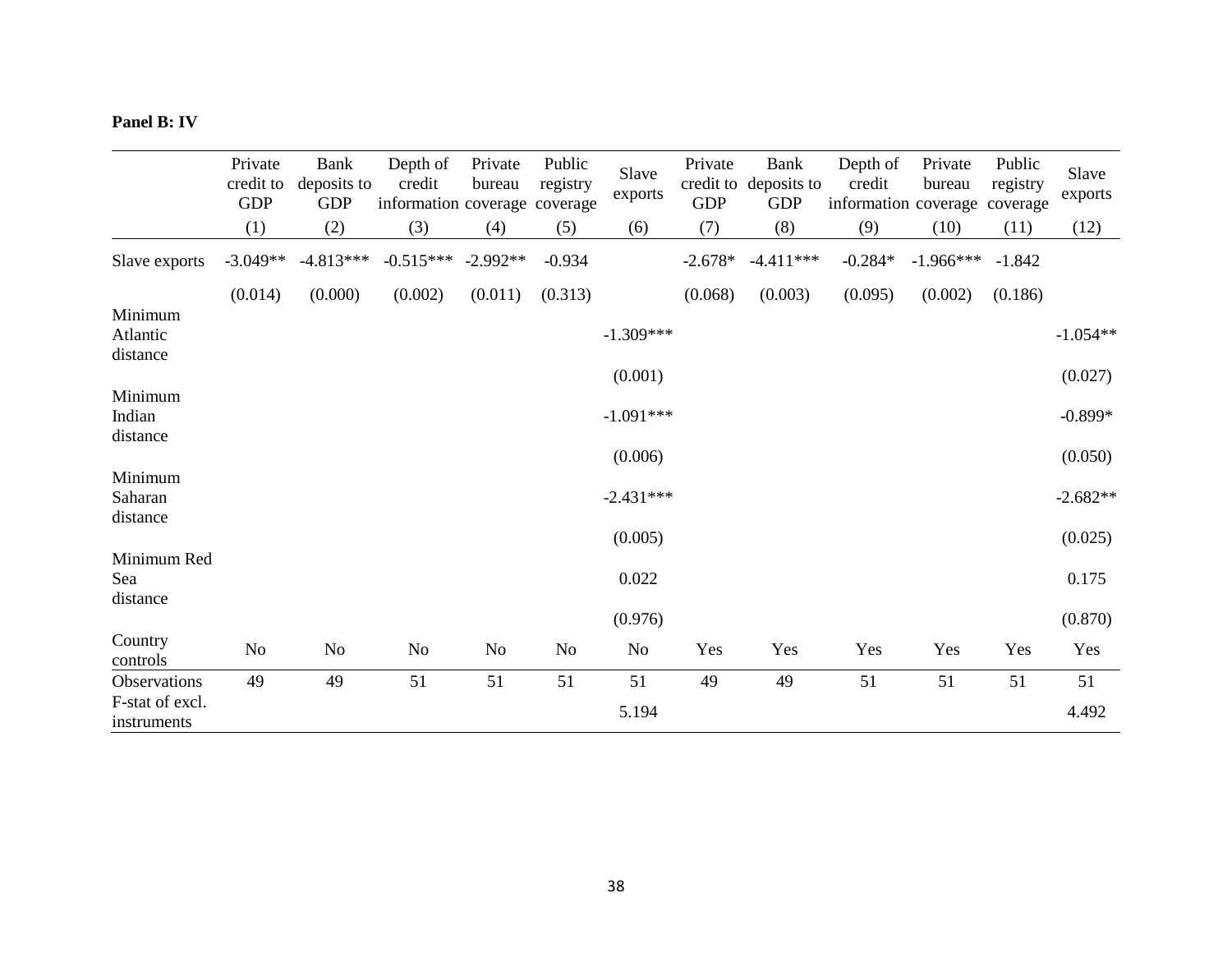### **Table 4 Slave exports and firm access to finance, firm-level analyses**

This table reports the regression results of the impact of historical slave exports on firm access to finance. Panel A presents the average effects, while Panel B, and C shows the heterogeneous effects that differentiate industries by their dependence on external finance or the capital intensity. The dependent variable is the amount of bank credit as a proportion of total working capital (*Working capital financed from banks*), the amount of bank credit for investment as a proportion of total investment (*Investment financed from banks*). The key explanatory variable, *Slave exports*, is from Nunn (2008) and equals the natural logarithm of the total number of slaves exported from each country between 1400 and 1900 normalized by land area. *External Financial dependence (EFD)* measures the extent to which firms depend on external finance and is calculated at the three-digit ISIC level using U.S. companies data over the 1970s following the method in Rajan and Zingales (1998). *Capital intensity* equals the total real capital stock in an industry divided by value added in the industry, and is calculated at the three-digit ISIC level using U.S. data over the 1970s. *Firm controls* include *Firm size*, *Firm age*, *Profitability*, *Government*, *Foreign*, *Exports*, and industry *Sales growth*. *Country controls* include *French legal origin*, *Culture controls*, *Latitude*, and *Independence*. We additionally include industry (at the three-digit ISIC level) and year fixed effects in Panel A, and country, year, and industry fixed effects, country by year and industry fixed effects, or country-year and industry by year fixed effects in Panel B and C. See the Table 1 for detailed variable definitions and data sources. P-values calculated using heteroskedasticity robust standard errors clustered at the country level are reported in parentheses. \*,\*\*, and \*\*\* indicate significance at 10%, 5%, and 1%.

|                        | Working capital financed from banks | Investment financed from banks |
|------------------------|-------------------------------------|--------------------------------|
|                        | (1)                                 | (2)                            |
| Slave exports          | $-0.014***$                         | $-0.019***$                    |
|                        | (0.000)                             | (0.000)                        |
| Firm size              | $0.022***$                          | $0.032***$                     |
|                        | (0.000)                             | (0.000)                        |
| Firm age               | $0.008*$                            | 0.001                          |
|                        | (0.053)                             | (0.875)                        |
| Sales growth           | $-0.005*$                           | 0.006                          |
|                        | (0.085)                             | (0.237)                        |
| Profitability          | $-0.010$                            | $-0.028$                       |
|                        | (0.501)                             | (0.212)                        |
| Government ownership   | $0.037**$                           | 0.000                          |
|                        | (0.029)                             | (0.999)                        |
| Foreign ownership      | $-0.017*$                           | $-0.045***$                    |
|                        | (0.066)                             | (0.004)                        |
| <b>Exports</b>         | $0.023**$                           | $0.034**$                      |
|                        | (0.030)                             | (0.022)                        |
| Country controls       | Yes                                 | Yes                            |
| Industry fixed effects | Yes                                 | Yes                            |
| Year fixed effects     | Yes                                 | Yes                            |
| Observations           | 18,720                              | 8,149                          |
| R <sub>2</sub>         | 0.120                               | 0.136                          |
| # of countries         | 40                                  | 40                             |

### **Panel A: Average effects**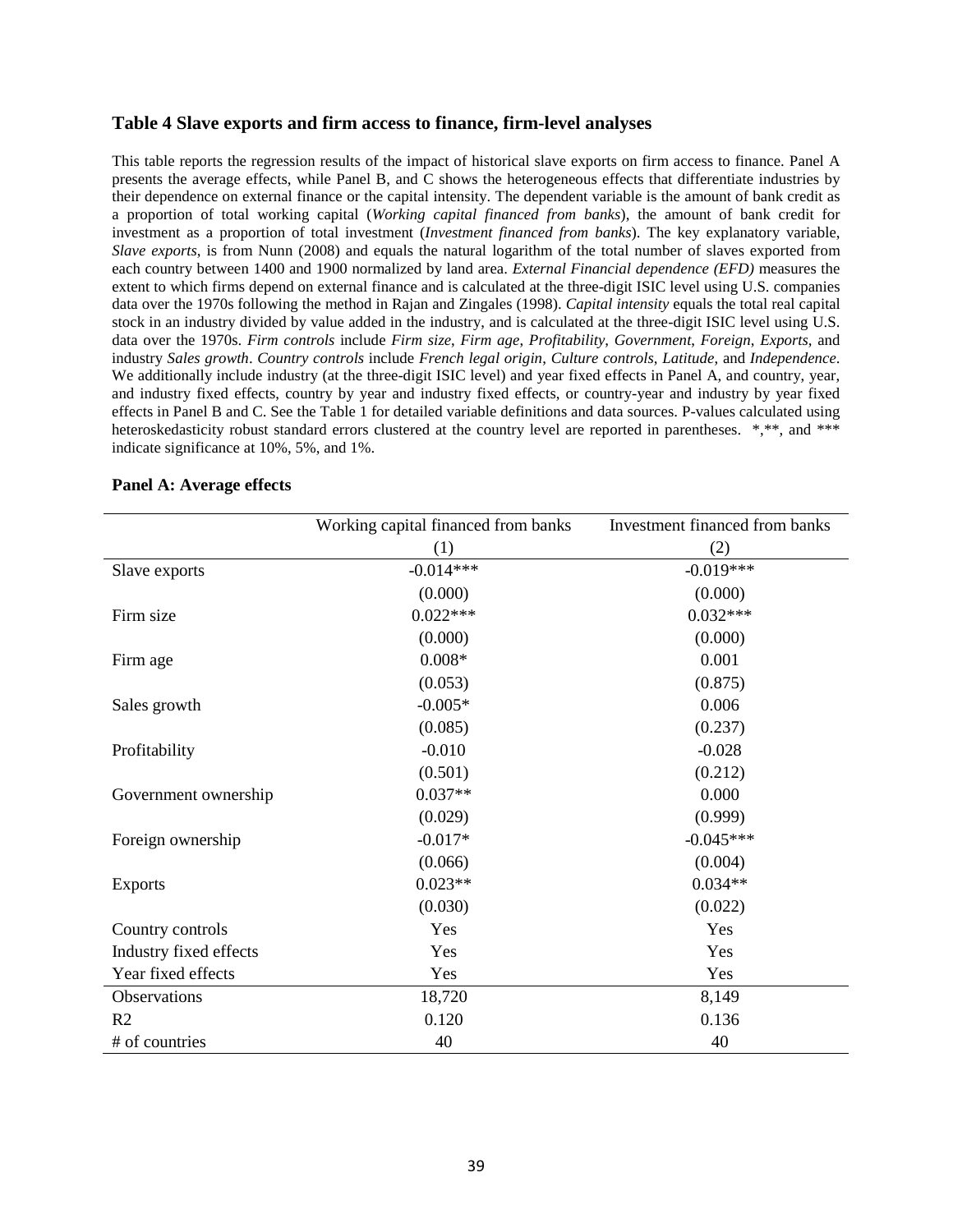|                                 | Working capital financed from banks |                |                |                |            |                |  |
|---------------------------------|-------------------------------------|----------------|----------------|----------------|------------|----------------|--|
|                                 | (1)                                 | (2)            | (3)            | (4)            | (5)        | (6)            |  |
| Slave exports*EFD               | $-0.005***$                         | $-0.005***$    | $-0.007$ ***   |                |            |                |  |
|                                 | (0.000)                             | (0.000)        | (0.001)        |                |            |                |  |
| Slave exports*Capital Intensity |                                     |                |                | $-0.003**$     | $-0.002**$ | $-0.003***$    |  |
|                                 |                                     |                |                | (0.022)        | (0.026)    | (0.007)        |  |
| Firm controls                   | <b>Yes</b>                          | Yes            | <b>Yes</b>     | Yes            | Yes        | Yes            |  |
| Country fixed effects           | <b>Yes</b>                          | N <sub>0</sub> | N <sub>0</sub> | Yes            | No.        | N <sub>0</sub> |  |
| Country by Year fixed effects   | N <sub>0</sub>                      | <b>Yes</b>     | <b>Yes</b>     | N <sub>0</sub> | <b>Yes</b> | Yes            |  |
| Industry fixed effects          | <b>Yes</b>                          | <b>Yes</b>     | N <sub>0</sub> | <b>Yes</b>     | <b>Yes</b> | N <sub>0</sub> |  |
| Industry by Year fixed effects  | No                                  | N <sub>0</sub> | <b>Yes</b>     | No             | No         | Yes            |  |
| Year fixed effects              | <b>Yes</b>                          | N <sub>0</sub> | N <sub>0</sub> | Yes            | No.        | N <sub>0</sub> |  |
| <b>Observations</b>             | 17,726                              | 17,726         | 17,726         | 12,010         | 12,010     | 12,010         |  |
| R <sub>2</sub>                  | 0.157                               | 0.164          | 0.191          | 0.160          | 0.165      | 0.195          |  |
| # of countries                  | 40                                  | 40             | 40             | 40             | 40         | 40             |  |

# **Panel B: Heterogeneous effects,** Working capital financed from banks

# **Panel C: Heterogeneous effects,** Investment financed from banks

|                                 | Investment financed from banks |                |             |                |                |                |  |  |
|---------------------------------|--------------------------------|----------------|-------------|----------------|----------------|----------------|--|--|
|                                 | (1)                            | (2)            | (3)         | (4)            | (5)            | (6)            |  |  |
| Slave exports*EFD               | $-0.010**$                     | $-0.010**$     | $-0.014***$ |                |                |                |  |  |
|                                 | (0.026)                        | (0.016)        | (0.004)     |                |                |                |  |  |
| Slave exports*Capital Intensity |                                |                |             | $-0.004**$     | $-0.004**$     | $-0.004**$     |  |  |
|                                 |                                |                |             | (0.050)        | (0.042)        | (0.038)        |  |  |
| Firm controls                   | Yes                            | <b>Yes</b>     | Yes         | <b>Yes</b>     | Yes            | <b>Yes</b>     |  |  |
| Country fixed effects           | <b>Yes</b>                     | N <sub>0</sub> | No          | Yes            | N <sub>0</sub> | N <sub>0</sub> |  |  |
| Country by Year fixed effects   | N <sub>0</sub>                 | <b>Yes</b>     | Yes         | N <sub>0</sub> | <b>Yes</b>     | <b>Yes</b>     |  |  |
| Industry fixed effects          | Yes                            | Yes            | No          | Yes            | Yes            | N <sub>0</sub> |  |  |
| Industry by Year fixed effects  | N <sub>0</sub>                 | N <sub>0</sub> | Yes         | N <sub>0</sub> | N <sub>0</sub> | Yes            |  |  |
| Year fixed effects              | Yes                            | No             | No          | Yes            | N <sub>0</sub> | No             |  |  |
| <b>Observations</b>             | 7,685                          | 7,685          | 7,685       | 5,309          | 5,309          | 5,309          |  |  |
| R <sub>2</sub>                  | 0.186                          | 0.192          | 0.230       | 0.170          | 0.175          | 0.210          |  |  |
| # of countries                  | 40                             | 40             | 40          | 40             | 40             | 40             |  |  |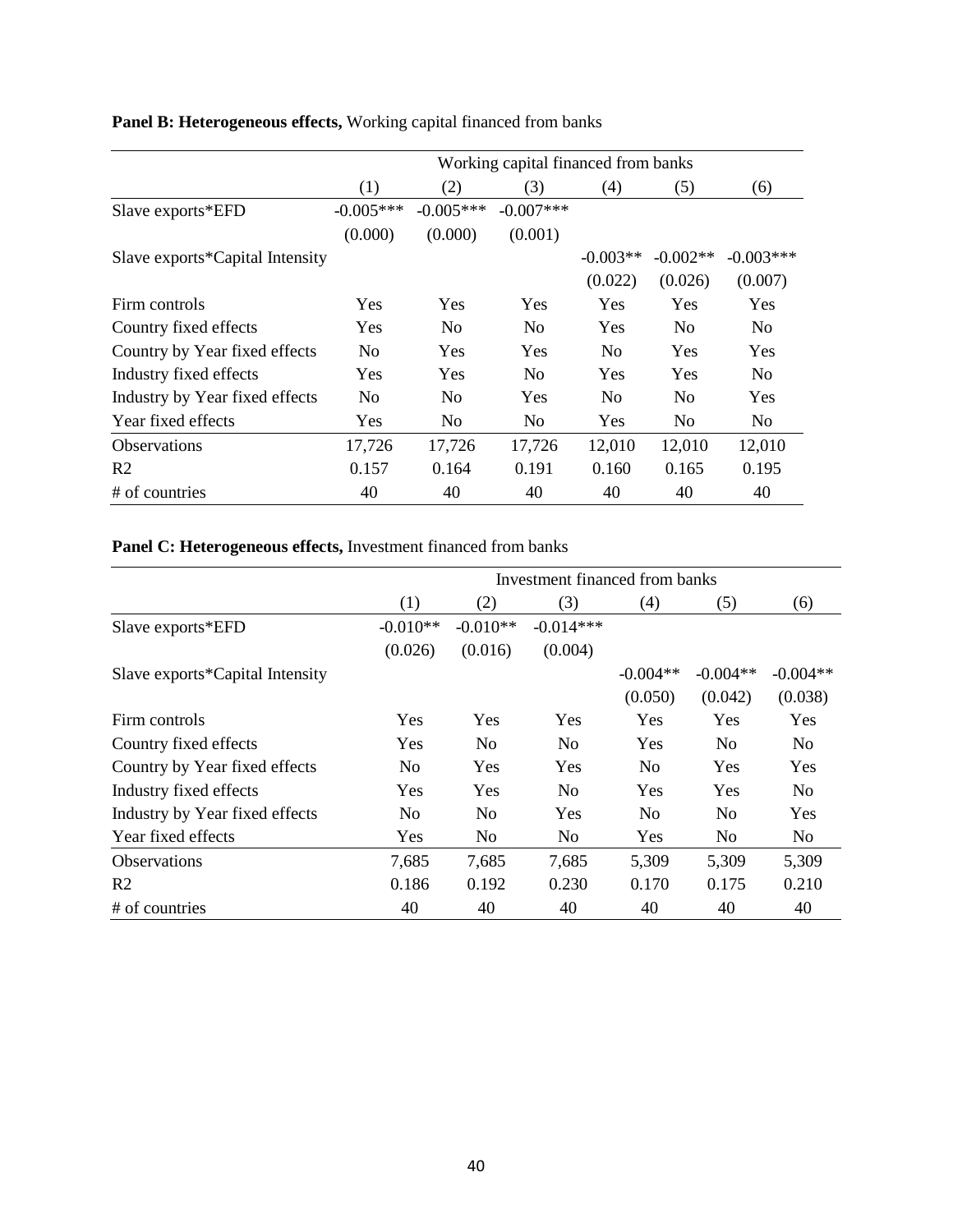### **Table 5 Slave exports and household access to finance, household-level analyses**

This table reports OLS regression results of household access to finance (Panel A) and household mistrust in financial institutions (Panel B) on historical slave exports. The dependent variable in Panel A, *Borrow from financial institutions*, equals to one if a respondent borrowed any money from a bank or another formal financial institution, and zero otherwise. *Credit card* is an indicator that equals one if the respondent is reported to own a credit card that allows one to borrow money in order to make payments or buy things, and one can pay the balance off later. Panel A uses the full sample in columns 1 and 4, and the subsample of high income (low income) households in a country in columns 2 and 5 (3 and 6). The dependent variable in Panel B, *Mistrust in financial institutions*, equals to one if a respondent has no trust in banks or other financial institutions, and zero otherwise. Panel B uses the full sample in column 1 and 4, and subsamples based on the level of education in columns 2 and 5 (3 and 6). The key explanatory variable, *Slave exports*, is from Nunn (2008) and equals the natural logarithm of the total number of slaves exported from each country between 1400 and 1900 normalized by land area. *Individual controls* include a gender indicator, age, age squared, three respondent education fixed effects (the omit group: education (completed tertiary or more)), and five household income level fixed effects (the omit group: Income (richest 20%)). *Country controls* include *French legal origin*, *Culture controls*, *Latitude*, and *Independence*. See the Table 1 for more detailed variable definitions and data sources. P-values calculated using heteroskedasticity robust standard errors clustered at the country level are reported in parentheses. \*,\*\*, and \*\*\* indicate significance at 10%, 5%, and 1%.

|                               | Borrow from financial institutions |                         |                   | Credit card       |                         |                   |  |
|-------------------------------|------------------------------------|-------------------------|-------------------|-------------------|-------------------------|-------------------|--|
|                               | Overall<br>sample                  | Income<br>bottom<br>60% | Income<br>top 40% | Overall<br>sample | Income<br>bottom<br>60% | Income<br>top 40% |  |
|                               | (1)                                | (2)                     | (3)               | (4)               | (5)                     | (6)               |  |
| Slave exports                 | $-0.006***$                        | $-0.004**$              | $-0.009***$       | $-0.007***$       | $-0.003**$              | $-0.010***$       |  |
|                               | (0.000)                            | (0.011)                 | (0.000)           | (0.004)           | (0.016)                 | (0.002)           |  |
| Education (secondary or more) | $0.038***$                         | $0.028***$              | $0.046***$        | $0.038***$        | $0.021***$              | $0.053***$        |  |
|                               | (0.000)                            | (0.000)                 | (0.000)           | (0.000)           | (0.001)                 | (0.000)           |  |
| Income (second 20%)           | $0.008*$                           | $0.009**$               |                   | $0.006**$         | $0.006**$               |                   |  |
|                               | (0.054)                            | (0.045)                 |                   | (0.017)           | (0.012)                 |                   |  |
| Income (middle 20%)           | $0.021***$                         | $0.023***$              |                   | 0.004             | $0.005*$                |                   |  |
|                               | (0.000)                            | (0.000)                 |                   | (0.142)           | (0.052)                 |                   |  |
| Income (fourth 20%)           | $0.022***$                         |                         |                   | $0.019***$        |                         | $-0.026***$       |  |
|                               | (0.000)                            |                         |                   | (0.001)           |                         | (0.000)           |  |
| Income (richest 20%)          | $0.057***$                         |                         | $0.032***$        | $0.048***$        |                         |                   |  |
|                               | (0.000)                            |                         | (0.000)           | (0.000)           |                         |                   |  |
| Gender                        | $-0.007**$                         | $-0.003$                | $-0.010*$         | $-0.007**$        | $-0.004$                | $-0.007$          |  |
|                               | (0.030)                            | (0.439)                 | (0.062)           | (0.039)           | (0.115)                 | (0.122)           |  |
| Age                           | $0.623***$                         | $0.374***$              | $0.946***$        | $0.209***$        | $0.136**$               | $0.301***$        |  |
|                               | (0.000)                            | (0.000)                 | (0.000)           | (0.000)           | (0.014)                 | (0.001)           |  |
| Age squared                   | $-0.082***$                        | $-0.049***$             | $-0.125***$       | $-0.026***$       | $-0.018**$              | $-0.036***$       |  |
|                               | (0.000)                            | (0.000)                 | (0.000)           | (0.001)           | (0.021)                 | (0.002)           |  |
| Country controls              | Yes                                | Yes                     | Yes               | Yes               | Yes                     | Yes               |  |
| Observations                  | 35,825                             | 18,725                  | 17,100            | 35,579            | 18,551                  | 17,028            |  |
| R-squared                     | 0.042                              | 0.025                   | 0.049             | 0.048             | 0.016                   | 0.059             |  |
| # of countries                | 36                                 | 36                      | 36                | 36                | 36                      | 36                |  |

#### **Panel A: Household access to finance**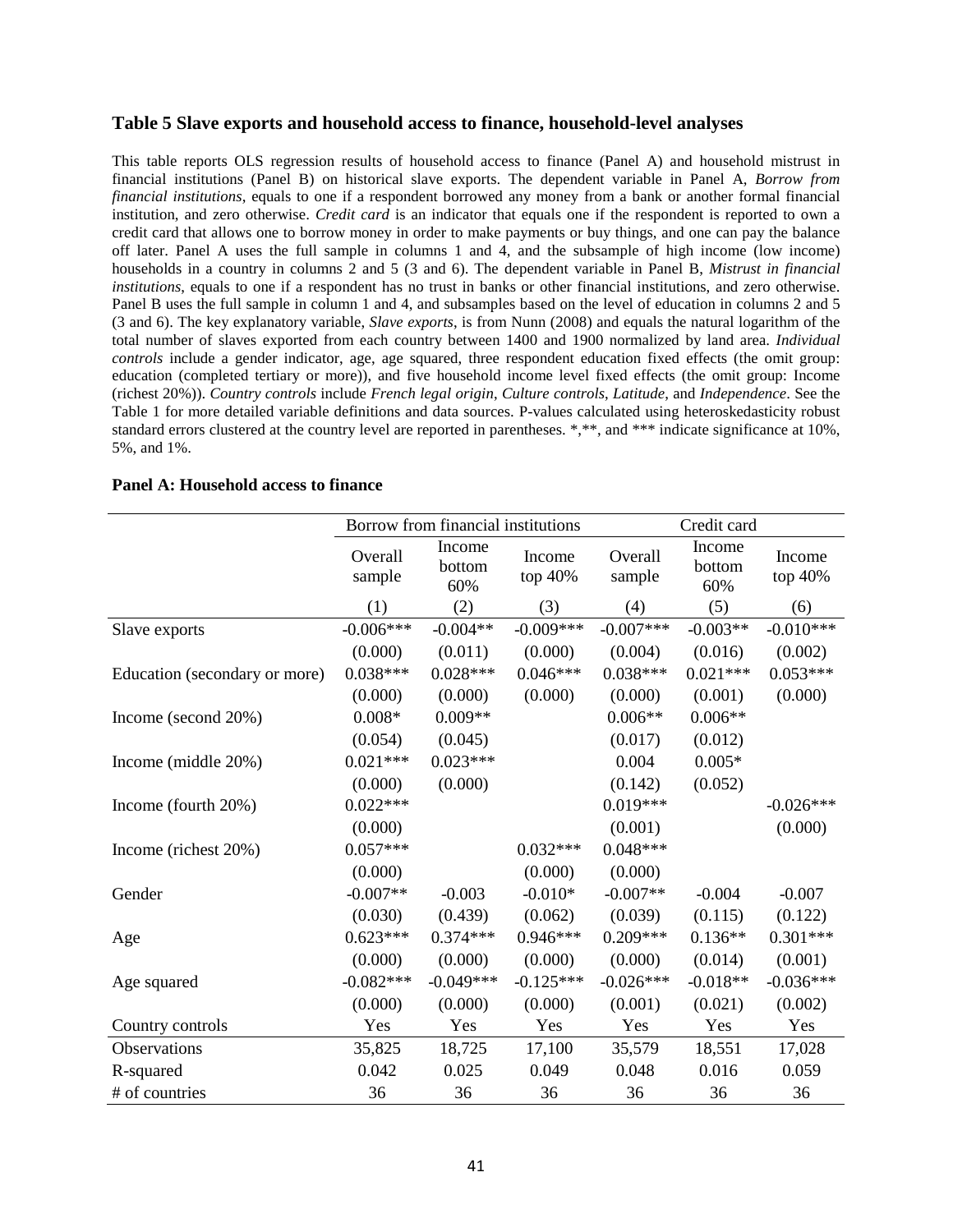# **Panel B: Mistrust in financial institutions**

|                                         | Mistrust in       |                                               |                                    |                        |                                               |                                           |
|-----------------------------------------|-------------------|-----------------------------------------------|------------------------------------|------------------------|-----------------------------------------------|-------------------------------------------|
|                                         |                   |                                               |                                    | financial institutions |                                               |                                           |
|                                         | Overall<br>sample | Education:<br>completed<br>primary or<br>less | Education:<br>secondary<br>or more | Overall<br>sample      | Education:<br>completed<br>primary or<br>less | <b>Education:</b><br>secondary<br>or more |
|                                         | (1)               | (2)                                           | (3)                                | (4)                    | (5)                                           | (6)                                       |
| Slave exports                           | $0.006***$        | $0.007***$                                    | $0.005**$                          | $0.005**$              | $0.007**$                                     | $0.004**$                                 |
|                                         | (0.009)           | (0.004)                                       | (0.023)                            | (0.019)                | (0.026)                                       | (0.024)                                   |
| Education (secondary or more) -0.035*** |                   |                                               |                                    | $-0.041***$            |                                               |                                           |
|                                         | (0.000)           |                                               |                                    | (0.000)                |                                               |                                           |
| Income (second 20%)                     | $-0.008$          | $-0.013$                                      | $-0.001$                           | $-0.008$               | $-0.013$                                      | $-0.002$                                  |
|                                         | (0.289)           | (0.159)                                       | (0.954)                            | (0.296)                | (0.165)                                       | (0.884)                                   |
| Income (middle 20%)                     | $-0.011*$         | $-0.014$                                      | $-0.009$                           | $-0.011$               | $-0.014$                                      | $-0.008$                                  |
|                                         | (0.087)           | (0.127)                                       | (0.270)                            | (0.102)                | (0.125)                                       | (0.290)                                   |
| Income (fourth 20%)                     | $-0.029***$       | $-0.025***$                                   | $-0.035***$                        | $-0.028***$            | $-0.025***$                                   | $-0.033***$                               |
|                                         | (0.000)           | (0.002)                                       | (0.008)                            | (0.000)                | (0.002)                                       | (0.005)                                   |
| Income (richest 20%)                    | $-0.035***$       | $-0.026***$                                   | $-0.042***$                        | $-0.034***$            | $-0.025***$                                   | $-0.039***$                               |
|                                         | (0.000)           | (0.002)                                       | (0.001)                            | (0.000)                | (0.001)                                       | (0.000)                                   |
| Gender                                  | $-0.003$          | $-0.005$                                      | $-0.001$                           | $-0.003$               | $-0.006$                                      | $-0.000$                                  |
|                                         | (0.185)           | (0.238)                                       | (0.759)                            | (0.242)                | (0.229)                                       | (0.917)                                   |
| Age                                     | 0.032             | 0.120                                         | $-0.056$                           | 0.019                  | 0.098                                         | $-0.066$                                  |
|                                         | (0.681)           | (0.245)                                       | (0.577)                            | (0.781)                | (0.308)                                       | (0.484)                                   |
| Age squared                             | $-0.006$          | $-0.017$                                      | 0.006                              | $-0.004$               | $-0.014$                                      | 0.007                                     |
|                                         | (0.600)           | (0.232)                                       | (0.690)                            | (0.671)                | (0.286)                                       | (0.587)                                   |
| Country controls                        | Yes               | Yes                                           | Yes                                | Yes                    | Yes                                           | Yes                                       |
| Additional controls                     | N <sub>o</sub>    | No                                            | No                                 | Yes                    | Yes                                           | Yes                                       |
| Observations                            | 35,415            | 18,680                                        | 16,735                             | 35,415                 | 18,680                                        | 16,735                                    |
| R-squared                               | 0.017             | 0.012                                         | 0.015                              | 0.024                  | 0.018                                         | 0.029                                     |
| # of countries                          | 36                | 36                                            | 36                                 | 36                     | 36                                            | 36                                        |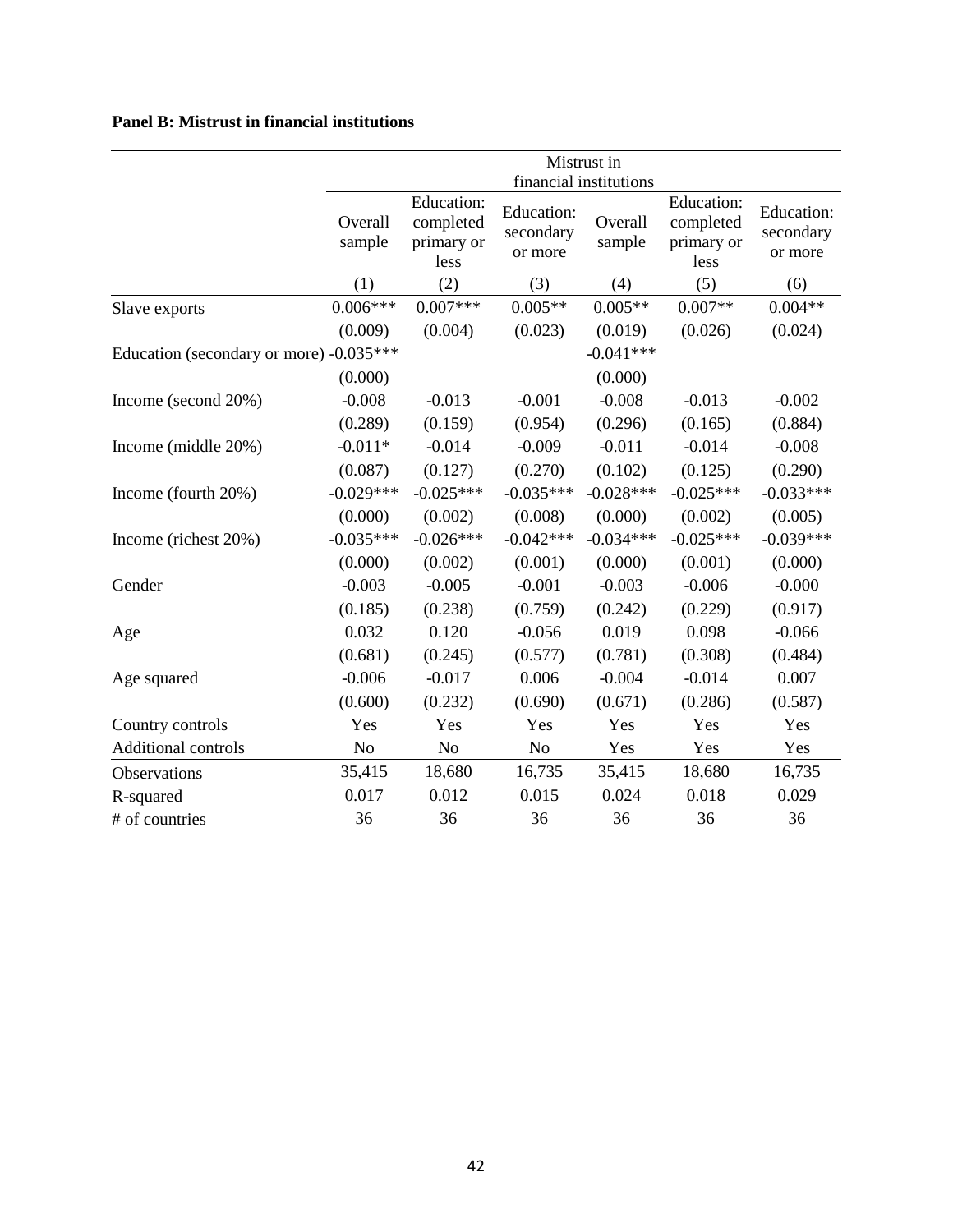### **Table 6 Slave exports and individual perception on financing problems, slave trade at the ethnic-group level**

This table reports OLS regression results of the extent to which individuals consider loans/credit as the most important problem facing the country on historical slave exports at the ethnicity-group level, using individual-level data from the 2005 Afrobarometer survey. The dependent variable, *Loans/credit as the most important problem*, equals to one if a respondent chooses "loans/credit" in response to the question: "In your opinion, what are the most important problems facing this country that government should address?", and zero otherwise. The key explanatory variable, *Ethnicity based slave exports*, is from Nunn and Wantchekon (2011) and equals the natural logarithm of the total number of slaves exported from each respondent's ethnic group between 1400 and 1900 normalized by land area. *Individual controls* include a gender indicator, an live-in-an-urban-area indicator, age, age squared, ten education fixed effects, five living conditions fixed effects, 18 religion fixed effects, and 25 occupation fixed effects. We include country fixed effects in both columns. See the Table 1 for more detailed variable definitions and data sources. P-values calculated using heteroskedasticity robust standard errors clustered at the ethnicity level are reported in parentheses. \*,\*\*, and \*\*\* indicate significance at 10%, 5%, and 1%.

|                               | Loans/credit as the most important problem |           |  |  |  |
|-------------------------------|--------------------------------------------|-----------|--|--|--|
|                               | (1)                                        | (2)       |  |  |  |
| Ethnicity based slave exports | $0.006***$                                 | $0.005**$ |  |  |  |
|                               | (0.009)                                    | (0.019)   |  |  |  |
| Individual controls           | N <sub>0</sub>                             | Yes       |  |  |  |
| Country fixed effects         | Yes                                        | Yes       |  |  |  |
| Observations                  | 21,701                                     | 21,135    |  |  |  |
| R-squared                     | 0.015                                      | 0.021     |  |  |  |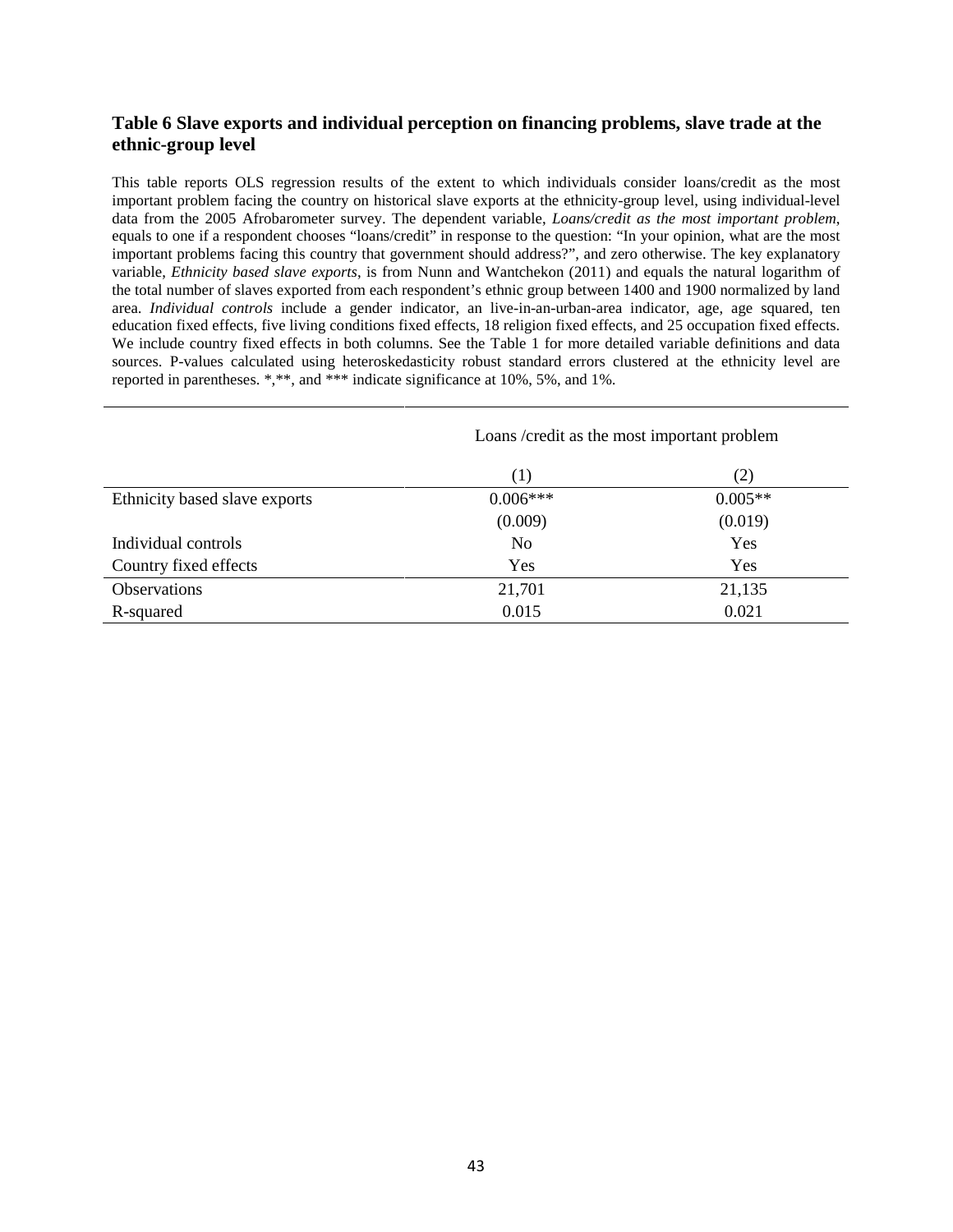### **Appendix**

### **Table A1 Slave exports and financial development and institutions, robustness**

This table reports the robustness OLS regressions of financial development and credit market institutions on historical slave exports. The specifications are similar to Table 3 in the main text, except for controlling for a set of *Endowments of natural resources* including *Gold*, *Oil*, and *Diamonds*. The dependent variable is *Private credit to GDP*, *Bank deposits to GDP*, *Depth of credit information*, *Private bureau coverage*, and *Public registry coverage*. The key explanatory variable, *Slave exports*, is from Nunn (2008) and equals the natural logarithm of the total number of slaves exported from each country between 1400 and 1900 normalized by land area. Basic *Country controls* include *French legal origin* (an indicator that equals one if a country's commercial code has a French legal origin, and zero otherwise), *Culture controls* (percentage of population that follows (a) Catholic, (2) Muslim, and (3) Protestant religion in 1980), *Latitude* (the logarithm of the absolute distance between each country and the equator), and *Independence* (2006 minus a country's first year of independence). *Additional controls* include *Longitude*, *Rain min*, *Humid max*, and *Colonizer indicators*. See the Table 1 for more detailed variable definitions and data sources. P-values calculated using heteroskedasticity robust standard errors are reported in parentheses. \*,\*\*, and \*\*\* indicate significance at 10%, 5%, and 1%.

|                     | Private credit<br>to GDP | Bank deposits<br>to GDP | Depth of<br>credit<br>information | Private<br>bureau<br>coverage | Public<br>registry<br>coverage |
|---------------------|--------------------------|-------------------------|-----------------------------------|-------------------------------|--------------------------------|
|                     | (1)                      | (2)                     | (3)                               | (4)                           | (5)                            |
| Slave exports       | $-2.566**$               | $-2.032***$             | $-0.460***$                       | $-1.753***$                   | $-1.140*$                      |
|                     | (0.012)                  | (0.009)                 | (0.000)                           | (0.002)                       | (0.068)                        |
| Country controls    | Yes                      | Yes                     | Yes                               | Yes                           | Yes                            |
| Additional controls | Yes                      | Yes                     | Yes                               | Yes                           | Yes                            |
| Endowment controls  | Yes                      | Yes                     | Yes                               | Yes                           | Yes                            |
| <b>Observations</b> | 49                       | 49                      | 51                                | 51                            | 51                             |
| R-squared           | 0.649                    | 0.766                   | 0.780                             | 0.806                         | 0.536                          |